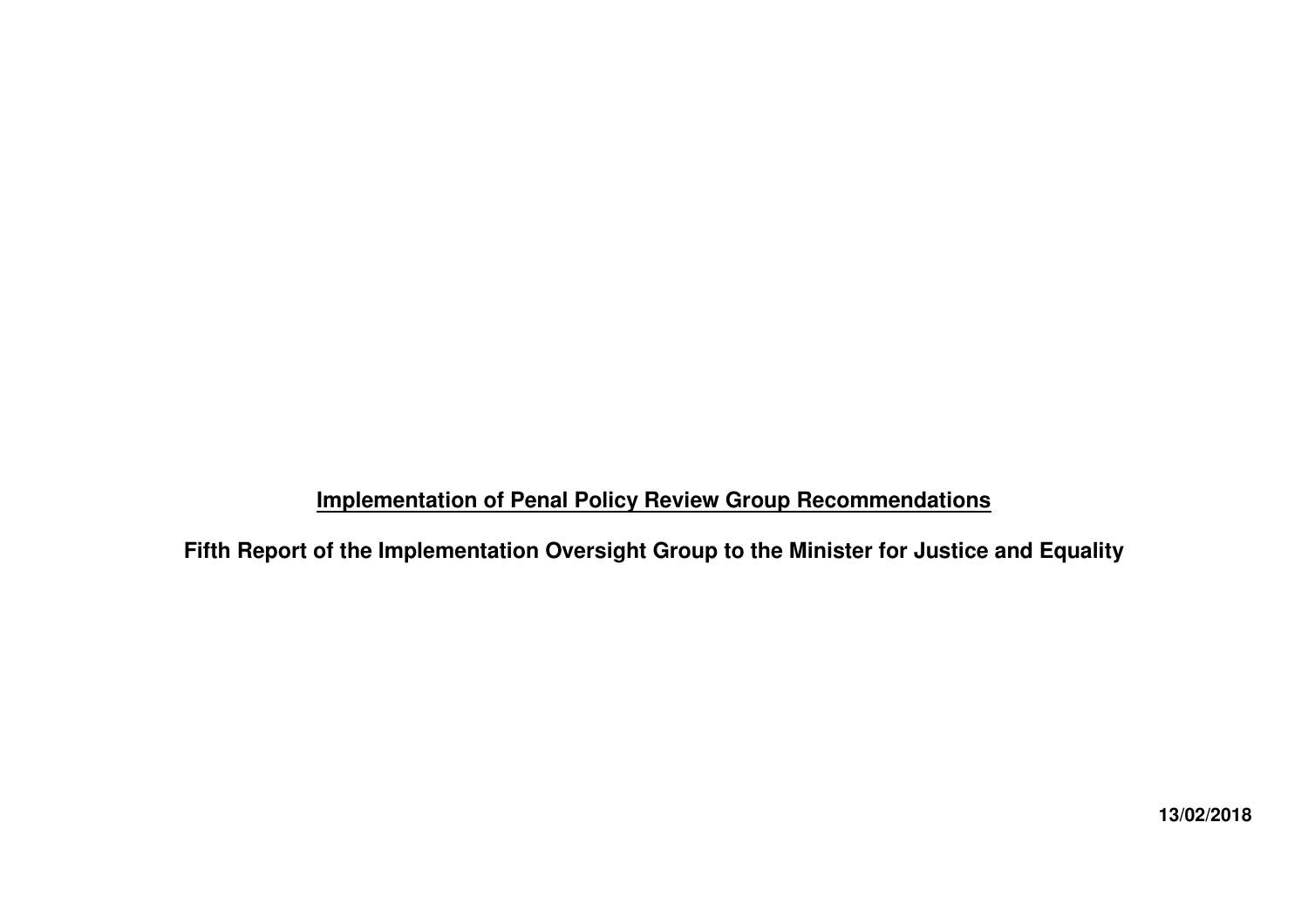#### **In bold = Lead Agency(ies)**

#### **Ratings scale under Implementation Status**

| Rating A to E | Description of range                   |
|---------------|----------------------------------------|
|               | No Progress                            |
|               | Discussion/Consultation/Planning Phase |
|               | Implementation Phase Commenced         |
|               | Implementation Phase Progressing       |
|               | Fully Implemented                      |

### **Chapter 2 - A New Penal Policy (establishing a rationale for the future)**

| <b>Recommendation</b>                                                                                                                                                                                                                                                      | <b>Party(ies)</b><br>responsible                                    | <b>Measure of progress</b>                                                                                                                                                      | <b>Timeline and milestones</b>                                                                                                                                                                                                                                                                                                                                                                                                                                                                                              |                  | <b>Implementation</b><br><b>Status</b> |
|----------------------------------------------------------------------------------------------------------------------------------------------------------------------------------------------------------------------------------------------------------------------------|---------------------------------------------------------------------|---------------------------------------------------------------------------------------------------------------------------------------------------------------------------------|-----------------------------------------------------------------------------------------------------------------------------------------------------------------------------------------------------------------------------------------------------------------------------------------------------------------------------------------------------------------------------------------------------------------------------------------------------------------------------------------------------------------------------|------------------|----------------------------------------|
| The Review Group<br>considers that any                                                                                                                                                                                                                                     | <b>Criminal Law</b><br>Reform (CLR),                                | Government Memorandum.<br>2. Letter to all agencies.                                                                                                                            | Approval of Scheme by Minister July 2015. CLR                                                                                                                                                                                                                                                                                                                                                                                                                                                                               |                  |                                        |
| punishment within<br>criminal sanctions                                                                                                                                                                                                                                    | Irish Prison<br>Service (IPS),                                      | Strategy statements and<br>annual report of IPS.                                                                                                                                | Consultation with Courts Service (CS) Q4 2015. CLR<br>2.                                                                                                                                                                                                                                                                                                                                                                                                                                                                    |                  |                                        |
| should as far as<br>reasonably feasible<br>but subject to the<br>principle of<br>proportionality, also<br>assist an offender's<br>rehabilitation and<br>reintegration. The<br><b>Review Group</b><br>therefore<br>recommends that<br>all of the key<br>players involved in | Probation<br>Service (PS),<br>Chief<br>Information<br>Office (CIO), | 4. Strategy statements and<br>annual report of PS.<br>5. Statement of principles<br>contained in sentencing<br>legislation.<br>Monitoring of sentencing trends<br>and outcomes. | General Scheme of Criminal Justice (Sentencing and<br>3.<br>Parole) Bill around broad principles of sentencing to<br>be submitted to Government Q4 2016. CLR<br>Government agreed to focus on Parole Board Private<br>Members Bill and work in partnership with Deputy<br>O'Callaghan to achieve this objective.<br>The Bill will proceed according to the timetable<br>agreed by the Houses of the Oireachtas.<br>Establishment of a small group of judges<br>4.<br>representing the various jurisdictions to consider and | $\boldsymbol{x}$ |                                        |
| the administration<br>of criminal justice<br>and penal policy<br>should take into<br>account the aim of<br>rehabilitation and                                                                                                                                              |                                                                     |                                                                                                                                                                                 | return observations on the sentencing heads of the<br>Bill. This group to revert to the DoJE Q4 2016. CLR<br>Regarding the sentencing heads of the Bill, a<br>5.<br>response from the Group of Judges asked to<br>consider the matter was received. Q1 2017 CLR                                                                                                                                                                                                                                                             |                  |                                        |
| reintegration of the<br>offender when<br>imposing and                                                                                                                                                                                                                      |                                                                     |                                                                                                                                                                                 | Statement in annual report of IPS July 2016. IPS.<br>6.                                                                                                                                                                                                                                                                                                                                                                                                                                                                     |                  |                                        |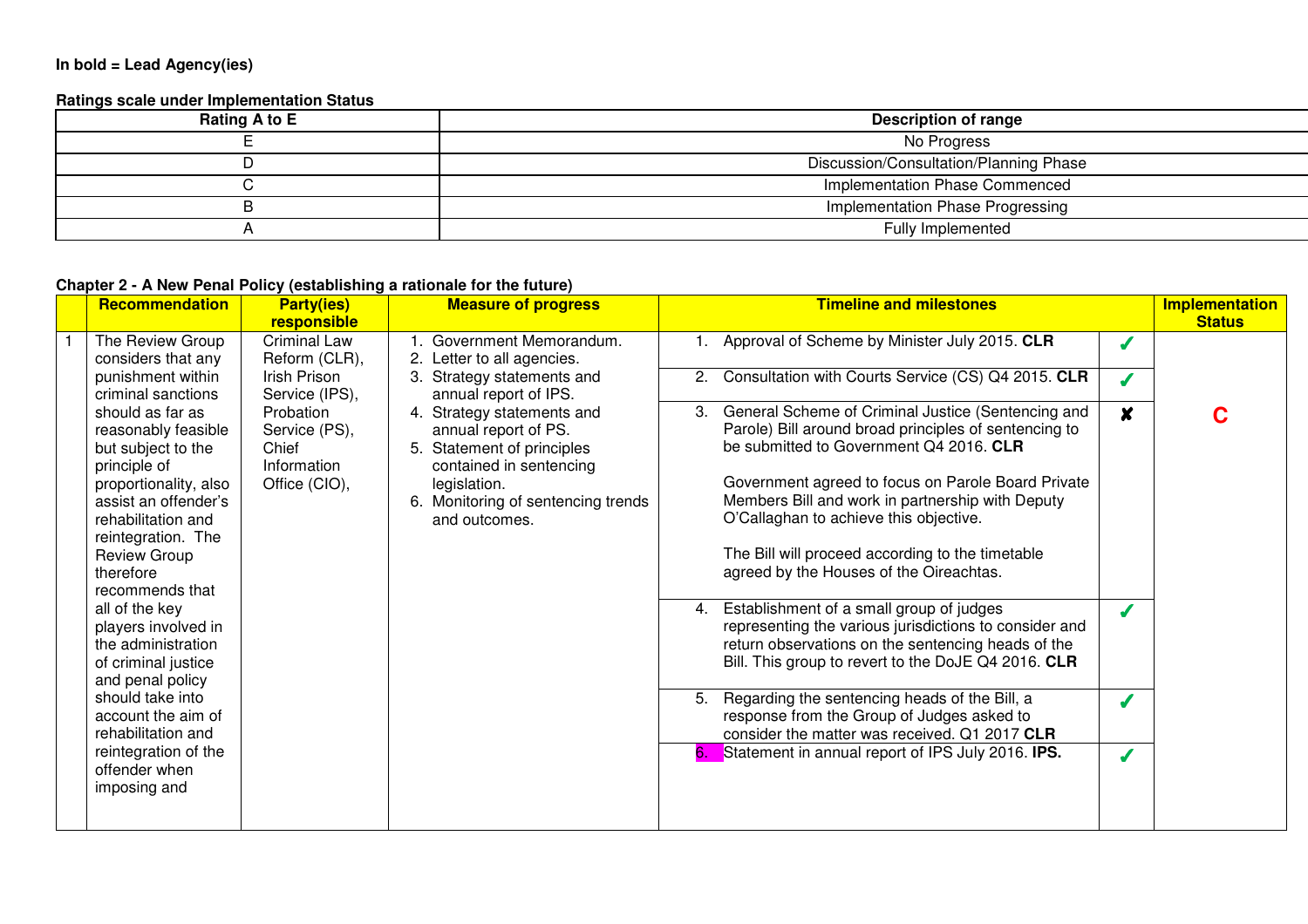| <b>Recommendation</b>                                                                                             | <b>Party(ies)</b><br>responsible                                                                                | <b>Measure of progress</b>                                                                                                                                                               | <b>Timeline and milestones</b>                                                                                                                                                                                                                                                                             | <b>Implementation</b><br><b>Status</b> |
|-------------------------------------------------------------------------------------------------------------------|-----------------------------------------------------------------------------------------------------------------|------------------------------------------------------------------------------------------------------------------------------------------------------------------------------------------|------------------------------------------------------------------------------------------------------------------------------------------------------------------------------------------------------------------------------------------------------------------------------------------------------------|----------------------------------------|
| implementing<br>criminal sanctions.                                                                               |                                                                                                                 |                                                                                                                                                                                          | 7. Statement in annual report of Probation Service July<br>Í<br>2016.<br>The Probation Service will continue to implement its<br>Strategy 'Lasting Change through Offender<br>Rehabilitation' (2015-2017). PS<br>8.<br>Monitoring of sentencing trends and outcomes- to<br>$\boldsymbol{x}$<br>follow. CIO |                                        |
| The Review Group<br>recommends that<br>our law and<br>practice in the area                                        | 1. PPP<br>2. An Garda<br>Síochána<br>(AGS)                                                                      | Government Memorandum.<br>1.<br>Letter to all agencies sent.<br>2.<br>3. Strategy statement and<br>annual report of IPS                                                                  | 1. Memorandum - completed May 2015. PPP<br>Í                                                                                                                                                                                                                                                               | C                                      |
| of penal policy<br>should be just,<br>proportionate,<br>humane and should                                         | 3. IPS<br>4. PS<br>5. CP                                                                                        | contains reference to these<br>principles.<br>4. Strategy statement and<br>annual report of Probation                                                                                    | Letter to all agencies drawing attention to this<br>2.<br>J<br>recommendation issues (pending Government<br>approval of recommendation 1). Completed<br>December 2015 PPP                                                                                                                                  |                                        |
| aim to reduce<br>reoffending<br>$\bullet$<br>behaviour,<br>and                                                    | Next Steps- other<br>agencies to be<br>consulted:<br><b>Irish Youth</b><br>$\bullet$                            | Service contains reference<br>to these principles.<br>5. Convening of<br>interdepartmental                                                                                               | 3. Statement in annual report of IPS July 2016. IPS<br>Í                                                                                                                                                                                                                                                   |                                        |
| reliance on<br>$\bullet$<br>prison as a<br>sanction.<br>These principles<br>should inform all<br>aspects of penal | <b>Justice Service</b><br>(IVJS)<br>$\bullet$<br>Dept. Of<br>Environment,<br>Community &<br>Local<br>Government | interagency group re<br>collaborative working.<br>6. Strategy statement of the<br>Dept Justice & Equality to<br>contain reference to these<br>principles.<br>7. Progress in implementing | 4. Statement in annual report Probation Service July<br>Í<br>2016.<br>The Probation Service will continue to implement its<br>Strategy 'Lasting Change through Offender<br>Rehabilitation' (2015-2017). PS                                                                                                 |                                        |
| policy from<br>diversion through to $\vert \bullet \vert$<br>sentencing, serving<br>of sanction,                  | (D/E, C&LG)<br>Dept. Social<br>Protection<br>Dept of                                                            | Terms of Reference for<br>Interagency Group for a<br>Fairer & Safer Ireland.<br>8. Reduction in CSO data                                                                                 | Action in Dept Justice & Equality Strategy Statement<br>5.<br>$\overline{\mathcal{L}}$<br>2016-2019, to ensure a whole of Govt approach to<br>penal policy & addressing offender behaviour to<br>reduce reoffending. DJE                                                                                   |                                        |
| rehabilitation and<br>exit from sanction.                                                                         | Education<br>Dept of<br>$\bullet$<br>Health/Health<br>Service                                                   | showing decrease in<br>recidivism.<br>9. Progress in implementing<br>the strategic objectives of A                                                                                       | Implementing the Terms of Reference & work<br>6.<br>$\boldsymbol{x}$<br>programme for Interagency Group for a Fairer &<br>Safer Ireland. PPP                                                                                                                                                               |                                        |
|                                                                                                                   | Executive<br>(HSE)                                                                                              | New Way Forward' Social<br>Enterprise Strategy 2017-2019.                                                                                                                                | 7. Implementation of A New Way Forward' Social Enterprise<br>$\boldsymbol{x}$<br>Strategy 2017-2019. IPS/PS/PPP                                                                                                                                                                                            |                                        |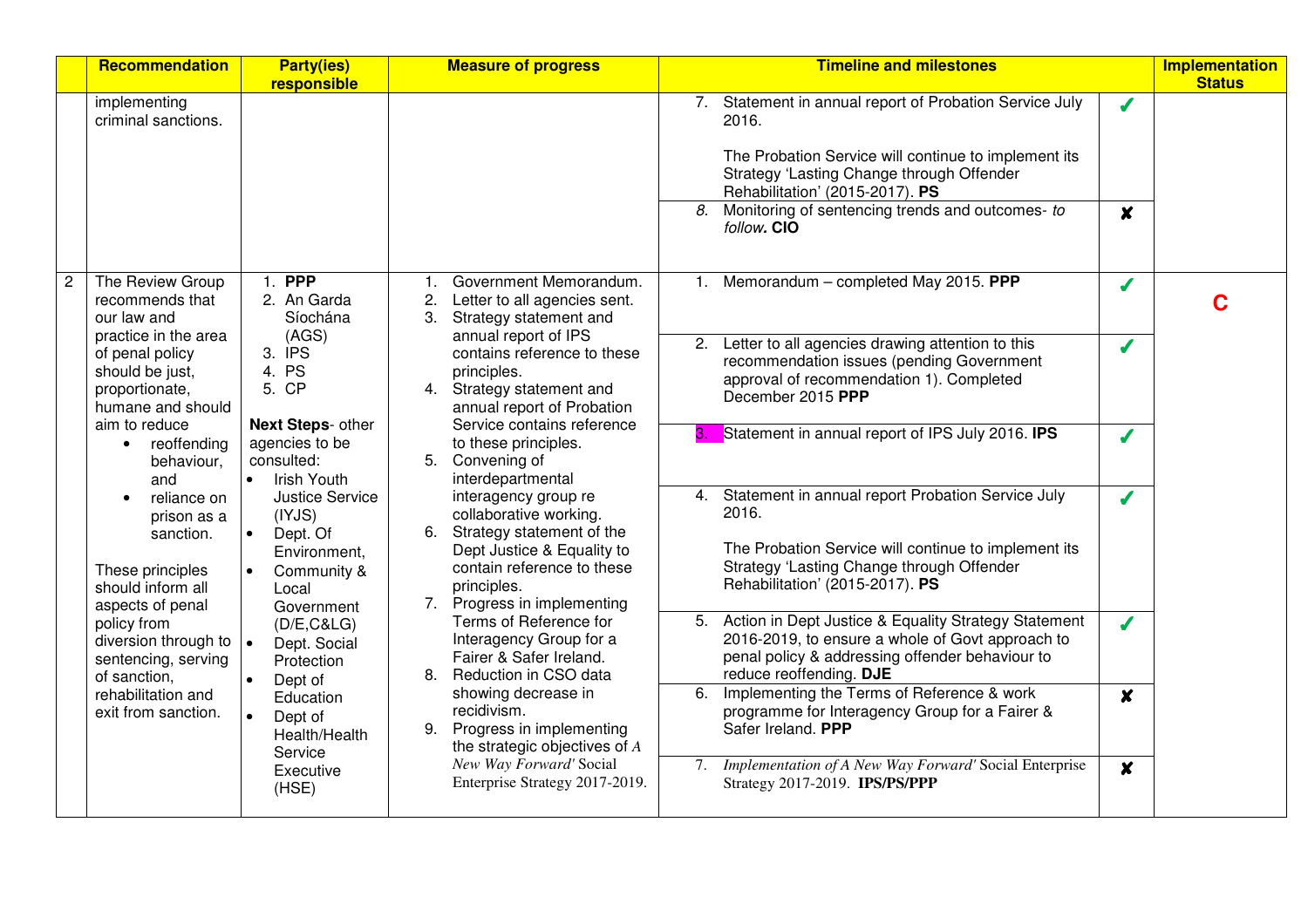|   | Recommendation                                                                                                       | <b>Party(ies)</b><br>responsible                                                | <b>Measure of progress</b>                                                                                                                                                   | <b>Timeline and milestones</b>                                                                                                                                                                                                                                           | <b>Implementation</b><br><b>Status</b> |
|---|----------------------------------------------------------------------------------------------------------------------|---------------------------------------------------------------------------------|------------------------------------------------------------------------------------------------------------------------------------------------------------------------------|--------------------------------------------------------------------------------------------------------------------------------------------------------------------------------------------------------------------------------------------------------------------------|----------------------------------------|
|   |                                                                                                                      |                                                                                 |                                                                                                                                                                              | 8. Implementation of the Year 1 Implementation Plan for A<br>$\boldsymbol{x}$<br>New Way Forward' Social Enterprise Strategy 2017-2019.<br><b>IPS/PS/PPP</b>                                                                                                             |                                        |
| 3 | The Review Group<br>recommends that<br>there must be<br>greater emphasis, if<br>necessary through<br>legislation, on | <b>1. PPP</b><br>2. CLR<br>3. AGS<br>4. IPS<br>5. PS<br>6. CP                   | 1. IPS and PS express views<br>to PPP on ways to improve<br>interagency cooperation.<br>2. IPS/PS Strategic Steering<br>Group express views on<br>way to improve interagency | On 20 January 2016 Acting Secretary General wrote<br>$\boldsymbol{J}$<br>to the main Departments concerned to invite them to<br>participate in interdepartmental/agency group and to<br>seek their views at the same time on<br>recommendation 41. ASG                   | D                                      |
|   | promoting inter-<br>agency cooperation<br>in the management<br>and rehabilitation of                                 | 7. DJE<br><b>Next Steps- other</b><br>agencies to be                            | co-operation.<br>3. Integrated Offender<br>Management Initiative<br>continues to operate.                                                                                    | 2. Chairperson appointed in July 2016 and 17<br>Í<br>nominations for interdepartmental/agency group<br>received September 2016. Q3 2016. PPP                                                                                                                             |                                        |
|   | offenders. In<br>addition to the<br>criminal justice<br>agencies, there is a                                         | consulted:<br><b>IYJS</b><br>D/E,C&LG                                           | 4. SORAM includes<br>representation from<br>Housing Sector, HSE.<br>5.<br>Meeting of                                                                                         | 3. Workshop on Interagency and Interdepartmental Co-<br>J<br>Operation held on 8 February 2016. PPP                                                                                                                                                                      |                                        |
|   | need to recognise<br>that a whole-of<br>Government<br>approach is                                                    | D/Social<br>Protection<br>D/Education<br>$\bullet$<br>D/Health/HSE<br>$\bullet$ | interdepartmental/agency<br>group.<br>Strategy statement of the<br>6.<br>Dept Justice & Equality to                                                                          | Interdepartmental inter-agency group established Q3<br>4.<br>J<br>2016. PPP                                                                                                                                                                                              |                                        |
|   | required in<br>collaboration with<br>relevant agencies<br>and local<br>authorities in<br>addressing                  | Community<br>organisations                                                      | contain reference to these<br>principles.                                                                                                                                    | 5. Schedule of meetings of inter-agency group laid out<br>J<br>Q4 2016. 1st meeting took place on 10 October 2016,<br>2 <sup>nd</sup> meeting on 16 November 2016 at which it was<br>agreed that group will meet thereafter on a quarterly<br>basis. PPP                 |                                        |
|   | offending behaviour<br>and assisting<br>offenders in<br>maintaining crime                                            |                                                                                 |                                                                                                                                                                              | 6. Terms of reference of the group to be agreed May<br>J<br>18th 2017 PPP                                                                                                                                                                                                |                                        |
|   | free lives.                                                                                                          |                                                                                 |                                                                                                                                                                              | 7. Report to be issued from Chairperson to Minister with<br>$\boldsymbol{x}$<br>outline of progress to date which includes identifying<br>current practises in Interagency work from year 1 and<br>Programme of work/recommendations to be<br>considered for year 2. PPP |                                        |
|   |                                                                                                                      |                                                                                 |                                                                                                                                                                              | 8. Pilot joint agency response continues to operate -<br>ongoing. IPS, PS, AGS                                                                                                                                                                                           |                                        |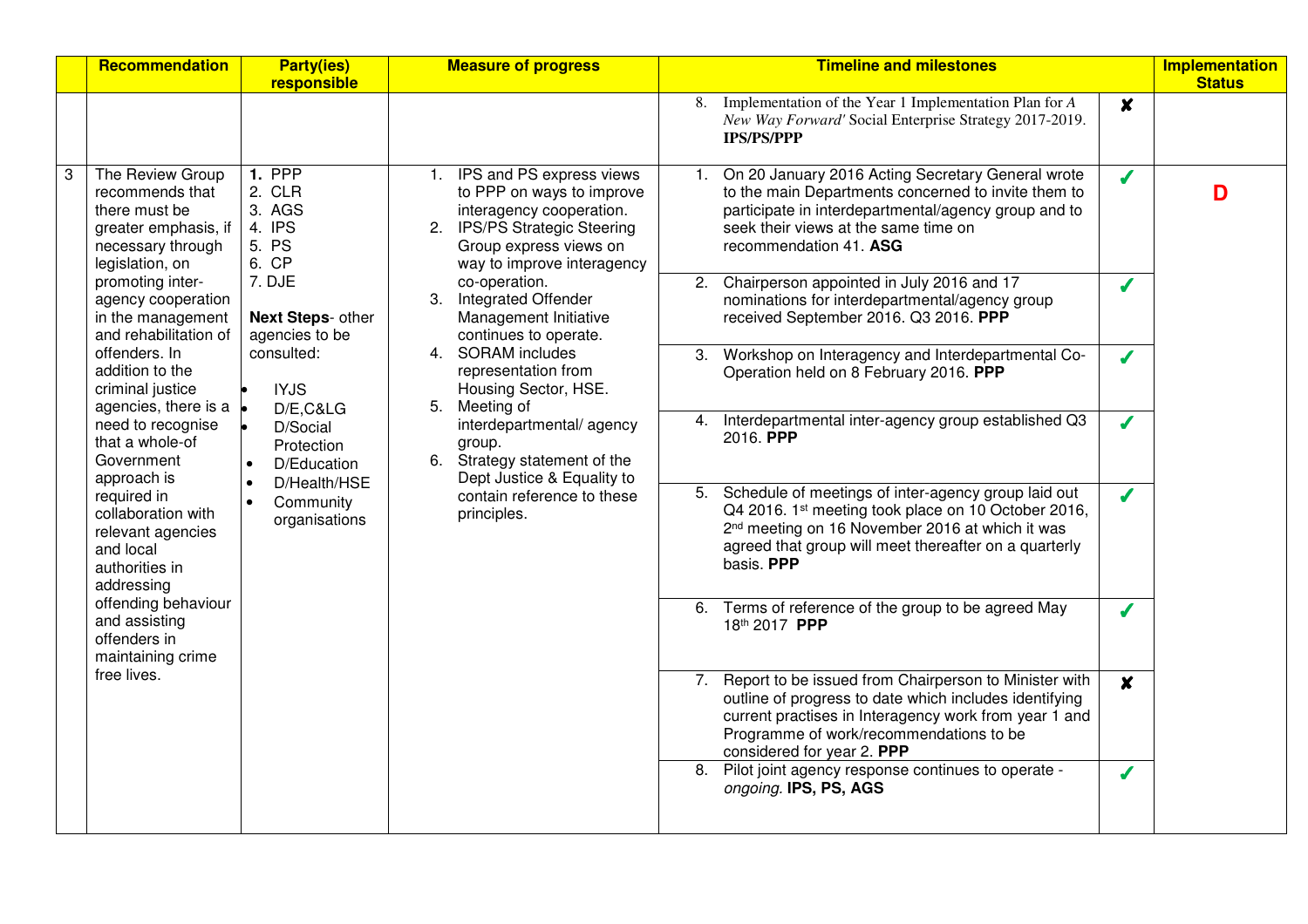|                | Recommendation                                                      | <b>Party(ies)</b><br>responsible         | <b>Measure of progress</b>                                                        | <b>Timeline and milestones</b>                                                                                                                                                             |                          | <b>Implementation</b><br><b>Status</b> |
|----------------|---------------------------------------------------------------------|------------------------------------------|-----------------------------------------------------------------------------------|--------------------------------------------------------------------------------------------------------------------------------------------------------------------------------------------|--------------------------|----------------------------------------|
|                |                                                                     |                                          |                                                                                   | Meetings of SORAM continue - ongoing. IPS, PS,<br>9.<br><b>AGS</b>                                                                                                                         | J                        |                                        |
|                |                                                                     |                                          |                                                                                   | 10. Evaluation of Community Return (CR) Scheme<br>undertaken November 2013. PS                                                                                                             | $\boldsymbol{J}$         |                                        |
|                |                                                                     |                                          |                                                                                   | 11. Plan to jointly deliver dedicated services to sex<br>offenders in the Midlands prison in place delivered<br>Q1 2016. IPS, PS                                                           | J                        |                                        |
|                |                                                                     |                                          |                                                                                   | 12. Action in Dept Justice & Equality Strategy Statement<br>2016-2019, to ensure a whole of Govt approach to<br>penal policy & addressing offender behaviour to<br>reduce reoffending. DJE | $\boldsymbol{J}$         |                                        |
| $\overline{4}$ | The Review Group<br>recommends that a<br>programme similar          | <b>1. PPP</b><br>2. IYJS<br>3. PS        | 1. Plan for diverting this age<br>group in place.<br>2. Youth Diversion Programme | Letter issued on 5 <sup>th</sup> August, 2015 to Department of<br>Children and Youth Affairs (DCYA) with a view to<br>placing responsibility on IYJS. PPP                                  | $\boldsymbol{J}$         | D                                      |
|                | to the Youth<br>4. AGS<br>Diversion                                 | (YDP) for 18-21 year olds<br>introduced. | Letter to Garda Commissioner issued 10 June 2015.<br>$\mathbf{2}$<br><b>PPP</b>   | $\boldsymbol{J}$                                                                                                                                                                           |                          |                                        |
|                | Programme be<br>introduced for<br>young people                      |                                          | 3. Review of 21+ age group<br>commences.                                          | 3 Meeting held in September 2016 between AGS and<br>IYJS regarding consideration implications of the change.<br><b>AGS</b>                                                                 | $\overline{\mathcal{L}}$ |                                        |
|                | above the age of 18<br>with an initial focus                        |                                          |                                                                                   | 4 AGS to commence scoping exercise on impact of<br>any changes by Q1 2017. AGS                                                                                                             | $\boldsymbol{J}$         |                                        |
|                | on 18-21 year olds.<br>In this respect, the<br><b>Review Group</b>  |                                          |                                                                                   | 5 Further discussions with AGS and IYJS to take place<br>on this recommendation following review. IYJS                                                                                     | $\boldsymbol{x}$         |                                        |
|                | recommends that<br>the relevant<br>Departments and                  |                                          |                                                                                   | 6 IYJS convene meeting of all groups. IYJS                                                                                                                                                 | $\boldsymbol{x}$         |                                        |
|                | agencies, including<br>An Garda Síochána<br>should immediately      |                                          |                                                                                   | 7 Decision taken on expanding YDP taken. PPP/DCYA<br>Proposal made on whether to introduce legislation to<br>follow PPP/DCYA                                                               | $\boldsymbol{x}$         |                                        |
|                | consult in relation<br>to the most<br>appropriate and               |                                          |                                                                                   | 8 Programme introduced - to follow. DCYA/AGS                                                                                                                                               | $\boldsymbol{x}$         |                                        |
|                | effective means of<br>targeting this group<br>within the context of |                                          |                                                                                   | 9 Evaluation and monitoring of programme - to follow.                                                                                                                                      | $\boldsymbol{x}$         |                                        |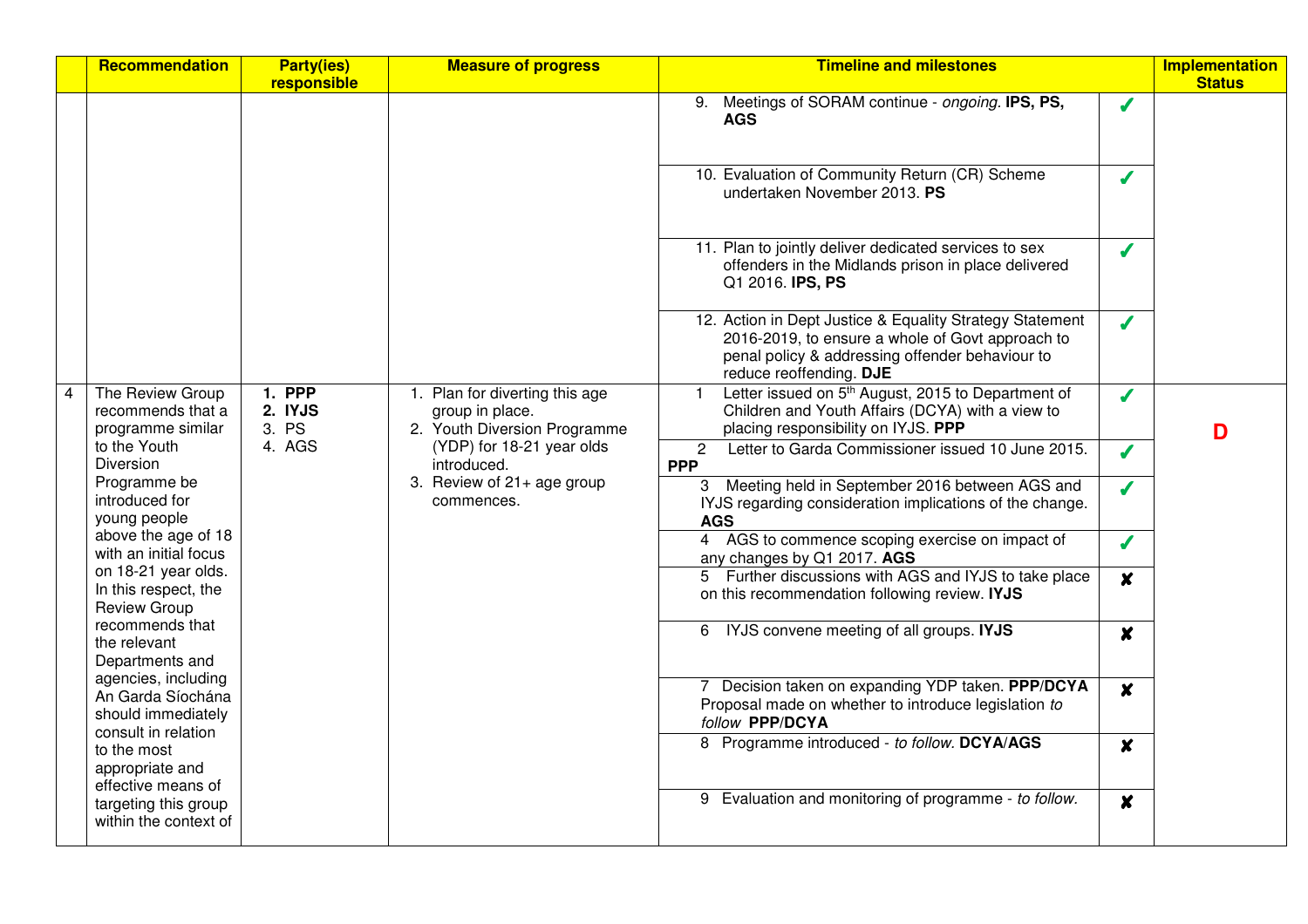| Recommendation                                                                  | <b>Party(ies)</b><br>responsible                                   | <b>Measure of progress</b>                                                                                 | <b>Timeline and milestones</b>                                                                                                                                      |                  | <b>Implementation</b><br><b>Status</b> |
|---------------------------------------------------------------------------------|--------------------------------------------------------------------|------------------------------------------------------------------------------------------------------------|---------------------------------------------------------------------------------------------------------------------------------------------------------------------|------------------|----------------------------------------|
| current and future<br>resources.                                                |                                                                    |                                                                                                            | 10 Implementation of findings from evaluation and<br>monitoring - to follow.                                                                                        | $\boldsymbol{x}$ |                                        |
| The Review Group<br>recommends that<br>relevant agencies<br>review the offences | . AGS<br>2. Crime<br>Division (CD)<br>3. Director of               | 1. AGS to initiate review with a<br>view to extending adult caution<br>scheme<br>2. AGS report on proposed | 1. Three meetings of stakeholders convened. AGS                                                                                                                     |                  | D                                      |
| covered by the<br>adult caution<br>scheme with a view                           | Public<br>Prosecutions<br>(DPP)                                    | extension<br>3. Protocols put in place                                                                     | 2. Fourth meeting of criminal justice interagency working<br>group to be held on 9 <sup>th</sup> May 2016 with a view to making<br>recommendations. DJE             |                  |                                        |
| to including a wider<br>range of offences.                                      |                                                                    |                                                                                                            | 3. Review carried out and report produced by Working<br>Group on Alternatives to Prosecution Q4 2016 DJE                                                            |                  |                                        |
|                                                                                 |                                                                    |                                                                                                            | 4. Suggested scheme currently under consideration.                                                                                                                  | $\boldsymbol{x}$ |                                        |
| The Review Group<br>welcomes and<br>supports proposals                          | 1. CP<br>Next Steps- other                                         | 1. CP to convene meeting of<br>stakeholders.<br>2. Pilot commences.                                        | Preliminary meeting of Justice Agency<br>representatives and Department held to scope out<br>implementation steps May 2015. CP                                      |                  | D                                      |
| to pilot a<br>community court<br>and emphasises                                 | agencies to be<br>consulted:                                       | Pilot evaluated.<br>Results of evaluation<br>4<br>implemented.                                             | 2. Follow up meeting of Justice Agency representatives<br>and Departments held October 2015. CP                                                                     |                  |                                        |
| the need to ensure<br>that such courts are                                      | $D/E$ , $C$ & $LG$<br>D/Health                                     | 5. Pilot agreed.                                                                                           | 3. CP to send outline strategy to Minister for Justice<br>and Equality for assessment $-$ to follow. CP                                                             |                  |                                        |
| re adequately<br>resourced.                                                     | D/Education<br><b>HSE</b><br>Courts<br><b>DCYA</b><br><b>TUSLA</b> |                                                                                                            | 4. DJE to review changes made following consideration<br>of recommendations 4 & 5 and their impact on<br>recommendation 6 before making any final<br>determination. | $\mathbf{x}$     |                                        |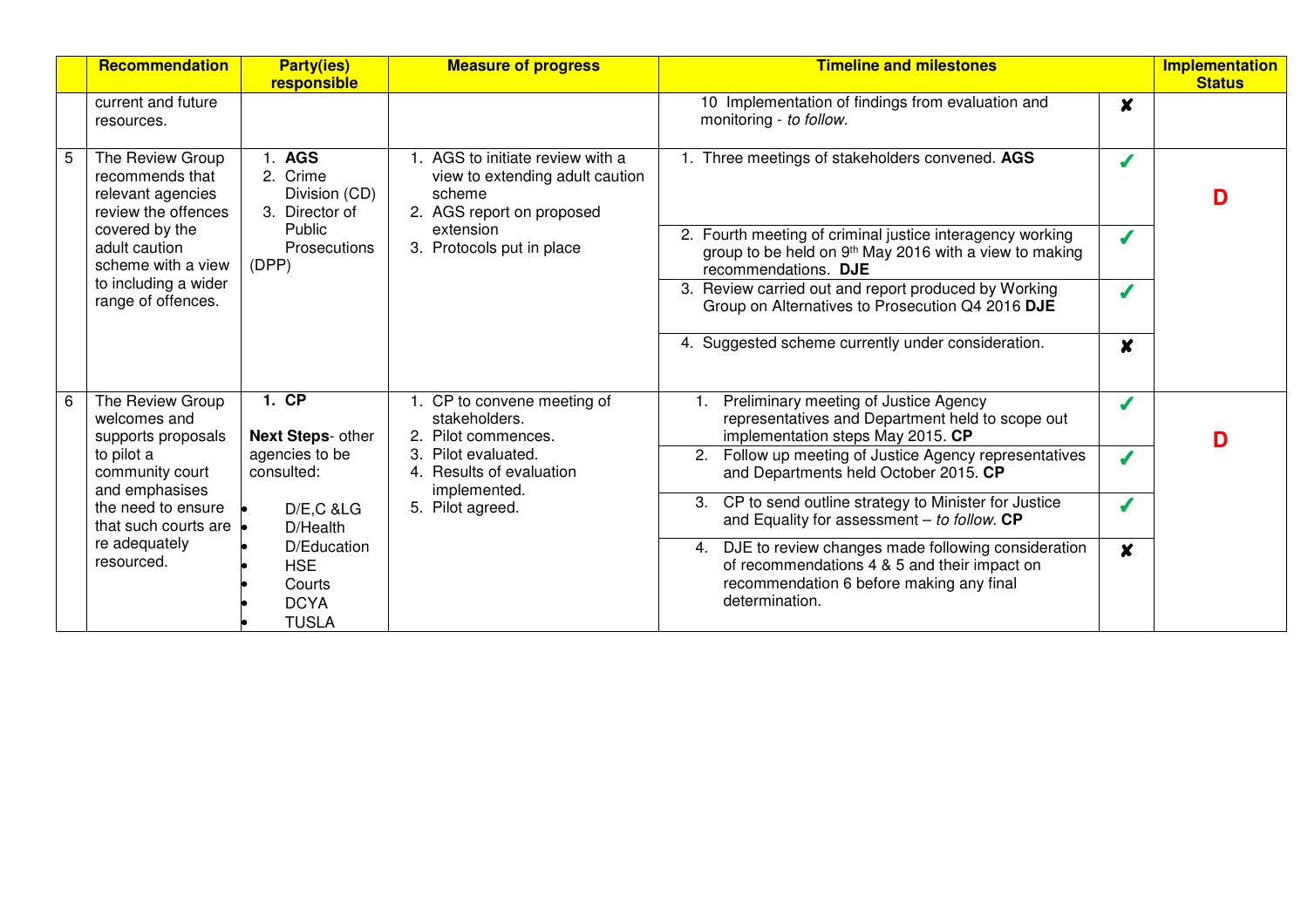## **Chapter 3 – VICTIMS OF CRIME**

| <b>Recommendation</b>                                            | <b>Party(ies)</b>                   | <b>Measure of progress</b> | <b>Timeline and milestones</b>                                                                                  |                  | Implementation<br><b>Status</b> |
|------------------------------------------------------------------|-------------------------------------|----------------------------|-----------------------------------------------------------------------------------------------------------------|------------------|---------------------------------|
| The Review Group                                                 | responsible<br><b>Transposition</b> | 1. Directive implemented.  | 1. Views of COSC sought. CLR                                                                                    |                  |                                 |
| recommends that the                                              | <b>CLR</b>                          |                            |                                                                                                                 |                  |                                 |
| role of the victim in the                                        |                                     |                            | 2. Consultation with groups supporting victims                                                                  |                  | в                               |
| criminal justice system                                          | Implementation                      |                            | completed. CLR                                                                                                  |                  |                                 |
| be fully acknowledged                                            | All criminal justice                |                            | 3. Agencies undertake technical work. CLR                                                                       |                  |                                 |
| and looks forward to                                             | agencies                            |                            |                                                                                                                 |                  |                                 |
| the full implementation<br>of the EU Directive<br>(2012/29/EU)   |                                     |                            | General Scheme drafted and submitted to<br>$\overline{4}$<br>Government and approved July 2015. CLR             |                  |                                 |
| establishing minimum<br>standards on the<br>rights, supports and |                                     |                            | Ministerial approval to go to Government to publish<br>5.<br>Scheme. CLR                                        |                  |                                 |
| protection of victims of<br>crime, and replacing                 |                                     |                            | Pre-legislative scrutiny currently underway. CLR<br>6.                                                          |                  |                                 |
| <b>Council Framework</b><br>Decision                             |                                     |                            | 7. Government approval to publish Bill in Q4 2016. CLR                                                          | $\boldsymbol{J}$ |                                 |
| 2001/220/JHA on the<br>standing of victims in                    |                                     |                            | Publication of Bill in Q4 2016. CLR<br>8.                                                                       |                  |                                 |
| criminal proceedings.                                            |                                     |                            | Enactment of Bill - to follow. CLR Q3 2017<br>9.                                                                |                  |                                 |
|                                                                  |                                     |                            | 10. Commencement of Bill - submission to follow. CLR                                                            | $\boldsymbol{x}$ |                                 |
|                                                                  |                                     |                            | 11. Memorandum of Understanding prepared between<br>AGS & IPS Q4 2017 IPS/AGS                                   | $\boldsymbol{x}$ |                                 |
|                                                                  |                                     |                            | 12. Protocol governing co-operative working<br>arrangements prepared between IPS & PS. Q4 2017<br><b>IPS/PS</b> | $\boldsymbol{x}$ |                                 |
|                                                                  |                                     |                            | 13. Establish National Victim Services Team. PS                                                                 |                  |                                 |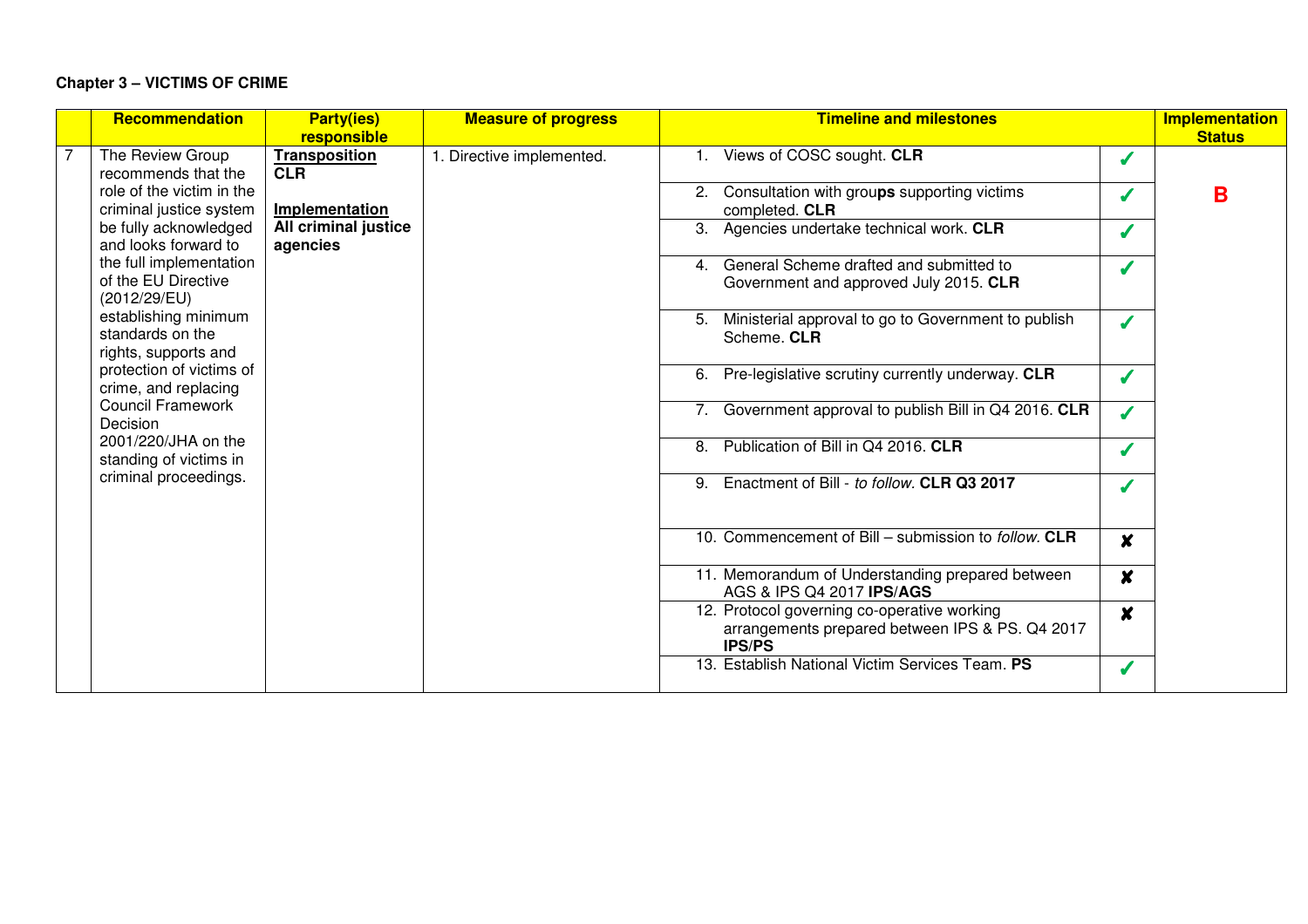#### **Chapter 4 – ALTERNATIVES TO CUSTODY**

|   | Recommendation                                                                                                                                                                                                                                                     | <b>Party(ies)</b><br>responsible                                                                                          | <b>Measure of progress</b>                                                                                                                                                                                                                                    | <b>Timeline and milestones</b>                                                                                                            |                       | <b>Implementation</b><br><b>Status</b> |
|---|--------------------------------------------------------------------------------------------------------------------------------------------------------------------------------------------------------------------------------------------------------------------|---------------------------------------------------------------------------------------------------------------------------|---------------------------------------------------------------------------------------------------------------------------------------------------------------------------------------------------------------------------------------------------------------|-------------------------------------------------------------------------------------------------------------------------------------------|-----------------------|----------------------------------------|
| 8 | The Review Group<br>recommends the<br>adoption of a strategy<br>to reduce prisoner<br>numbers to a safe level<br>subject to the need to<br>ensure proper<br>protection of the public.<br>This requires a focus on<br>alternative approaches<br>to the treatment of | <b>Diversion</b><br>1. PPP<br>2. AGS<br>3. PS<br>4. IPS<br>5. CP<br><b>Reduction in</b><br>numbers currently<br>in prison | 1. CR scheme continues/is<br>expanded.<br>2. Alternatives to custody<br>developed/increase in<br>use as compared to<br>custodial sanctions.<br>3. Reduction in numbers<br>entering prison.<br>4. Reduction in numbers in<br>prison to safe custody<br>levels. | Draft Strategy to be finalised for submission to<br>1.<br>Management Board. PPP Q4 2017<br>2. Prison population records falls. IPS/PS/PPP | $\boldsymbol{x}$<br>J | B                                      |
|   | offenders. However, to<br>achieve a reduction of                                                                                                                                                                                                                   | 1. IPS<br>2. PS                                                                                                           |                                                                                                                                                                                                                                                               | 3. First meeting with CIO and researchers held 24<br>November 2016. CIO                                                                   | Í                     |                                        |
|   | prisoners in custody<br>requires a level of<br>collaboration and                                                                                                                                                                                                   | 3. PPP<br>4. IYJS                                                                                                         |                                                                                                                                                                                                                                                               | Meetings of DoJE Working Group on Data &<br>4.<br>Interoperability held. CIO                                                              | Í                     |                                        |
|   | cooperation between all<br>relevant Departments<br>and agencies, including<br>the IPS, Probation<br>Service, An Garda                                                                                                                                              |                                                                                                                           |                                                                                                                                                                                                                                                               | Monitoring of prison numbers and impact of initiatives<br>5.<br>to follow. CIO                                                            | $\boldsymbol{x}$      |                                        |
|   | Síochána, Irish Youth<br>Justice Service,<br>Department of Health<br>and local authorities.                                                                                                                                                                        |                                                                                                                           |                                                                                                                                                                                                                                                               | Examination of sentencing trends annually to follow.<br>6.<br><b>CIO</b>                                                                  | $\boldsymbol{x}$      |                                        |
| 9 | The Review Group<br>recommends the<br>development and                                                                                                                                                                                                              | 1. PS<br>2. CLR<br>3. CP                                                                                                  | Expansion of the use of<br>alternatives to<br>imprisonment and                                                                                                                                                                                                | PS<br>1. PS to examine feasibility of introducing integrated<br>community service by Q4 2015. PS                                          | J                     | <b>Pilot Project</b>                   |
|   | expansion of the use of<br>community sanctions in                                                                                                                                                                                                                  |                                                                                                                           | accompanying<br>reduction in use of                                                                                                                                                                                                                           | 2. Scoping project commenced Q4 2015. PS                                                                                                  | J                     | в                                      |
|   | particular those that<br>address the underlying                                                                                                                                                                                                                    |                                                                                                                           | imprisonment.<br><b>Criminal Justice</b>                                                                                                                                                                                                                      | 3. Pilot introduced July 2016. Q3 2016 PS                                                                                                 | J                     |                                        |
|   | causes of offending.                                                                                                                                                                                                                                               |                                                                                                                           | (Community Sanctions)<br>Bill drafted by the OPC.                                                                                                                                                                                                             | 4. Completion of pilot Q2 2017. PS                                                                                                        | $\boldsymbol{x}$      |                                        |
|   |                                                                                                                                                                                                                                                                    |                                                                                                                           | 3. Legislation enacted.                                                                                                                                                                                                                                       | 5. Results of evaluation Q4 2017. PS                                                                                                      | $\boldsymbol{x}$      |                                        |
|   |                                                                                                                                                                                                                                                                    |                                                                                                                           |                                                                                                                                                                                                                                                               | 6. Implementation of findings Q4 2017. PS<br><b>CLR</b>                                                                                   | $\boldsymbol{x}$      | <u>Bill</u>                            |
|   |                                                                                                                                                                                                                                                                    |                                                                                                                           |                                                                                                                                                                                                                                                               | 7. Not currently possible to indicate date of publication due<br>to competing priorities. CLR                                             | $\boldsymbol{x}$      | D                                      |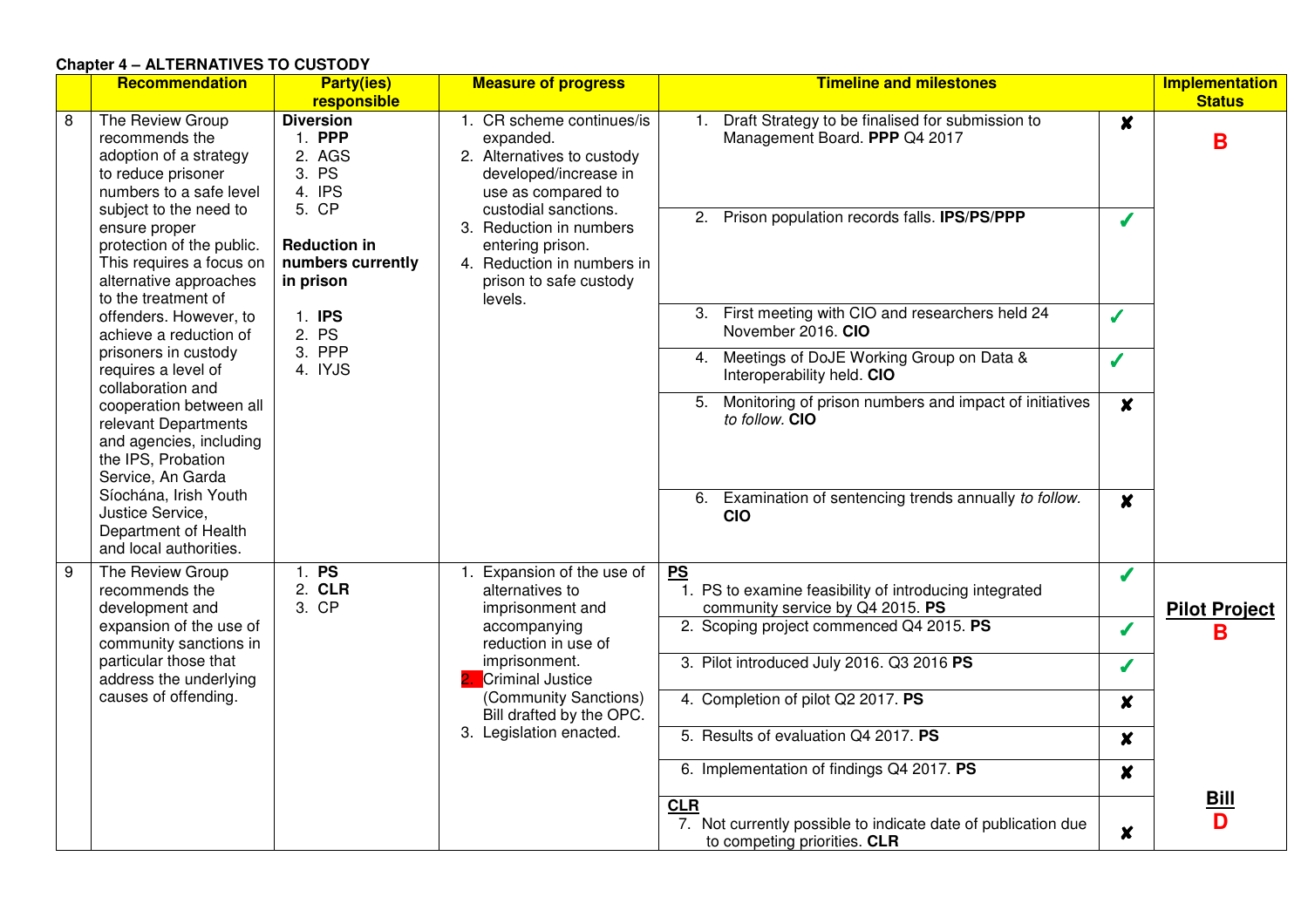|    | Recommendation                                                                                                                                                                                         | <b>Party(ies)</b><br>responsible                  | <b>Measure of progress</b>                                                                 | <b>Timeline and milestones</b>                                                                                  |                  | <b>Implementation</b><br><b>Status</b> |
|----|--------------------------------------------------------------------------------------------------------------------------------------------------------------------------------------------------------|---------------------------------------------------|--------------------------------------------------------------------------------------------|-----------------------------------------------------------------------------------------------------------------|------------------|----------------------------------------|
|    |                                                                                                                                                                                                        |                                                   |                                                                                            | 8. Publication of Bill - to follow. CLR                                                                         | $\boldsymbol{x}$ |                                        |
|    |                                                                                                                                                                                                        |                                                   |                                                                                            | 9. Enactment of Bill - to follow. CLR                                                                           | $\boldsymbol{x}$ |                                        |
| 10 | The Review Group<br>supports the Fines<br>(Payment and                                                                                                                                                 | 1.CP<br>2. CS                                     | 1. Fines Act fully<br>implemented.<br>2. Monitoring of impact of                           | Preparations for the implementation of the Act<br>1.<br>completed Q1 2016. CP                                   | Í                | C                                      |
|    | Recovery) Act 2014<br>and welcomes the<br>positive impact that<br>such legislation will<br>have on fine defaulters<br>and prison<br>administration. The<br><b>Review Group</b><br>recommends the early |                                                   | implementation<br>indicates reduction in<br>numbers entering prison                        | Debt recovery process finalised Q1 2016. CP<br>2.                                                               | J                |                                        |
|    |                                                                                                                                                                                                        |                                                   | for fine default.                                                                          | 3. System in operation January 2016. CP                                                                         | J                |                                        |
|    |                                                                                                                                                                                                        |                                                   | Review of impact of legislation and implement<br>4.<br>findings of review. Q4 2017. CP/CIO | $\boldsymbol{x}$                                                                                                |                  |                                        |
|    | and full implementation<br>of this legislation.                                                                                                                                                        |                                                   |                                                                                            | Meeting relevant parties including AGS, PS, CS, IPS<br>5.<br>to discuss implications of legislation. Q4 2017 CP | $\boldsymbol{x}$ |                                        |
|    |                                                                                                                                                                                                        |                                                   |                                                                                            | Discuss communications strategy with Courts<br>6.<br>Service. Q1 2017 CP                                        | J                |                                        |
|    |                                                                                                                                                                                                        |                                                   |                                                                                            | Implementation of findings from monitoring - to<br>7.<br>follow. CP                                             | $\boldsymbol{x}$ |                                        |
|    |                                                                                                                                                                                                        |                                                   |                                                                                            | Review overall implementation of Act. CP<br>8.                                                                  | $\boldsymbol{x}$ |                                        |
| 11 | The Review Group<br>supports the increased<br>focus on and promotion                                                                                                                                   | 1. PS<br>2. CLR<br>3. PPP                         | 1. Completion of pilot<br>study.<br>2. Evaluation of pilot                                 | PS<br>1. PS examined feasibility of introducing 'integrated<br>community service' Q4 2015. PS                   | Í                | B                                      |
|    | of community service<br>as an alternative to                                                                                                                                                           | 4. CP                                             | study.<br>3. Engagement and                                                                | 2. Scoping project commenced Q4 2015. PS                                                                        | $\boldsymbol{J}$ |                                        |
|    | imprisonment. The<br>Review Group therefore<br>recommends that the<br><b>Probation Service</b>                                                                                                         | Next Steps- other<br>agencies to be<br>consulted: | information sharing with<br>the judiciary and other<br>agencies: HSE, housing              | 3. Pilot introduced July 2016. PS                                                                               | ✔                |                                        |
|    | examine the feasibility<br>of introducing, on a pilot                                                                                                                                                  | $\bullet$<br><b>HSE</b><br>$\bullet$<br>D/Health  | agencies, and others<br>PS deems appropriate.                                              | 4. Completion of pilot Q2 2017. PS                                                                              |                  |                                        |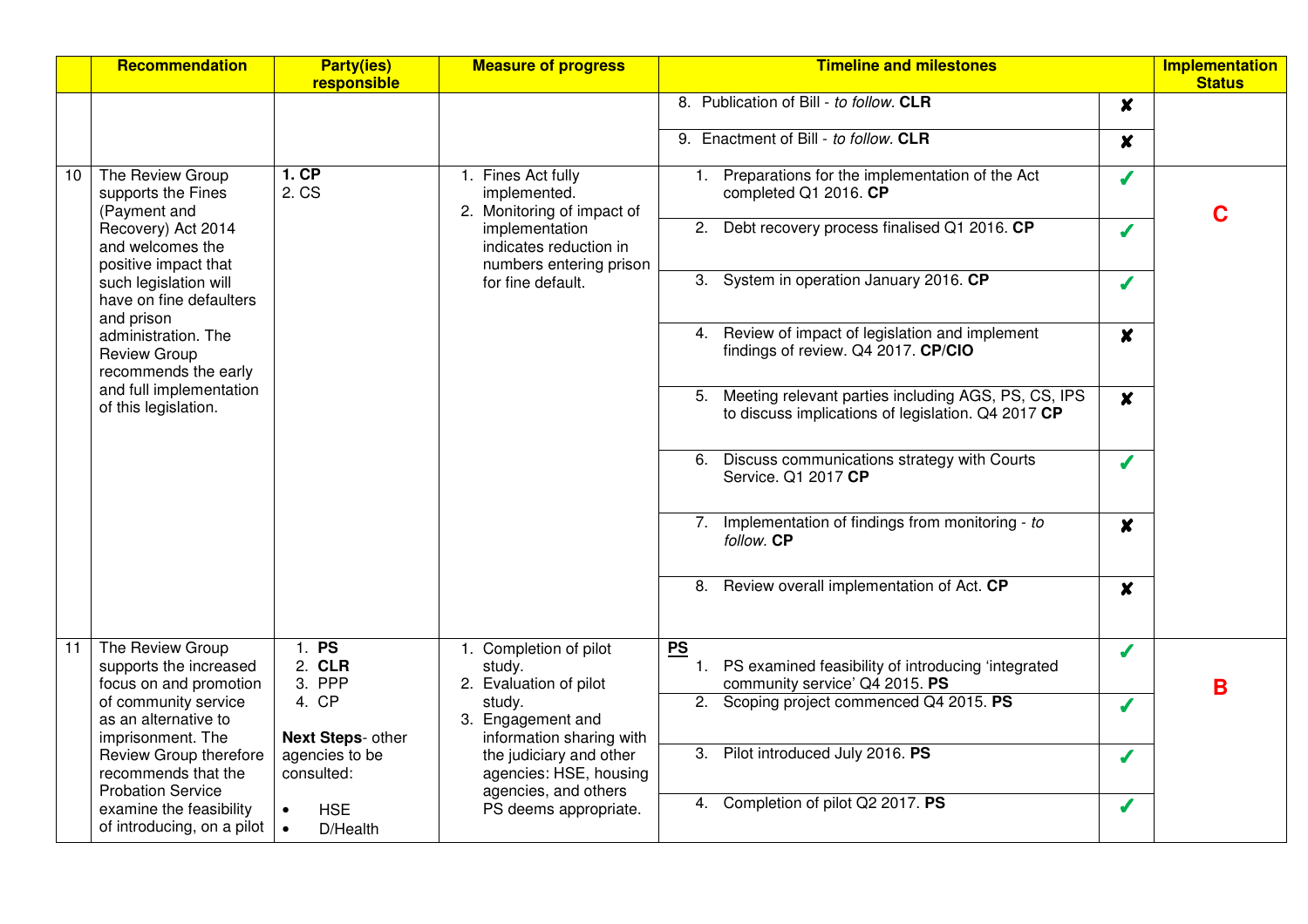|    | Recommendation                                                                                                                                              | <b>Party(ies)</b><br>responsible | <b>Measure of progress</b>                                                                                                                 | <b>Timeline and milestones</b>                                                                                                                                                 | <b>Implementation</b><br><b>Status</b> |
|----|-------------------------------------------------------------------------------------------------------------------------------------------------------------|----------------------------------|--------------------------------------------------------------------------------------------------------------------------------------------|--------------------------------------------------------------------------------------------------------------------------------------------------------------------------------|----------------------------------------|
|    | basis, an integrated<br>community service<br>where community                                                                                                |                                  |                                                                                                                                            | 5. Results of evaluation Q2 2017. PS<br>J                                                                                                                                      |                                        |
|    | service would be<br>imposed with                                                                                                                            |                                  |                                                                                                                                            | Review of findings from monitoring ongoing. PS<br>6.<br>J                                                                                                                      |                                        |
|    | conditions, such as a<br>mandatory restriction<br>on movement order or                                                                                      |                                  |                                                                                                                                            | 7. Implementation of findings Q3 2017. PS<br>J                                                                                                                                 |                                        |
|    | addiction treatment,<br>where appropriate.                                                                                                                  |                                  |                                                                                                                                            | Engagement and information sharing with judiciary<br>8.<br>J<br>ongoing.                                                                                                       |                                        |
|    |                                                                                                                                                             |                                  |                                                                                                                                            | <b>CIO</b><br>$\boldsymbol{x}$<br>9.<br>Monitoring of impact of changes on sentencing<br>trends annually. CIO                                                                  |                                        |
|    |                                                                                                                                                             |                                  |                                                                                                                                            | <b>PPP</b><br>$\boldsymbol{x}$<br>10. Review of findings from monitoring ongoing. PPP                                                                                          |                                        |
| 12 | The Review Group<br>recommends the<br>introduction, on a<br>statutory basis, of a<br>provision for community<br>service in lieu of part of<br>a sentence of | 1. PPP<br>2. CLR<br>3. PS        | 1. PPP complete<br>examination of the<br>issues and develop<br>proposals.<br>2. Subject to 1, initiation<br>and passing of<br>legislation. | 1. Review of need for new alternatives to imprisonment<br>J<br>completed. PPP                                                                                                  | Е                                      |
|    | imprisonment in excess<br>of one year.                                                                                                                      |                                  | 3. Monitoring of impact on<br>sentencing trends and<br>prison population.<br>4. Implementation of<br>findings.<br>5. Publication of Bill.  | Decision on whether to introduce this sanction made<br>2.<br>S<br>July 2015. (Decision not to proceed at this stage)<br><b>PPP</b>                                             |                                        |
| 13 | The Review Group<br>recommends that the<br>use of open prisons for<br>weekend sentencing be<br>considered.                                                  | $1.$ IPS<br>2. PPP<br>3. CLR     | 1. IPS completes<br>assessment.<br>2. Findings implemented.                                                                                | IPS position considered and stated to PPP on 13<br>1.<br>$\boldsymbol{J}$<br>October 2015. Weekend sentencing option is not<br>considered a priority at this time for IPS. IPS | А                                      |
| 14 | Recognising the<br>positive impact which<br>restorative justice can                                                                                         | 1. PS<br>2. CP                   | 1. New Implementation Plan<br>in place.                                                                                                    | Implement restorative interventions including<br>J<br>restorative conferences, victim empathy programmes<br>and participation in victim impact panels ongoing. PS              |                                        |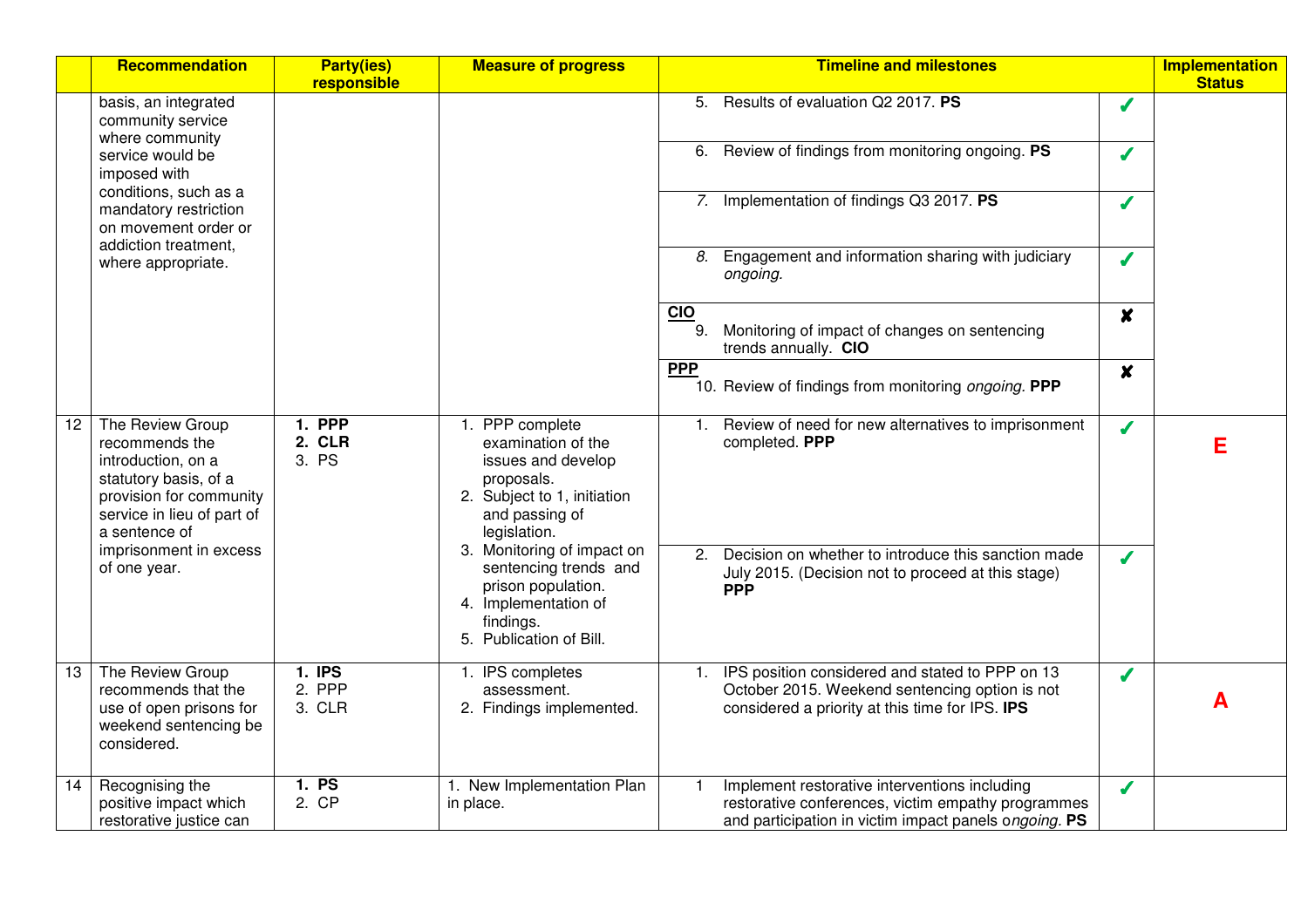| Recommendation                                                     | <b>Party(ies)</b><br>responsible | <b>Measure of progress</b>                                                   | <b>Timeline and milestones</b>                                       | Implementation<br><b>Status</b> |
|--------------------------------------------------------------------|----------------------------------|------------------------------------------------------------------------------|----------------------------------------------------------------------|---------------------------------|
| have for appropriate<br>victims and offenders,<br>the Review Group |                                  | 2. Restorative Justice<br>available nationally.<br>3. Increased referrals to | Introduce Communication Strategy with judiciary Q3<br>2016. PS       | D                               |
| recommends the<br>extension of the                                 |                                  | Restorative Justice<br>programmes.                                           | Pilot Victim Offender Mediation Programme Q4 2015.<br>3<br><b>PS</b> |                                 |
| restorative justice<br>programmes.                                 |                                  |                                                                              | Evaluation of Circuit Court Restorative Justice Pilot<br>Q4 2015. PS |                                 |
|                                                                    |                                  |                                                                              | Agree implementation plan with RJS. Q2 2017 PS                       |                                 |
|                                                                    |                                  |                                                                              | Referrals rates recorded annually. PS/CIO<br>2<br>X                  |                                 |

### **Chapter 5 – Custodial Accommodation and Regimes**

|    |                                                                          |                                  |                                                             | Agree implementation plan with HJS. Q2 2017 PS                                                |                  |                                        |
|----|--------------------------------------------------------------------------|----------------------------------|-------------------------------------------------------------|-----------------------------------------------------------------------------------------------|------------------|----------------------------------------|
|    |                                                                          |                                  |                                                             | Referrals rates recorded annually. PS/CIO<br>2                                                | $\boldsymbol{x}$ |                                        |
|    | <b>Chapter 5 – Custodial Accommodation and Regimes</b>                   |                                  |                                                             |                                                                                               |                  |                                        |
|    | <b>Recommendation</b>                                                    | <b>Party(ies)</b><br>responsible | <b>Measure of progress</b>                                  | <b>Timeline and milestones</b>                                                                |                  | <b>Implementation</b><br><b>Status</b> |
| 15 | The Review Group<br>welcomes the steps<br>taken to improve the           | <b>1. IPS</b><br>2. PPP          | Refurbishment of D<br>Wing, Mountjoy<br>completed and 2     | Plan of action for improvement with timelines agreed in<br>Strategy Statement 2012-2015. IPS  |                  |                                        |
|    | standard of<br>accommodation in                                          |                                  | landings opened.<br>2. Refurbishment of                     | New Cork prison completed by October 2015. <b>IPS</b>                                         |                  | <b>Cork A</b>                          |
|    | Mountjoy and Cork<br>prisons and<br>recommends that                      |                                  | workshops in D block<br>completed.                          | New Build of Mountjoy D Wing completed 2016. IPS<br>З.                                        |                  |                                        |
|    | similar steps need to<br>be taken (as a matter                           |                                  | 3. New Cork prison<br>completed.<br>4. Scoping exercise for | New build of Mountjoy workshops in D Block completed<br>September 2016. IPS                   |                  | <b>M.Joy B</b>                         |
|    | of urgency) in relation<br>to Limerick prison, in                        |                                  | Portlaoise commenced.<br>5. Report of Inspector of          | Masterplan for Mountjoy completed Q3 2017 IPS<br>5.                                           |                  |                                        |
|    | particular the female<br>accommodation in that<br>prison, and Portlaoise |                                  | Prisons.                                                    | New development for Limerick Prison (wing & female<br>6.<br>unit) to go to tender Q2 2017 IPS |                  | <b>Limerick B</b>                      |
|    | prison.                                                                  |                                  |                                                             | Construction on Limerick to commence April 2018. IPS                                          | X                |                                        |
|    |                                                                          |                                  |                                                             | Upgrade works for Portlaoise prison to go to tender Q2<br>2017. <b>IPS</b>                    | J                | <b>P.Laoise D</b>                      |
|    |                                                                          |                                  |                                                             | Opening of National Violent & Disruptive Prisoners Unit<br>9.<br>Q1 2018. <b>IPS</b>          | $\boldsymbol{x}$ |                                        |
|    |                                                                          |                                  |                                                             | 10. Construction on Portlaoise commenced. <b>IPS</b>                                          | X                |                                        |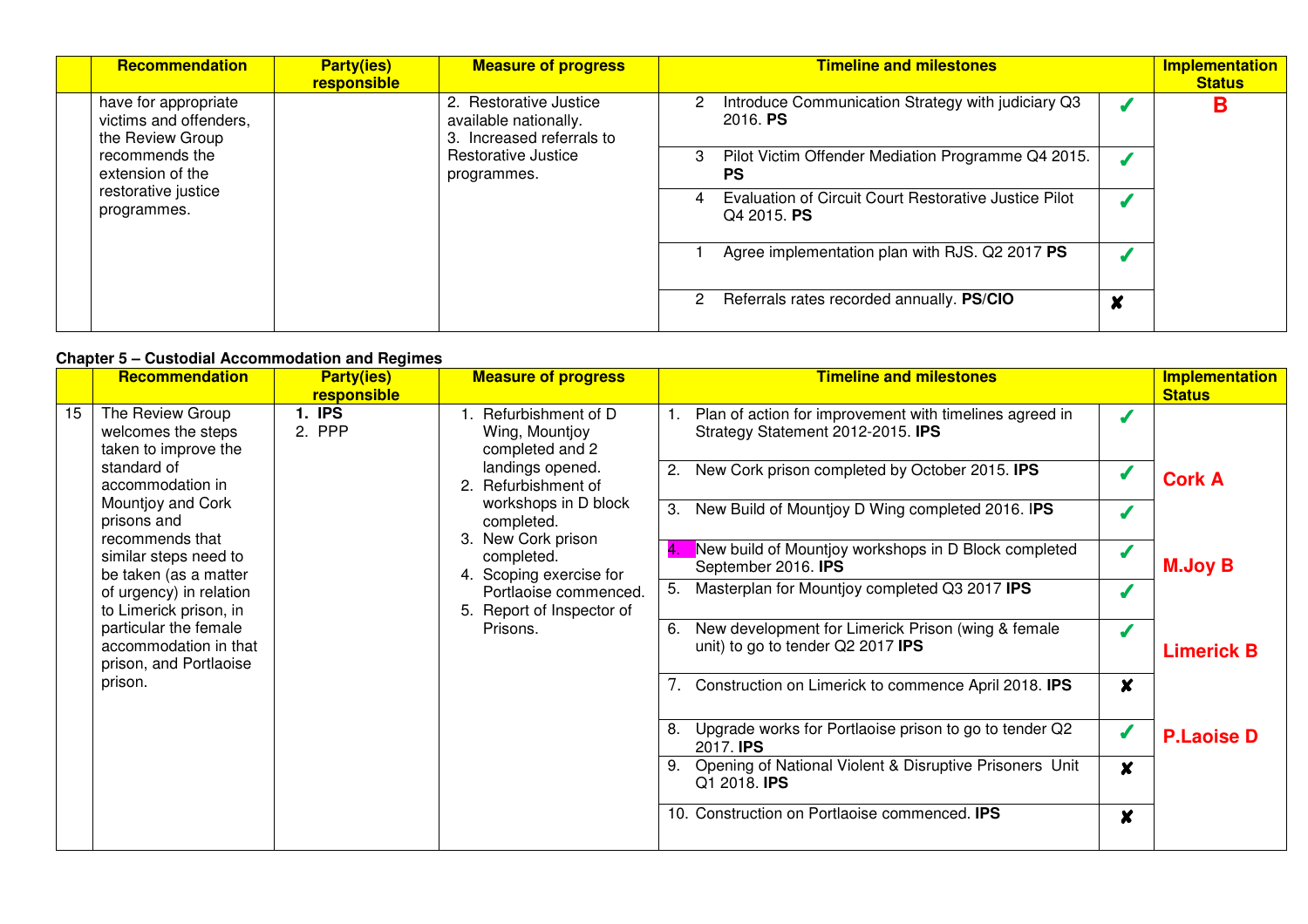|    | <b>Recommendation</b>                                                                                                                                          | <b>Party(ies)</b><br>responsible                                             | <b>Measure of progress</b>                                                                                                                                                      | <b>Timeline and milestones</b>                                                                                                                                                                                                                                                                                                            |                   | <b>Implementation</b><br><b>Status</b> |
|----|----------------------------------------------------------------------------------------------------------------------------------------------------------------|------------------------------------------------------------------------------|---------------------------------------------------------------------------------------------------------------------------------------------------------------------------------|-------------------------------------------------------------------------------------------------------------------------------------------------------------------------------------------------------------------------------------------------------------------------------------------------------------------------------------------|-------------------|----------------------------------------|
|    |                                                                                                                                                                |                                                                              |                                                                                                                                                                                 | 11. Report of Inspector of Prisons at the appropriate times<br>decided by the Inspector to follow. IOP                                                                                                                                                                                                                                    | $\boldsymbol{x}$  |                                        |
| 16 | The Review Group<br>recommends that an<br>inter-agency approach<br>is adopted in relation to                                                                   | 1. IPS<br>2. AGS<br>Next Steps- other                                        | Joint strategy on<br>reduction in use of<br>protection and post-<br>release issues                                                                                              | Inter gang rivalry<br>1. Analysis of gang activity in prisons completed and<br>submitted to the Department Q1 2016. IPS                                                                                                                                                                                                                   | J                 | Inter gang<br>rivalry                  |
|    | those offenders who as<br>a result of inter-gang                                                                                                               | agencies to be<br>consulted:                                                 | completed and<br>published.                                                                                                                                                     | Submission to Minister Q2 2016. IPS, PPP<br>2.                                                                                                                                                                                                                                                                                            | $\boldsymbol{J}$  | B                                      |
|    | rivalry or other disputes<br>require protection while<br>1. Community<br>in prison. Such co-<br>Groups<br>2. PS<br>operation must also<br>support the efforts, |                                                                              | 2. Reduction in numbers<br>of people on protection.                                                                                                                             | Inter-agency sharing of information ongoing.<br>3.<br><b>AGS/IPS</b>                                                                                                                                                                                                                                                                      | $\boldsymbol{J}$  |                                        |
|    |                                                                                                                                                                |                                                                              | <b>Protection</b><br>4. Analysis of Protection Prisoners to be completed Q2<br>2017 <b>IPS</b>                                                                                  | J                                                                                                                                                                                                                                                                                                                                         |                   |                                        |
|    | already underway, to                                                                                                                                           |                                                                              |                                                                                                                                                                                 | 5.<br>Recommendations considered by IPS Q3 2017. IPS                                                                                                                                                                                                                                                                                      | $\boldsymbol{J}$  |                                        |
|    | reduce the numbers of<br>prisoners on protection.                                                                                                              |                                                                              | Implementation of recommendations to commence<br>6.<br>Q4 2017 - Q1 2018. IPS                                                                                                   | $\boldsymbol{x}$                                                                                                                                                                                                                                                                                                                          | <b>Protection</b> |                                        |
|    |                                                                                                                                                                |                                                                              |                                                                                                                                                                                 |                                                                                                                                                                                                                                                                                                                                           |                   | C                                      |
|    |                                                                                                                                                                |                                                                              |                                                                                                                                                                                 | Monitoring and implementation of findings quarterly<br>7.<br>to follow. <b>IPS</b>                                                                                                                                                                                                                                                        | $\boldsymbol{x}$  |                                        |
| 17 | 1. IPS<br>The Review Group<br>2. PPP<br>recommends that<br>prisoners should only<br>be on restricted                                                           | 1. Publication of strategy<br>for reduction in use of<br>restricted regimes. | New policy on restricted regimes introduced May<br>1.<br>2015. <b>IPS</b>                                                                                                       | J                                                                                                                                                                                                                                                                                                                                         | B                 |                                        |
|    | regimes for the shortest<br>period consistent with                                                                                                             |                                                                              | 2. Strategy for supporting<br>access to training,<br>education and                                                                                                              | Monitoring of implementation quarterly. IPS<br>2.                                                                                                                                                                                                                                                                                         | J                 |                                        |
|    | their safety and have<br>access to adequate<br>training, education and<br>recreational facilities.                                                             |                                                                              | recreational facilities.<br>3. Evaluation of strategy<br>and monitoring.<br>4. Reduction in use of<br>restricted regimes.<br>5. All prisoners getting<br>minimum of 3 hours out | Statement in IPS Strategy statement that" we will<br>3.<br>review and put forward proposals to amend the<br>Prison Rules 2007 for consideration to take into<br>account international best practice with particular<br>reference to the United Nations Standard Minimum<br>Rules for the protection of Prisoners (Mandela<br>Rules)." IPS | J                 |                                        |
|    |                                                                                                                                                                |                                                                              | of cell time.<br>6. All prisoners having                                                                                                                                        | Regarding milestone no 3, Amending Statutory<br>4.<br>Instrument (S.I.) to be completed Q2 2017. PPP                                                                                                                                                                                                                                      | J                 |                                        |
|    |                                                                                                                                                                |                                                                              | access to training,<br>education and<br>recreational facilities.                                                                                                                | Following Statutory Instrument, IPS to launch policy<br>5.<br>regarding restricted regimes and solitary<br>confinement. Q2 2017 IPS                                                                                                                                                                                                       | J                 |                                        |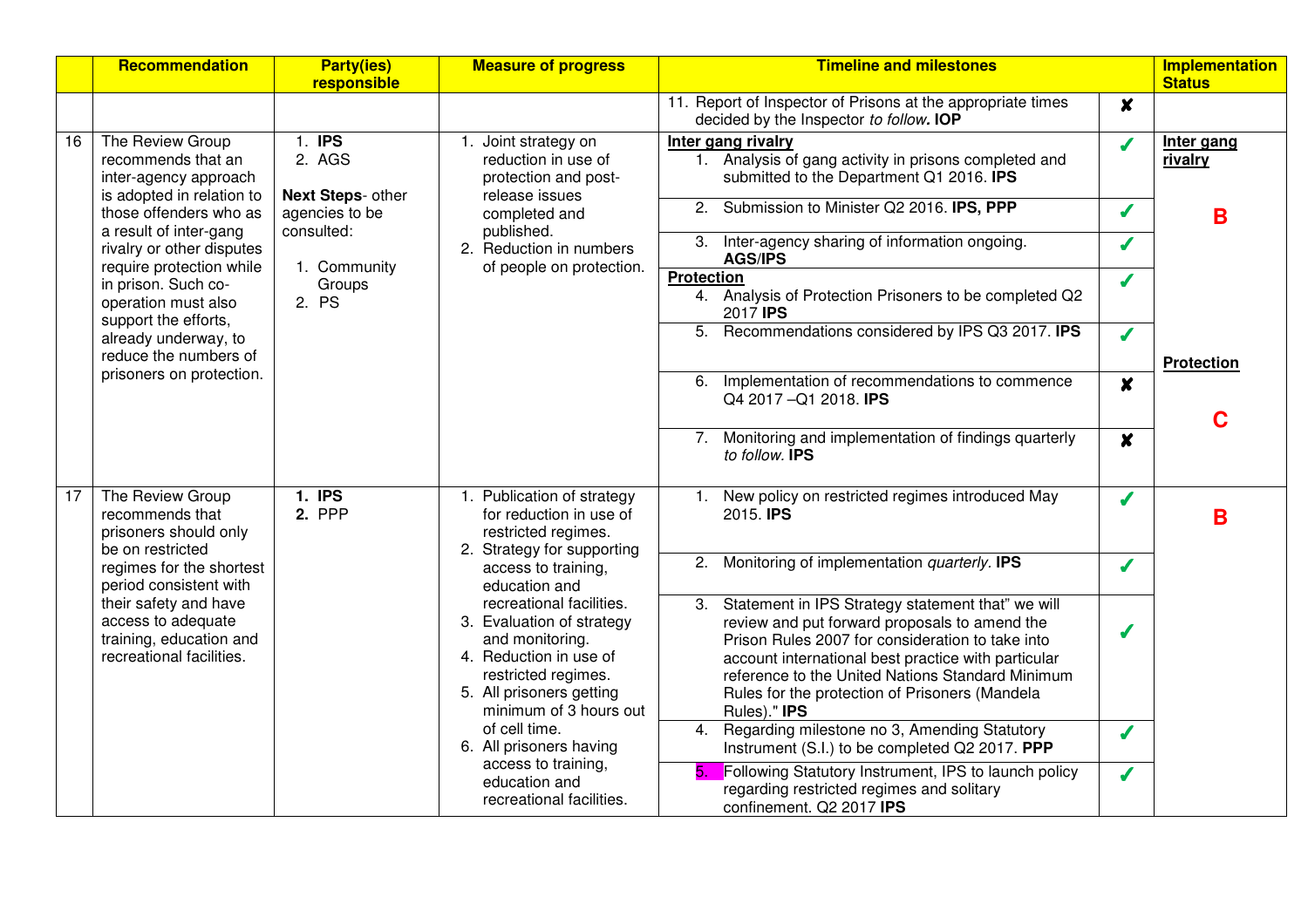|    | Recommendation                                                                                                               | <b>Party(ies)</b><br>responsible                        | <b>Measure of progress</b>                                                                                                                            | <b>Timeline and milestones</b>                                                                                                                                                                                                      |                  | <b>Implementation</b><br><b>Status</b>                     |
|----|------------------------------------------------------------------------------------------------------------------------------|---------------------------------------------------------|-------------------------------------------------------------------------------------------------------------------------------------------------------|-------------------------------------------------------------------------------------------------------------------------------------------------------------------------------------------------------------------------------------|------------------|------------------------------------------------------------|
|    |                                                                                                                              |                                                         | 7. Review the target for<br>out of cell time.                                                                                                         | Invitation to new Inspector of Prisons when<br>6.<br>appointed, to report on the use of restricted regimes<br>Q2 2018 - to follow. PPP to arrange invitation.                                                                       | $\boldsymbol{x}$ |                                                            |
| 18 | The Review Group<br>recommends the<br>increased use of such<br>open prisons. The<br>Review Group is<br>concerned at the lack | 1. IPS<br>2. PPP                                        | Plan with timelines for<br>open centre for women<br>finalised.<br>2. Review of possibility for<br>open prison for Dublin.<br>3. Plan for diversion of | <b>Additional open prison for Dublin</b><br>1. IPS review complete and brought to PPP October<br>2015. <b>IPS</b>                                                                                                                   | J                | <b>Additional</b><br>open prison for<br><b>Dublin</b><br>D |
|    | of an open prison for<br>female offenders and<br>recommends that such                                                        |                                                         | prisoners to new<br>facility(ies).<br>4. Opening of facility(ies.)                                                                                    | Submission to Minister Q4 2015. Decision taken not<br>to proceed at this point. PPP                                                                                                                                                 | $\boldsymbol{J}$ |                                                            |
|    | an appropriate open<br>facility be introduced.<br>Emphasising the need<br>to provide<br>accommodation<br>appropriate to the  |                                                         |                                                                                                                                                       | 3. The question of additional open prison capacity in<br>Dublin will be reopened for consideration, in the<br>context of the consultation, planning and<br>implementation of the Mountjoy Campus long term<br>development plan. IPS | $\boldsymbol{x}$ |                                                            |
|    | security requirements<br>of prisoners, the<br><b>Review Group</b><br>recommends that,                                        |                                                         |                                                                                                                                                       | Open centre for women<br>4. Decision made to proceed with step down facilities<br>for women. IPS/PS                                                                                                                                 | J                | Open centre<br>for women                                   |
|    | subject to funding, an<br>additional open prison<br>be considered for the                                                    |                                                         |                                                                                                                                                       | $\overline{5}$ .<br>Tender to issue Q4 2017. IPS                                                                                                                                                                                    | $\boldsymbol{x}$ |                                                            |
|    | Dublin area.                                                                                                                 |                                                         |                                                                                                                                                       | 6. To be opened Q4 2018 IPS/PS                                                                                                                                                                                                      | $\boldsymbol{x}$ |                                                            |
| 19 | The Review Group<br>recommends greater<br>involvement of<br>prisoners in the                                                 | Post-release<br>coordination:<br><b>1. IPS</b><br>2. PS | 1. Implementation of joint<br>IPS-PS strategic objective<br>on continuum of sentence<br>management.                                                   | 1. IPS/PS Joint Strategy Statement published 18 May<br>2015. <b>IPS</b>                                                                                                                                                             | J                | B                                                          |
|    | management of their<br>sentences. The                                                                                        | <b>ISM</b>                                              | 2. Extension of ISM to all                                                                                                                            | 2. Monitor on bi-monthly basis in conjunction with PS.<br>IPS, PS                                                                                                                                                                   | $\boldsymbol{J}$ |                                                            |
|    | <b>Review Group</b><br>welcomes the joint IPS<br>and Probation Service                                                       | 1. IPS<br>2. PPP                                        | eligible prisoners.<br>3. Every eligible prisoner                                                                                                     | 3. Porporino Report submitted to Department for<br>approval Q4 2015. IPS                                                                                                                                                            | J                |                                                            |
|    | commitment to<br>enhancing sentence                                                                                          |                                                         | has access to ISM.                                                                                                                                    | IPS to submit Business Plan based on<br>4.<br>recommendations in the Porporino Report Q1 2016.<br><b>IPS</b>                                                                                                                        | $\boldsymbol{J}$ |                                                            |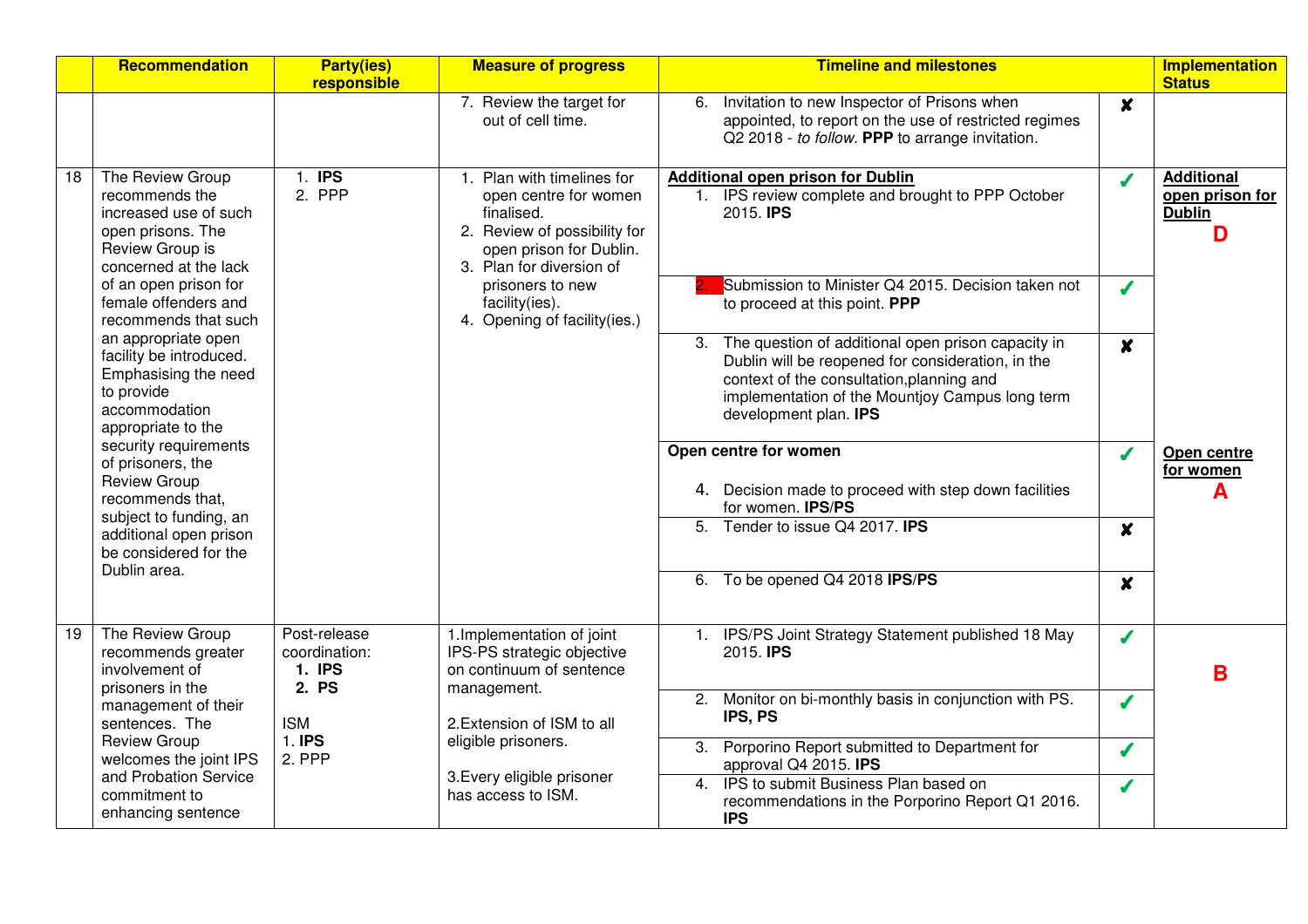|    | <b>Recommendation</b>                                                                                                                                                                                                | <b>Party(ies)</b><br>responsible                                                             | <b>Measure of progress</b>                                                        | <b>Timeline and milestones</b>                                                                                                                                                | <b>Implementation</b><br><b>Status</b> |
|----|----------------------------------------------------------------------------------------------------------------------------------------------------------------------------------------------------------------------|----------------------------------------------------------------------------------------------|-----------------------------------------------------------------------------------|-------------------------------------------------------------------------------------------------------------------------------------------------------------------------------|----------------------------------------|
|    | management from pre<br>to post imprisonment.<br>The Review Group                                                                                                                                                     |                                                                                              |                                                                                   | 5. Working Group established to drive<br>J<br>recommendations Q1 2016. IPS                                                                                                    |                                        |
|    | recognises that<br><b>Integrated Sentence</b><br>Management (ISM) is<br>the appropriate tool for<br>the management of<br>sentences of more than<br>12 months and should<br>be extended to all<br>eligible prisoners. |                                                                                              |                                                                                   | Approval to recruit 6 Assistant Psychologists, 1<br>J<br>Senior Psychologist for Dochas and a Head of<br>Psychology in support of the Porporino Report<br>implementation. IPS |                                        |
|    |                                                                                                                                                                                                                      |                                                                                              |                                                                                   | Protocols and ICT developments to follow Q4 2016.<br>7.<br>$\boldsymbol{J}$<br><b>IPS</b>                                                                                     |                                        |
|    |                                                                                                                                                                                                                      |                                                                                              |                                                                                   | 8. Pilot to focus on 18-24 year olds serving sentences<br>J<br>of > 12 months Q1 2017 (In progress since Jan<br>2017) <b>IPS</b>                                              |                                        |
|    |                                                                                                                                                                                                                      |                                                                                              |                                                                                   | 9. Pilot to be reviewed by the Porporino Working Group<br>$\boldsymbol{x}$<br>Q42017. IPS/PS                                                                                  |                                        |
|    |                                                                                                                                                                                                                      |                                                                                              |                                                                                   | 10. All prisoners > 12 months eligible for ISM. IPS<br>J                                                                                                                      |                                        |
|    |                                                                                                                                                                                                                      |                                                                                              |                                                                                   | 11. Completion of report on sentence management for<br>J<br>life sentence prisoners. Q2 2017 IPS                                                                              |                                        |
| 20 | The Review Group is of<br>the view that<br>engagement in                                                                                                                                                             | 1. IPS<br>1. Protocol for informing<br>prisoners of programmes,<br>including staff training. | Work and Training Audit ongoing and completed end<br>J<br>1.<br>of 2015. IPS      | B                                                                                                                                                                             |                                        |
|    | education, training and<br>treatment services is<br>crucial to the                                                                                                                                                   |                                                                                              | 2. Policy on providing<br>prisoners with information on<br>reasons for decisions. | Instigation of independent review of management of<br>2.<br>$\boldsymbol{x}$<br>incentivised regimes policy. Q1 2018. IPS                                                     |                                        |
|    | rehabilitation and<br>reintegration of an<br>offender. In this<br>respect, the Group                                                                                                                                 |                                                                                              | 3. Monitoring and<br>implementation of policies.                                  | Instigation of assessment of prisoner needs in the<br>J<br>area of Education to be done. Q4 2016 IPS                                                                          |                                        |
|    | welcomes the<br><b>Incentivised Regime</b><br>Policy (IRP) and its role                                                                                                                                              |                                                                                              |                                                                                   | Completion of assessment of prisoner needs in the<br>4.<br>$\boldsymbol{x}$<br>area of Education. Q1 2018 IPS                                                                 |                                        |
|    | in encouraging both<br>good behaviour and                                                                                                                                                                            |                                                                                              |                                                                                   | Review of Education Programmes Q2 2017. IPS<br>5.<br>J                                                                                                                        |                                        |
|    | engagement by<br>offenders. The Group                                                                                                                                                                                |                                                                                              |                                                                                   | 6. Education Directory produced for the 2016/2017<br>J<br>academic year Q1 2017. IPS                                                                                          |                                        |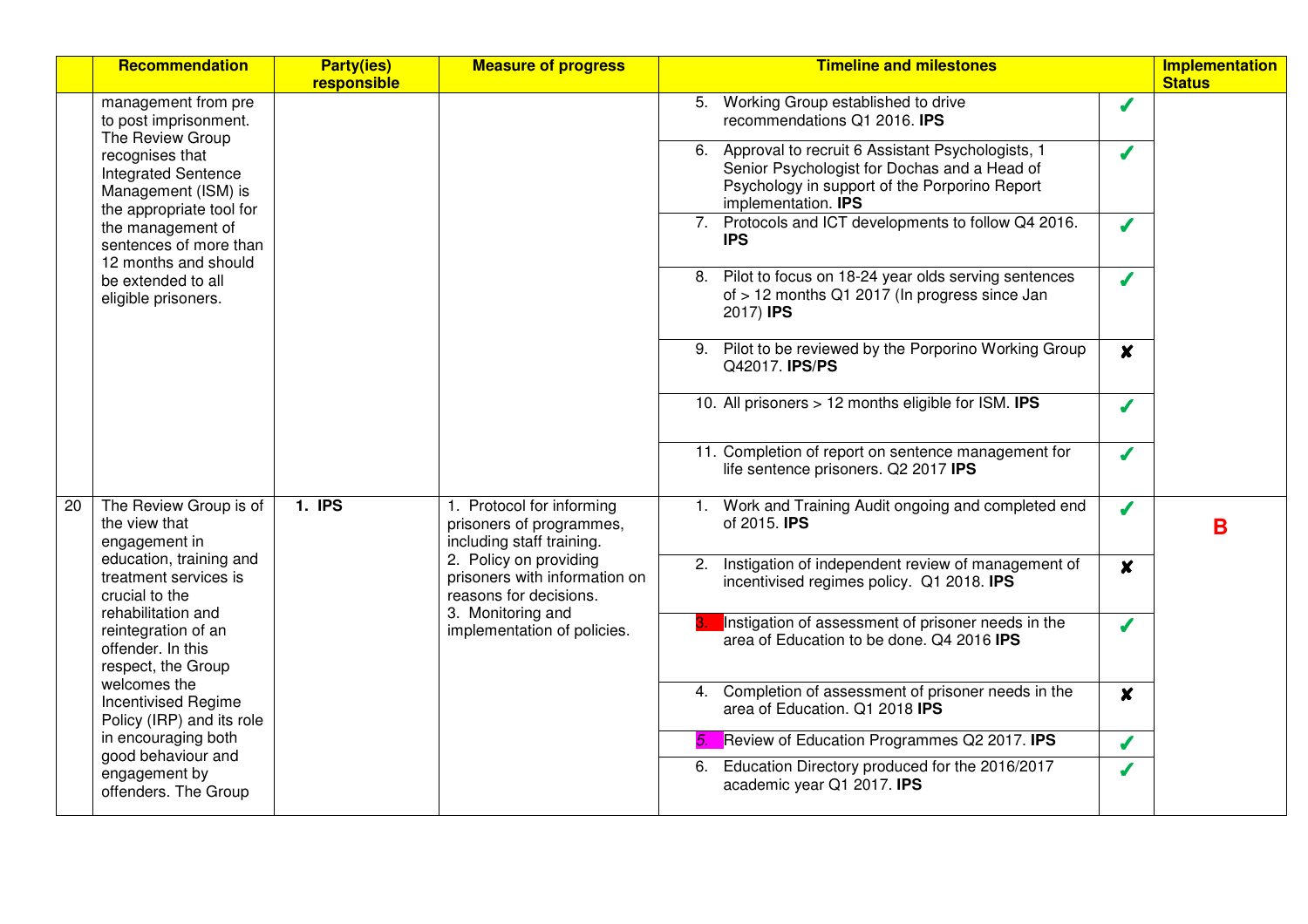| <b>Recommendation</b>                                                                                                        | <b>Party(ies)</b><br>responsible | <b>Measure of progress</b> | <b>Timeline and milestones</b>                                                                                                                                           |                  | <b>Implementation</b><br><b>Status</b> |
|------------------------------------------------------------------------------------------------------------------------------|----------------------------------|----------------------------|--------------------------------------------------------------------------------------------------------------------------------------------------------------------------|------------------|----------------------------------------|
| stresses the need for a<br>transparent and open<br>application of the policy<br>which would ensure<br>that all prisoners are |                                  |                            | Industrial Manager (IM), Work Training Officers<br>(WTOs), and ISM Coordinator tasked with<br>highlighting the availability of programmes to<br>prisoners (ongoing). IPS |                  |                                        |
| kept informed of the<br>various programmes<br>available to them.                                                             |                                  |                            | All IM, WTO and ISM positions to be filled Q2 2017.<br>(All IM positions filled Q1 2017, WTO & ISM<br>competition commenced). IPS                                        |                  |                                        |
|                                                                                                                              |                                  |                            | IM, WTO and ISM Coordinators' role clarified Q1<br>2017. <b>IPS</b>                                                                                                      |                  |                                        |
|                                                                                                                              |                                  |                            | Development of new protocol on the open and<br>10.<br>transparent application of IRP Q3 2017. <b>IPS</b>                                                                 | X                |                                        |
|                                                                                                                              |                                  |                            | 11. Annual reporting on monitoring and implementation<br>of new protocol to follow. IPS                                                                                  | X                |                                        |
|                                                                                                                              |                                  |                            | 12. Invitation to new Inspector of Prisons when<br>appointed on services to report to follow. PPP to<br>manage invitation.                                               | $\boldsymbol{x}$ |                                        |

|    | Recommendation                                                                                                       | <b>Party(ies)</b><br>responsible | <b>Measure of progress</b>                                                                                                            | <b>Timeline and milestones</b>                                                         | <b>Implementation</b><br><b>Status</b> |
|----|----------------------------------------------------------------------------------------------------------------------|----------------------------------|---------------------------------------------------------------------------------------------------------------------------------------|----------------------------------------------------------------------------------------|----------------------------------------|
| 21 | To ensure that gender<br>appropriate strategies<br>are adopted to the<br>management of female                        | <b>1. IPS</b><br>2. PS           | Research areas<br>identified.<br>2. Research<br>commissioned/                                                                         | Research already underway/recently identified – review<br>completed June 2015. IPS, PS |                                        |
|    | offending and female<br>offenders, the Review<br>Group recommends<br>that further research<br>into and evaluation of |                                  | instigated.<br>Engagement and<br>З.<br>information sharing<br>with the judiciary,<br>criminal justice and<br>non-justice<br>agencies. | Position formulated by IPS and PS jointly (September<br>2.<br>2015). <b>IPS, PS</b>    |                                        |
|    | the particular needs<br>and circumstances of<br>female offenders be<br>conducted by the                              |                                  |                                                                                                                                       | Size of budget for research required identified end 2015.<br>3.<br>IPS, PS             |                                        |
|    | criminal justice<br>agencies. This work<br>should support the<br>processes identified in                             |                                  |                                                                                                                                       | Allocation for research in 2016 budget Q2 2016. IPS, PS<br>4.                          |                                        |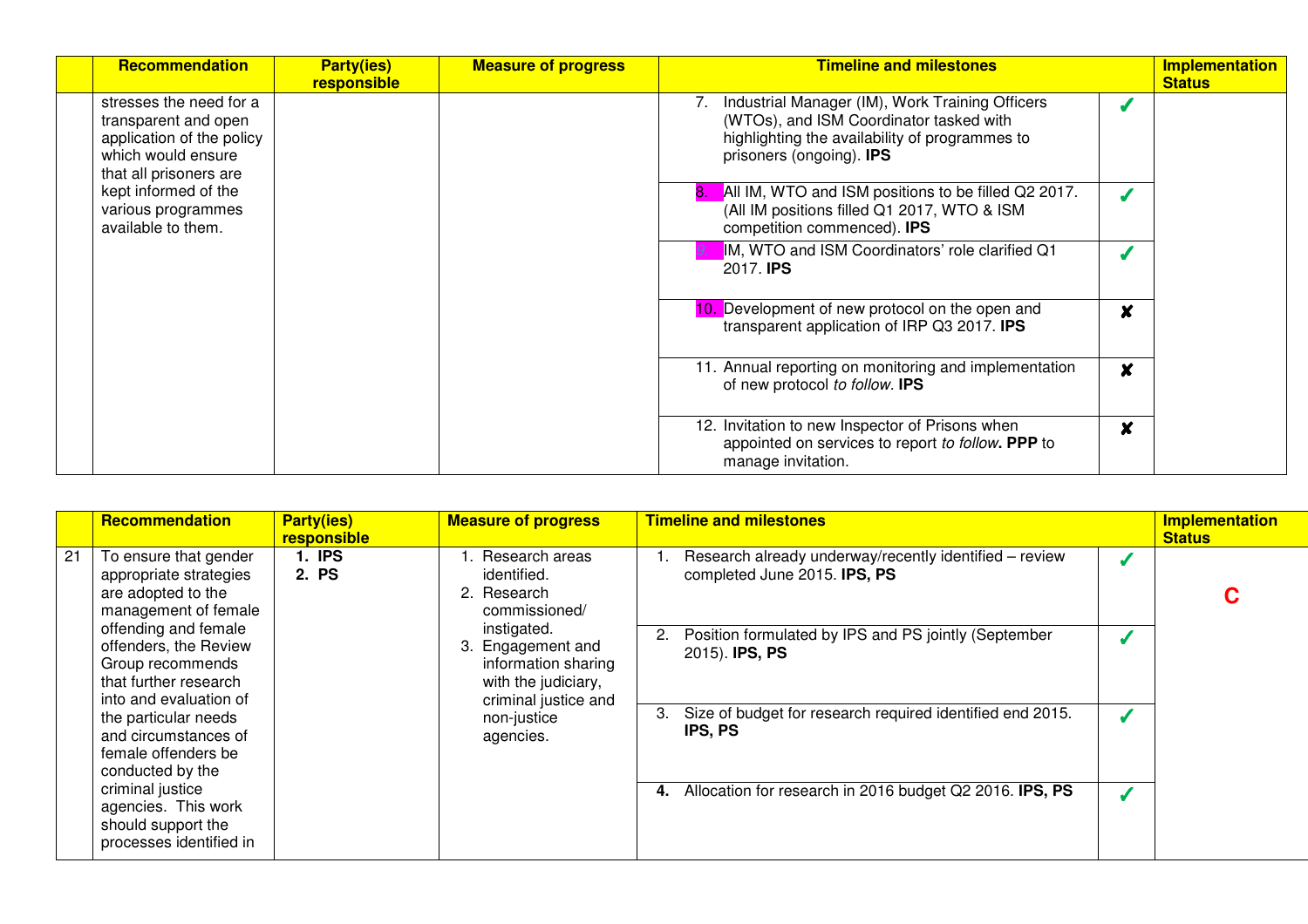|    | Recommendation                                                                                                                                    | <b>Party(ies)</b><br>responsible          | <b>Measure of progress</b>                                                                                                                            | <b>Timeline and milestones</b>                                                                                                                                   |                  | <b>Implementation</b><br><b>Status</b> |
|----|---------------------------------------------------------------------------------------------------------------------------------------------------|-------------------------------------------|-------------------------------------------------------------------------------------------------------------------------------------------------------|------------------------------------------------------------------------------------------------------------------------------------------------------------------|------------------|----------------------------------------|
|    | the Joint IPS/Probation<br><b>Service Strategy</b>                                                                                                |                                           |                                                                                                                                                       | 5. Research Projects instigated. Project on alcohol<br>completed. IPS, PS                                                                                        | $\boldsymbol{J}$ |                                        |
|    | relating to women<br>offenders.                                                                                                                   |                                           |                                                                                                                                                       | 6. University of Huddersfield Research project 'An In-Depth<br>Examination into Irish Prison Committals 2010-2016<br>underway and to be completed Q1 2018 IPS    | $\boldsymbol{x}$ |                                        |
| 22 | The Review Group<br>recommends that a<br>review of remand of<br>female offenders be                                                               | 1. IPS<br>2. PS<br>3. PPP<br>4. CP        | 1. Research into<br>committal remands<br>commenced.<br>2. Research into levels                                                                        | Review of research completed June 2015. IPS, PS<br>1.                                                                                                            | J                | C                                      |
|    | conducted in order to<br>determine the reasons<br>for the high level of<br>female offenders                                                       |                                           | of women subjected<br>to committal remand<br>completed.<br>3. Research completed<br>on the reasons for<br>the growth in<br>imprisonment for<br>women. | 2. Position formulated by IPS and PS jointly (September<br>2015). <b>IPS, PS</b>                                                                                 | J                |                                        |
|    | subjected to committal<br>remand.<br>The Review Group                                                                                             |                                           |                                                                                                                                                       | 3. Budget for research required identified Q2 2016. IPS, PS                                                                                                      | J                |                                        |
|    | further recommends<br>that research be<br>undertaken into the<br>reasons behind the                                                               |                                           |                                                                                                                                                       | 4. Allocation for research in 2016 & 2017 budget Q2 2016.<br>IPS, PS                                                                                             | J                |                                        |
|    | growth in the use of<br>imprisonment for<br>women and<br>development of further<br>appropriate non-<br>custodial alternatives to<br>imprisonment. |                                           |                                                                                                                                                       | University of Huddersfield Research project 'An In-Depth<br>5.<br>Examination into Irish Prison Committals 2010-2016<br>underway and to be completed Q1 2018 IPS | $\boldsymbol{x}$ |                                        |
| 23 | The Review Group,<br>noting that, in light of<br>the nature of their<br>offending, female                                                         | <b>1. IPS</b><br>2. PS<br>3. PPP<br>4. CP | 1. Diversion of women<br>from prisons to<br>community<br>sanctions.                                                                                   | 1. IPS review brought to PPP Oct 2015. IPS, PS                                                                                                                   | Í                | C                                      |
|    | offenders often require<br>less stringent security                                                                                                | 5. CIO                                    | 2. Increased<br>provision/use of                                                                                                                      | 2. Matter for discussion in December 2015. IPS, PPP                                                                                                              | $\boldsymbol{J}$ |                                        |
|    | conditions,<br>recommends a greater                                                                                                               |                                           | supported<br>accommodation on                                                                                                                         | 3. Submission to Minister Q4 2015. PPP                                                                                                                           | J                |                                        |
|    | focus on step down<br>facilities, supported<br>accommodation, and                                                                                 |                                           | release.                                                                                                                                              | 4. Identify site options by October 2015. IPS, PS                                                                                                                | Í                |                                        |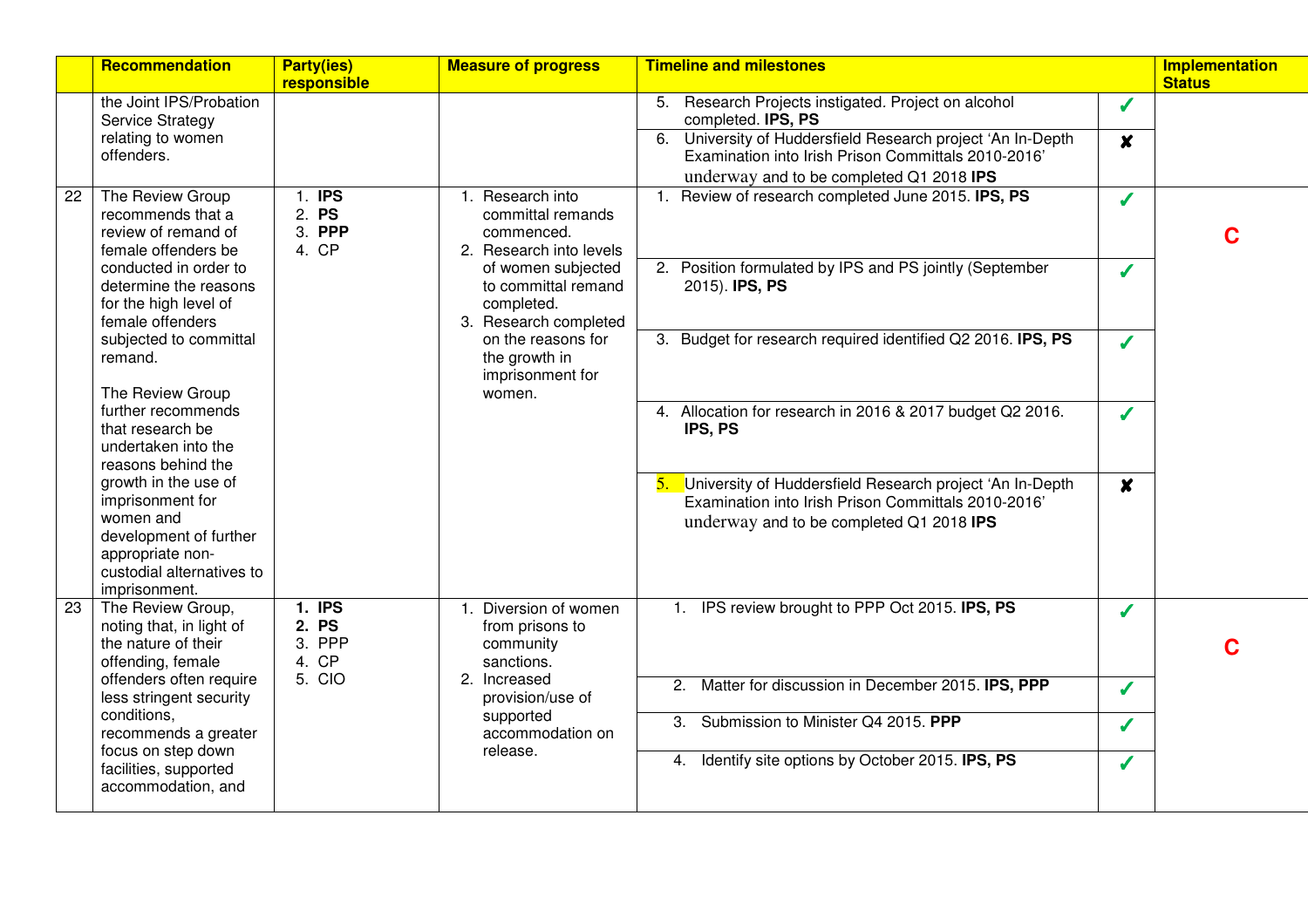|    | Recommendation                                                                                                                            | <b>Party(ies)</b><br>responsible                                                                                                                                                                                                                                                                             | <b>Measure of progress</b>                                                                                                           | <b>Timeline and milestones</b>                                                                                                   |                  | <b>Implementation</b><br><b>Status</b> |
|----|-------------------------------------------------------------------------------------------------------------------------------------------|--------------------------------------------------------------------------------------------------------------------------------------------------------------------------------------------------------------------------------------------------------------------------------------------------------------|--------------------------------------------------------------------------------------------------------------------------------------|----------------------------------------------------------------------------------------------------------------------------------|------------------|----------------------------------------|
|    | the use of more<br>community based open<br>conditions for female<br>offenders                                                             |                                                                                                                                                                                                                                                                                                              | 3. Establishment of<br>Finglas Women's<br>Centre.                                                                                    | 5. Expressions of interest prepared. Tender issued. Q2<br>2017. IPS, PS                                                          | J                |                                        |
|    |                                                                                                                                           | 4. Engagement and<br>information sharing<br>with the judiciary.<br>5. Engagement and<br>information sharing<br>with non-criminal<br>justice agencies.<br>6. Analysis of<br>sentencing trends<br>indicates increase in<br>non-custodial<br>sanctions and<br>decrease in<br>custodial sanctions.<br><b>CIO</b> | Operation of facility supported in conjunction with other<br>6.<br>agencies Q2 2018. IPS, PS                                         | $\boldsymbol{x}$                                                                                                                 |                  |                                        |
|    |                                                                                                                                           |                                                                                                                                                                                                                                                                                                              |                                                                                                                                      | 7. Abigal Centre, Finglas, opened since December 2014.<br>IPS, PS                                                                | Í                |                                        |
|    |                                                                                                                                           |                                                                                                                                                                                                                                                                                                              |                                                                                                                                      | 8. Assessment of trends concerning women to follow. CIO                                                                          | X                |                                        |
| 24 | The Review Group<br>recommends that<br>gender appropriate<br>community sanctions<br>and programmes<br>should continue to be<br>developed. | 1. PS<br>2. PPP                                                                                                                                                                                                                                                                                              | 1. More gender<br>appropriate<br>community sanctions<br>and programmes<br>implemented.<br>2. Increased use of<br>community sanctions | Joint PS-IPS Women's Strategy 2014-2016 finalised<br>$\mathbf{1}$ .<br>December 2016. PS, IPS                                    | J                | B                                      |
|    |                                                                                                                                           |                                                                                                                                                                                                                                                                                                              |                                                                                                                                      | 2. Development of such sanctions and programmes initially in<br>Dublin, Cork, Limerick and Cavan Q2 2016. PS                     | S                |                                        |
|    |                                                                                                                                           |                                                                                                                                                                                                                                                                                                              |                                                                                                                                      | 3. Probation Officers dedicated to this topic in particular<br>regions Q1 2016. PS                                               | $\checkmark$     |                                        |
|    |                                                                                                                                           |                                                                                                                                                                                                                                                                                                              | for women and<br>decreasing use of                                                                                                   | 4. Funding provided to SAOL for peer educator service user<br>programmes Q4 2016 PS.                                             | J                |                                        |
|    |                                                                                                                                           |                                                                                                                                                                                                                                                                                                              | prison.<br>3. Evaluation and<br>monitoring.                                                                                          | Development of guidelines and protocols for community<br>5.<br>service and community return with women nationally Q2<br>2016. PS | Í                |                                        |
|    |                                                                                                                                           |                                                                                                                                                                                                                                                                                                              |                                                                                                                                      | 6. Communication Strategy with the judiciary underway since<br>Q3 2016. PS                                                       | Í                |                                        |
|    |                                                                                                                                           |                                                                                                                                                                                                                                                                                                              |                                                                                                                                      | 7. Evaluation and monitoring of use of gender appropriate<br>sanctions annually to follow. CIO                                   | $\boldsymbol{x}$ |                                        |
|    |                                                                                                                                           |                                                                                                                                                                                                                                                                                                              |                                                                                                                                      | 8. Analysis of sentencing trends completed annually - to<br>follow. CIO                                                          | $\pmb{\times}$   |                                        |
| 25 | The Review Group<br>recommends that all                                                                                                   | 1. IPS<br>2. PS                                                                                                                                                                                                                                                                                              | 1. Conditions for visits<br>are sensitive to the                                                                                     | <b>IPS</b><br>Visiting areas reviewed early 2015. IPS<br>$\mathbf{1}$ .                                                          | J                | <b>IPS</b>                             |
|    | criminal justice<br>agencies work to                                                                                                      |                                                                                                                                                                                                                                                                                                              | needs of children.                                                                                                                   | 2. Removal of counter style visits completed and available. All<br>completed bar 3 outstanding. IPS                              | $\boldsymbol{J}$ | B                                      |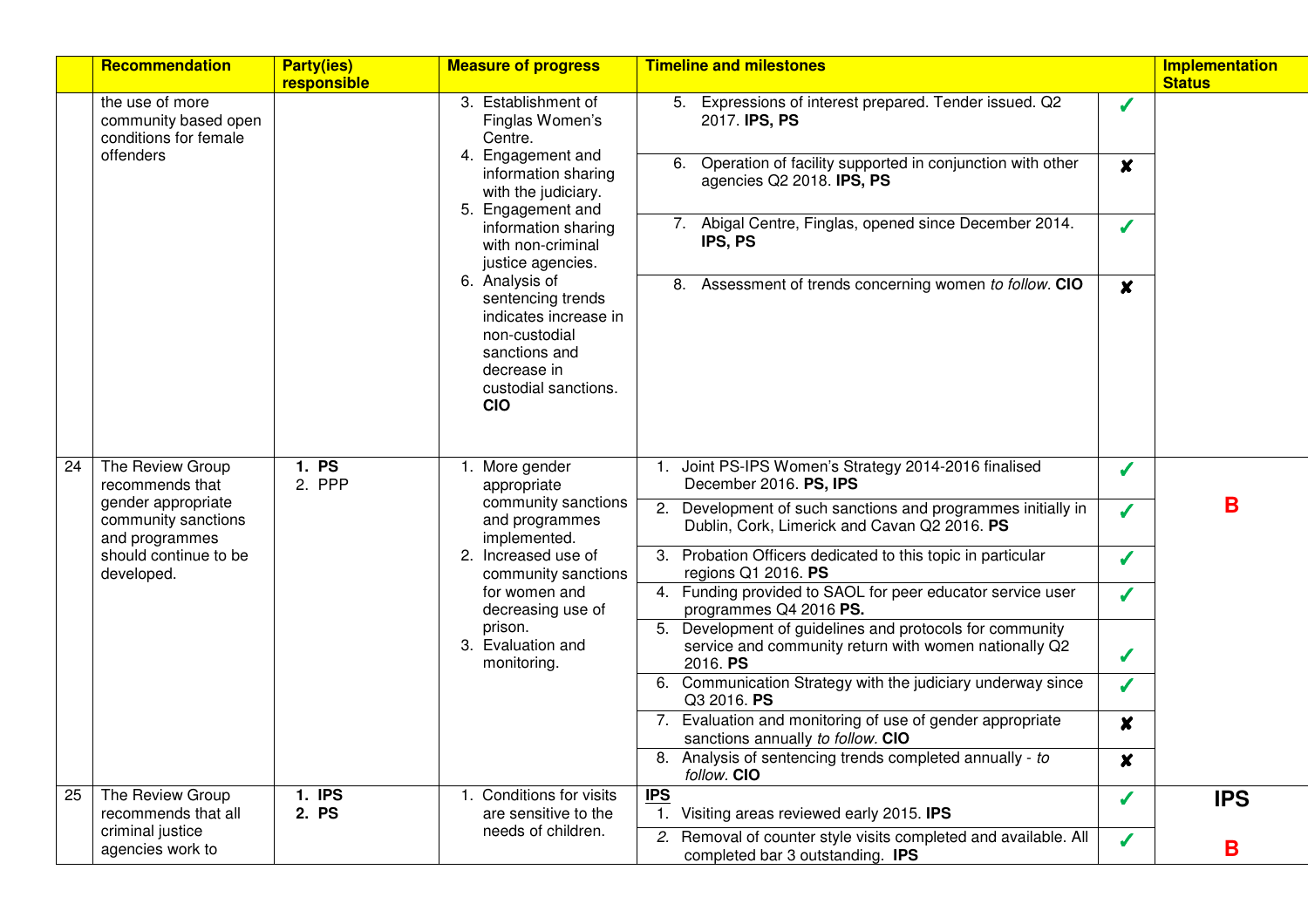|                                                                                                                                                  | Recommendation                                                                                                                      | <b>Party(ies)</b><br>responsible | <b>Measure of progress</b>                                                                                                                               | <b>Timeline and milestones</b>                                                                                                             |                  | <b>Implementation</b><br><b>Status</b> |
|--------------------------------------------------------------------------------------------------------------------------------------------------|-------------------------------------------------------------------------------------------------------------------------------------|----------------------------------|----------------------------------------------------------------------------------------------------------------------------------------------------------|--------------------------------------------------------------------------------------------------------------------------------------------|------------------|----------------------------------------|
|                                                                                                                                                  | promote contact<br>between offenders and<br>their children and other<br>family members, where<br>such contact is<br>appropriate. In |                                  | 2. Protocols for denying<br>visits or denying<br>contact visits require<br>assessment of the<br>needs of children.<br>3. Support services for            | 3. Visits refurbishment for Wheatfield, to tender Q4 2016, to<br>be completed Q3 2017. IPS                                                 | $\boldsymbol{x}$ |                                        |
| particular, the Irish<br>Prison Service should<br>work to ensure that<br>well as decisions<br>visits, are sensitive to<br>the needs of children. |                                                                                                                                     |                                  | parenting are offered<br>to people in prison<br>and under the<br>supervision of the<br>PS.                                                               | 4. Visits refurbishment for Castlerea, commenced new build<br>Q4 2016, to be completed Q4 2017. IPS                                        | J                |                                        |
|                                                                                                                                                  | conditions for visits, as<br>regarding the denial of                                                                                |                                  |                                                                                                                                                          | 5. Visits refurbishment for Mountjoy West in place, facilities<br>for main prison, under consideration. IPS                                | $\boldsymbol{x}$ |                                        |
|                                                                                                                                                  |                                                                                                                                     |                                  |                                                                                                                                                          | 6. Provision of family friendly visiting arrangements for<br>enhanced prisoners now in place across remainder prison<br>estate. IPS        | $\checkmark$     |                                        |
|                                                                                                                                                  |                                                                                                                                     |                                  |                                                                                                                                                          | 7. Protocols for denying visits or contact visits include<br>reference to the needs of children drafted. Circular to issue<br>Q1 2017. IPS | $\boldsymbol{J}$ |                                        |
|                                                                                                                                                  |                                                                                                                                     |                                  |                                                                                                                                                          | 8. Review of pilot parenting supports offered by IPS<br>completed Q2 2016. IPS                                                             | J                |                                        |
|                                                                                                                                                  |                                                                                                                                     |                                  | 9. New Parenting Support programmes to start in Midlands,<br>Portlaoise, Castlerea prisons, they are currently at an early<br>stage of commencement. IPS | J                                                                                                                                          |                  |                                        |
|                                                                                                                                                  |                                                                                                                                     |                                  |                                                                                                                                                          | 10. Internal Review of the Family Links Programme and<br>Oversight arrangements. Q1 2018 IPS                                               | $\boldsymbol{x}$ |                                        |
|                                                                                                                                                  |                                                                                                                                     |                                  |                                                                                                                                                          | 11. Next programme to commence in Wheatfield Q3 2016. IPS                                                                                  | $\boldsymbol{J}$ | <b>PS</b>                              |
|                                                                                                                                                  |                                                                                                                                     |                                  |                                                                                                                                                          | 12. First bespoke parenting programme delivered. Limerick<br>Prison commence second parenting programme in Q3<br>2016. <b>IPS</b>          | J                | Ć                                      |
|                                                                                                                                                  |                                                                                                                                     |                                  |                                                                                                                                                          | 13. Extension of bespoke programme Q3 2017 in Cork and PL,<br>Q4 2017 in Midlands . IPS                                                    | $\boldsymbol{x}$ |                                        |
|                                                                                                                                                  |                                                                                                                                     |                                  |                                                                                                                                                          | 14. Appropriate independent evaluation by Q4 2017.                                                                                         | $\boldsymbol{x}$ |                                        |
|                                                                                                                                                  |                                                                                                                                     |                                  |                                                                                                                                                          | PS                                                                                                                                         |                  |                                        |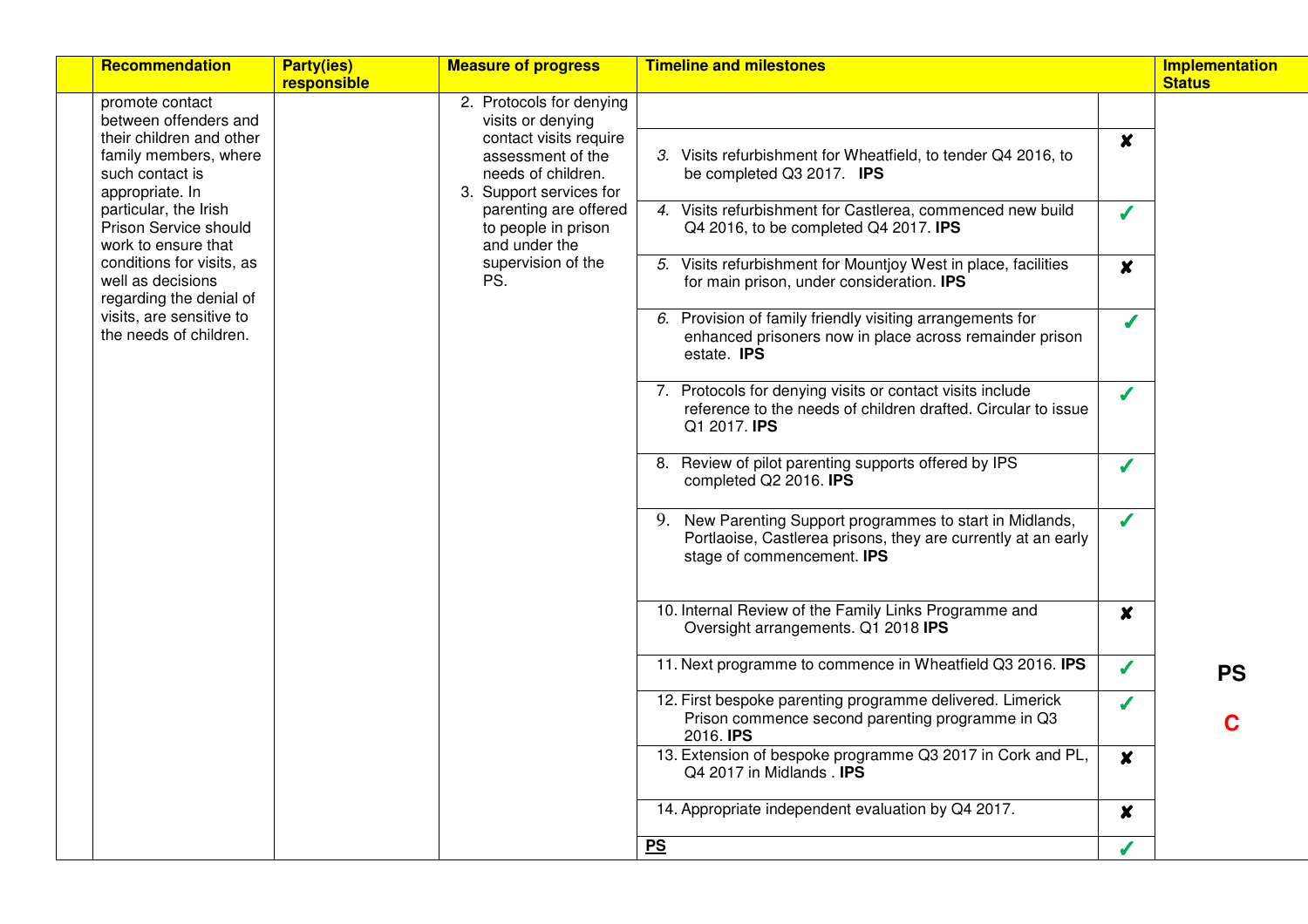| <b>Recommendation</b> | <b>Party(ies)</b><br>responsible | <b>Measure of progress</b> | <b>Timeline and milestones</b>                                            | <b>Implementation</b><br><b>Status</b> |
|-----------------------|----------------------------------|----------------------------|---------------------------------------------------------------------------|----------------------------------------|
|                       |                                  |                            | 15. Review of programmes supporting parenting Q1 2016. PS                 |                                        |
|                       |                                  |                            | 16. Create a project plan arising out of review Q2 2017 PS                |                                        |
|                       |                                  |                            | 17. Increase in use of programmes supporting parenting Now<br>Q3 2017. PS |                                        |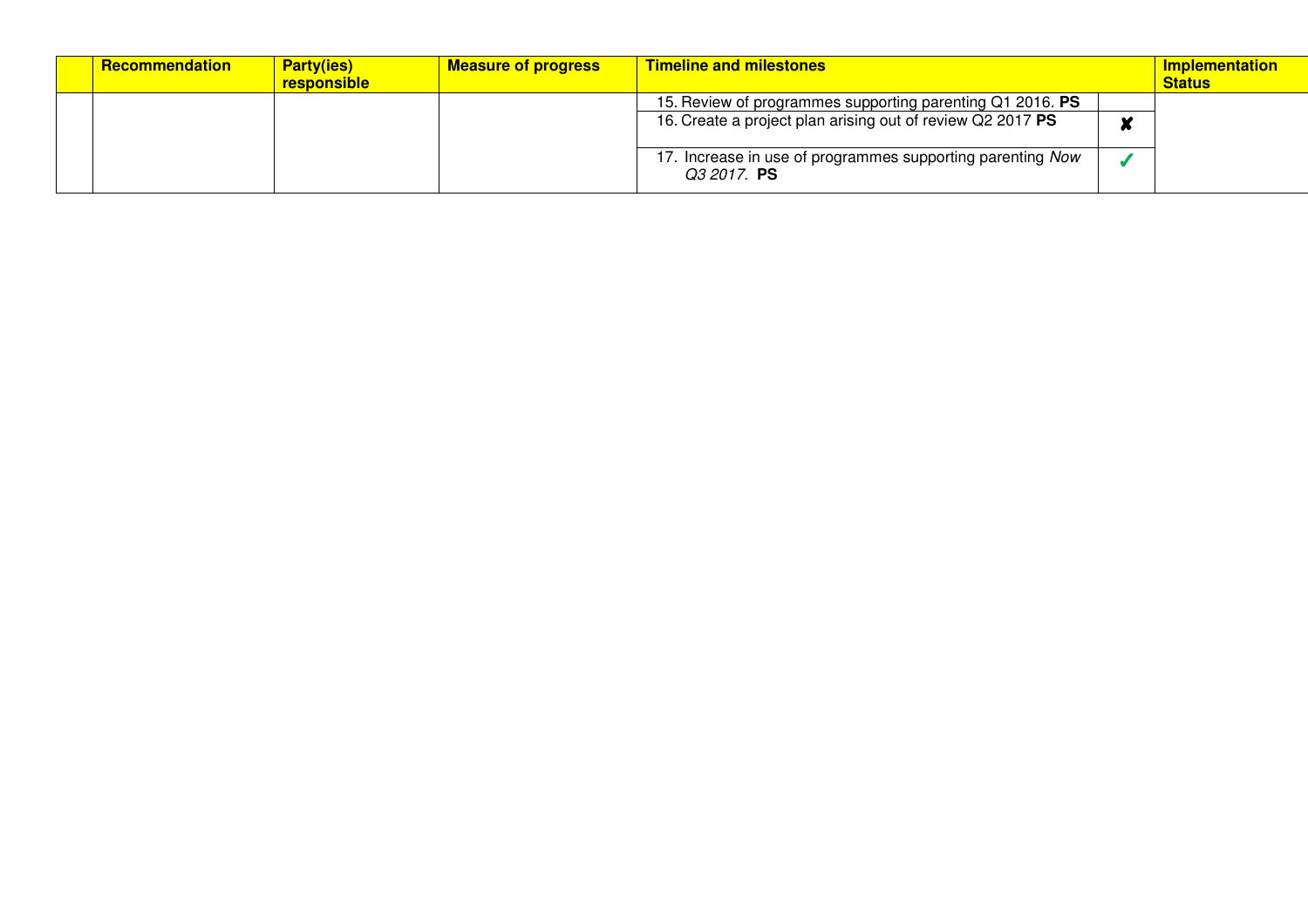# **Chapter 7 – Rehabilitation and Reintegration**

|    | <b>Recommendation</b>                                                                                                                                                                       | <b>Party(ies)</b><br><b>Responsible</b>                                                         | <b>Measures of Progress</b>                                                                                                                                                                                   | <b>Timeline/Milestones</b>                                                                                                                                                                                                                                                                                                                                         |                         | <b>Implementation</b><br><b>Status</b> |
|----|---------------------------------------------------------------------------------------------------------------------------------------------------------------------------------------------|-------------------------------------------------------------------------------------------------|---------------------------------------------------------------------------------------------------------------------------------------------------------------------------------------------------------------|--------------------------------------------------------------------------------------------------------------------------------------------------------------------------------------------------------------------------------------------------------------------------------------------------------------------------------------------------------------------|-------------------------|----------------------------------------|
| 26 | $1.$ IPS<br>The Review Group<br>2. PS<br>recommends that all<br>3. PPP<br>offenders must have<br>the opportunity to avail<br><b>Next Steps- other</b><br>of any necessary                   | 1. IPS commission<br>review/audit of<br>service and<br>programme needs.<br>2. IPS and PS review | In-prison services<br>1. Audit of Work/Training service/programmes for prisoners<br>completed end Q4, 2015 and results submitted to PPP.<br><b>IPS</b><br>2. Review of Alcohol and Drug Treatment Services by | J<br>J                                                                                                                                                                                                                                                                                                                                                             | In-prison services<br>B |                                        |
|    | services or<br>programmes to aid<br>their rehabilitation and<br>reintegration. A                                                                                                            | agencies to be<br>consulted:<br>·Housing<br>agencies                                            | of alcohol and drug<br>treatment services.<br>3. Meeting of inter-<br>departmental/interag                                                                                                                    | Eustace Patterson Ltd. Completed end Q4 2015. IPS,<br><b>PS</b><br>3.<br>Implementation Plan of Alcohol and Drug Treatment<br>Services to be published. Q2 2017 IPS                                                                                                                                                                                                | $\boldsymbol{x}$        |                                        |
|    | renewed focus on how<br>•D/Health, HSE<br>best to approach the<br>•D/Education<br>rehabilitation and<br>$\bullet$ D/E, C&LG<br>reintegration of<br>•Community                               | ency group on crime.<br>4. Increased provision<br>of step down<br>accommodation.                | Post-release<br>4. Release Planning Policy, Protocols and Standard<br>Operating Procedures completed Q4 2015. IPS                                                                                             | $\checkmark$                                                                                                                                                                                                                                                                                                                                                       | <b>Post Release</b>     |                                        |
|    | offenders is required. In<br>particular, the                                                                                                                                                | • Agencies<br>·D/Social                                                                         |                                                                                                                                                                                                               | 5. Prisoner database amended to incorporate requirements<br>of Release Planning Policy completed end Q4 2015. IPS                                                                                                                                                                                                                                                  | J                       | D                                      |
|    | importance of providing<br>appropriate social<br>services such as<br>accommodation,<br>education and training<br>and addiction treatment<br>or counselling must be<br>acknowledged. In this | Protection<br>$\bullet$ Local<br>authorities                                                    |                                                                                                                                                                                                               | 6. Protocol drafted and piloted in partnership with the<br>Probation Service and a local authority to explore a<br>consistent and joint approach to the needs of prisoners<br>vulnerable to homelessness in 2015. Pilot to include<br>completion of Housing Needs Assessment by local<br>authority 9 months in advance of release. Pilot<br>evaluated Q1 2016. IPS | J                       |                                        |
|    | regard, the Review<br>Group recommends an                                                                                                                                                   |                                                                                                 |                                                                                                                                                                                                               | Increased supported accommodation/step down<br>facilities available for women leaving prison Q2 2018.<br><b>IPS</b>                                                                                                                                                                                                                                                | $\boldsymbol{x}$        |                                        |
|    | increased focus on the<br>provision of suitable<br>accommodation,<br>including step down<br>facilities to ease the                                                                          |                                                                                                 |                                                                                                                                                                                                               | Discussions commenced with housing providers on<br>8.<br>pathways for accommodation for high risk offenders<br>leaving custody Q4 2016. IPS, PS                                                                                                                                                                                                                    | Í                       |                                        |
|    | reintegration of<br>offenders.                                                                                                                                                              |                                                                                                 |                                                                                                                                                                                                               | Develop & agree multi agency protocols to the<br>9.<br>management of placements in the community, discuss<br>with relevant stakeholders including Dept Housing,<br>Planning & local Government and Tusla. IPS/PS in<br>conjunction with Interagency Group Q1 2018                                                                                                  | $\boldsymbol{x}$        |                                        |
|    |                                                                                                                                                                                             |                                                                                                 |                                                                                                                                                                                                               | 10. Planning for accommodation for high risk offenders in<br>place Q4 2018. <b>IPS, PS</b>                                                                                                                                                                                                                                                                         | $\boldsymbol{x}$        |                                        |
|    |                                                                                                                                                                                             |                                                                                                 |                                                                                                                                                                                                               | 11. Protocol agreed with the Primary Care Reimbursement<br>Service (PCRS) to issue emergency medical cards to<br>eligible prisoners on release agreed in 2015. Pilot of                                                                                                                                                                                            | $\sqrt{\frac{1}{2}}$    |                                        |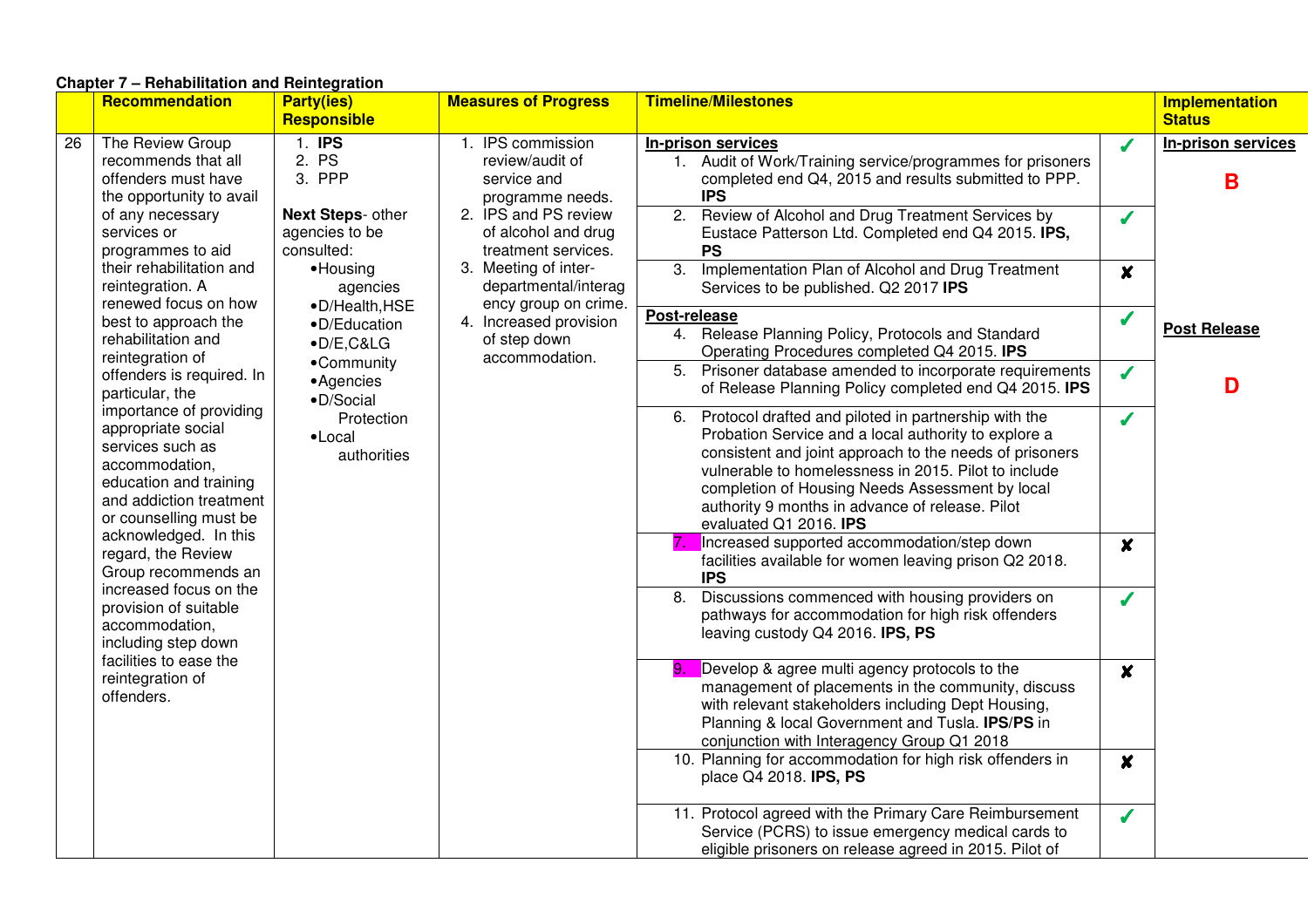|    | Recommendation                                                                                                                            | <b>Party(ies)</b><br><b>Responsible</b>                                                                                                                                                                                                     | <b>Measures of Progress</b>                                | <b>Timeline/Milestones</b>                                                                                                                                                                                                                                    |                  | <b>Implementation</b><br><b>Status</b> |
|----|-------------------------------------------------------------------------------------------------------------------------------------------|---------------------------------------------------------------------------------------------------------------------------------------------------------------------------------------------------------------------------------------------|------------------------------------------------------------|---------------------------------------------------------------------------------------------------------------------------------------------------------------------------------------------------------------------------------------------------------------|------------------|----------------------------------------|
|    |                                                                                                                                           |                                                                                                                                                                                                                                             |                                                            | protocol in Cork prison to commence Q1 2016 & Arbour<br>Hill to commence Q2 2017 IPS                                                                                                                                                                          |                  | Interdepartmental/                     |
|    |                                                                                                                                           |                                                                                                                                                                                                                                             |                                                            | Interdepartmental working<br>12. On 20 January 2016 Acting Secretary General wrote to<br>the main Departments concerned to invite them to<br>participate in interdepartmental/interagency group and to<br>seek their views on recommendations 3 & 41 PPP      | $\sqrt{2}$       | agency Working<br>D                    |
|    |                                                                                                                                           |                                                                                                                                                                                                                                             |                                                            | 13. Chairperson appointed in July 2016 and 17 nominations<br>for interdepartmental/agency group received September<br>2016. Q3 2016. PPP                                                                                                                      | $\boldsymbol{J}$ |                                        |
|    |                                                                                                                                           |                                                                                                                                                                                                                                             |                                                            | 14. First meeting of interdepartmental/interagency group on<br>post release support i.e. workshop on interagency<br>working held 8 Feb 2016. PPP                                                                                                              | $\boldsymbol{J}$ |                                        |
|    |                                                                                                                                           |                                                                                                                                                                                                                                             |                                                            | 15. Interdepartmental inter-agency group established Q3<br>2016. PPP                                                                                                                                                                                          | $\boldsymbol{J}$ |                                        |
|    |                                                                                                                                           |                                                                                                                                                                                                                                             |                                                            | 16. Schedule of meetings of inter-agency group laid out Q4<br>2016. 1st meeting took place on 10 October 2016, 2nd<br>meeting on 16 November 2016 at which it was agreed<br>that group will meet thereafter on a quarterly basis. PPP                         | $\sqrt{2}$       |                                        |
|    |                                                                                                                                           |                                                                                                                                                                                                                                             |                                                            | 17. Terms of reference to be agreed at meeting on May 18th<br>2017. PPP                                                                                                                                                                                       | J                |                                        |
|    |                                                                                                                                           |                                                                                                                                                                                                                                             |                                                            | 18. Presentation by CSO to Interagency Group on Penal<br>Policy Research opportunities. Q3 2017 PPP                                                                                                                                                           | J                |                                        |
|    |                                                                                                                                           |                                                                                                                                                                                                                                             |                                                            | 19. Report to be issued from Chairperson to Minister with<br>outline of progress to date which includes identifying<br>current practises in Interagency work from year 1 and<br>Programme of work/recommendations to be considered<br>for year 2. Q1 2018 PPP | $\boldsymbol{x}$ |                                        |
| 27 | The Review Group<br>recommends that there<br>should be a consistent<br>and transparent<br>approach to the use of<br>open prisons prior to | 1. IPS<br>1. Protocol/policy on<br>applications for transfer to<br>open prisons/transfers to<br>include guidance on<br>decision making and<br>reasons for decisions.<br>2. Staff training on<br>application of transfer<br>policy in place. |                                                            | IPS to develop policy on the use of open centres by<br>October 2015. IPS                                                                                                                                                                                      | $\boldsymbol{J}$ |                                        |
|    |                                                                                                                                           |                                                                                                                                                                                                                                             |                                                            | Submission to PPP Q4 2015. IPS<br>2 <sup>1</sup>                                                                                                                                                                                                              | $\checkmark$     | B                                      |
|    | release.                                                                                                                                  |                                                                                                                                                                                                                                             | Review of implementation of policy Q2/3 2017 IPS           | J                                                                                                                                                                                                                                                             |                  |                                        |
|    |                                                                                                                                           |                                                                                                                                                                                                                                             | 4. Implementation of findings from Review - to follow. IPS | $\boldsymbol{x}$                                                                                                                                                                                                                                              |                  |                                        |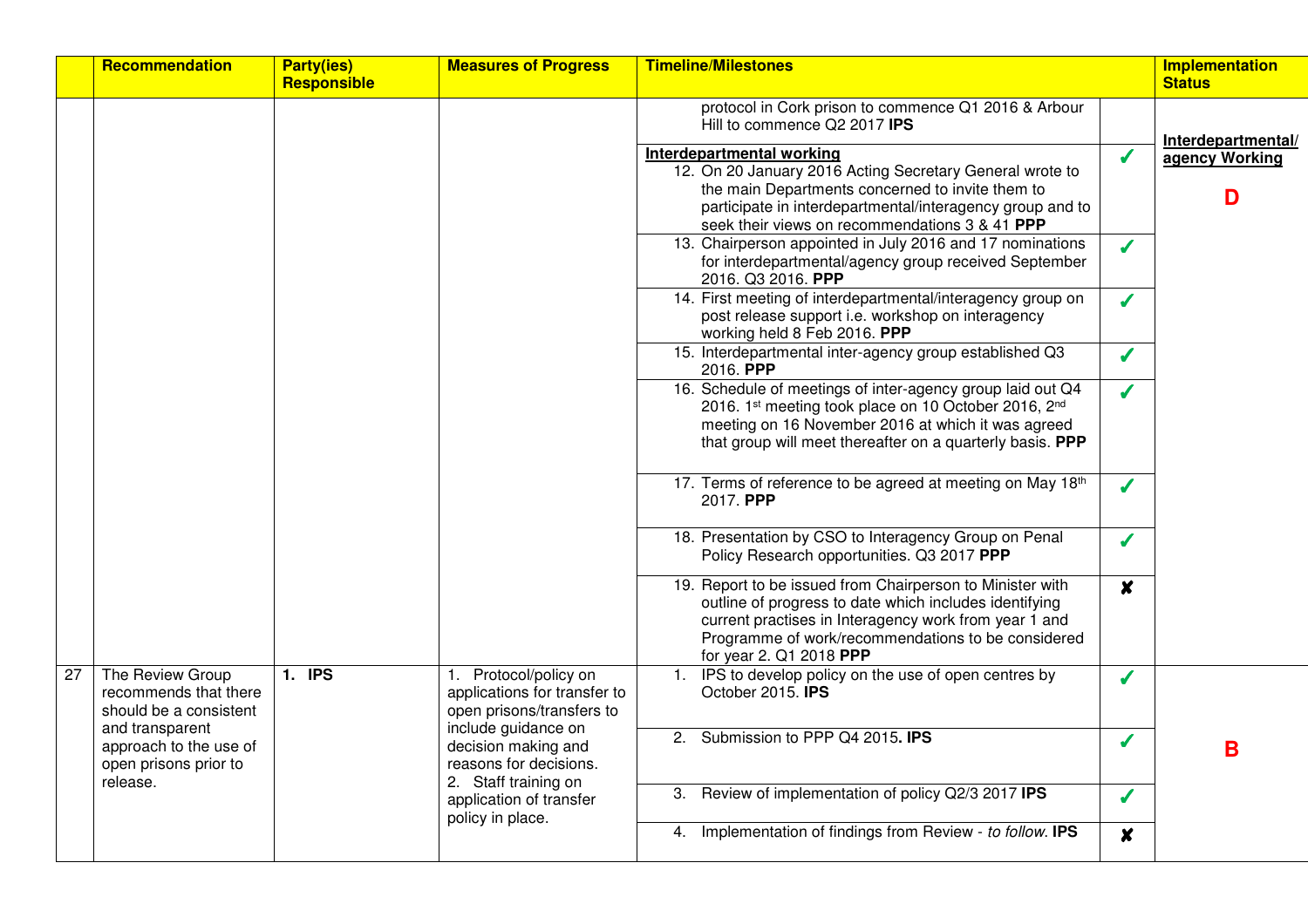|    | <b>Recommendation</b>                                                                                                                                   | <b>Party(ies)</b><br>Responsible                                       | <b>Measures of Progress</b>                                                                                           | <b>Timeline/Milestones</b>                                                                                                                     |                  | <b>Implementation</b><br><b>Status</b>              |
|----|---------------------------------------------------------------------------------------------------------------------------------------------------------|------------------------------------------------------------------------|-----------------------------------------------------------------------------------------------------------------------|------------------------------------------------------------------------------------------------------------------------------------------------|------------------|-----------------------------------------------------|
| 28 | The Review Group<br>recommends the<br>greater use of                                                                                                    | $1.$ IPS<br>2. CIO                                                     | 1. Increase in use of<br>structured temporary<br>release.                                                             | 1. IPS review of use of enhanced remission to be<br>completed by end of Q2 2017. IPS                                                           | J                |                                                     |
|    | structured temporary<br>release. The Group<br>recommends that there<br>should be a consistent                                                           |                                                                        | 2. Application of Statutory<br>Instrument 22 on<br>enhanced remission.<br>3. Increased use of<br>enhanced remission.  | <b>IPS</b> to consider engaging a Data Analyst to advise on<br>information management Q1 2018 IPS                                              | X                | C                                                   |
|    | and transparent<br>application of<br>provisions, based on<br>fair procedures,<br>permitting offenders to<br>earn remission of up to<br>one third of the |                                                                        |                                                                                                                       | 3. Analysis of numbers of prisoners applying for and<br>receiving/denied enhanced remission by age, gender,<br>offence etc. IPS, CIO, Q2 2017. | J                |                                                     |
|    | sentence imposed if<br>such discretionary<br>remission is to be<br>retained.                                                                            |                                                                        |                                                                                                                       | 4. Review of Judicial precedents on enhanced remission<br>Q1 2018. IPS                                                                         | $\boldsymbol{x}$ |                                                     |
| 29 | The Review Group<br>recommends a new<br>focus on the<br>management of                                                                                   | <b>Monitoring and</b><br>equity in<br><b>Temporary Release</b><br>(TR) | 1. Annual monitoring of<br>decision-making<br>around temporary<br>release and                                         | Monitoring and equity in TR<br>1. Daily custody statistics monitored and published on IPS<br>website $-$ ongoing. <b>IPS</b>                   | Í                | <b>Monitoring &amp;</b><br><b>Equity in TR</b><br>C |
|    | temporary release with<br>equity and monitoring<br>of the application of<br>temporary release.                                                          | <b>1. IPS</b><br><b>Removal of</b><br>prohibition<br><b>1. CLR</b>     | compliance with<br>legal requirements,<br>including a diversity<br>assessment.<br>2. Removal of<br>prohibition on TR. | 2. Scoping review of TR Q4 2016. Completed &<br>Assessment of Review to be done by Q3 2017 IPS, CIO                                            | J                | <b>Removal of</b><br>prohibition<br>D               |
|    | In particular, the<br><b>Review Group</b><br>recommends that the                                                                                        |                                                                        |                                                                                                                       | <b>Removal of prohibition on TR</b><br>3. Submission from CLR to the Minister Sept 2015. CLR                                                   | $\checkmark$     |                                                     |
|    | prohibition on<br>temporary release for<br>those offenders who<br>receive the<br>presumptive mandatory<br>sentence for a drugs or                       |                                                                        |                                                                                                                       | 4. Decision taken. DJE                                                                                                                         | $\boldsymbol{J}$ |                                                     |
|    | firearms offence should<br>be removed.                                                                                                                  |                                                                        |                                                                                                                       | 5. Resubmission to Minister Q4 2016. CLR Q1 2017                                                                                               |                  |                                                     |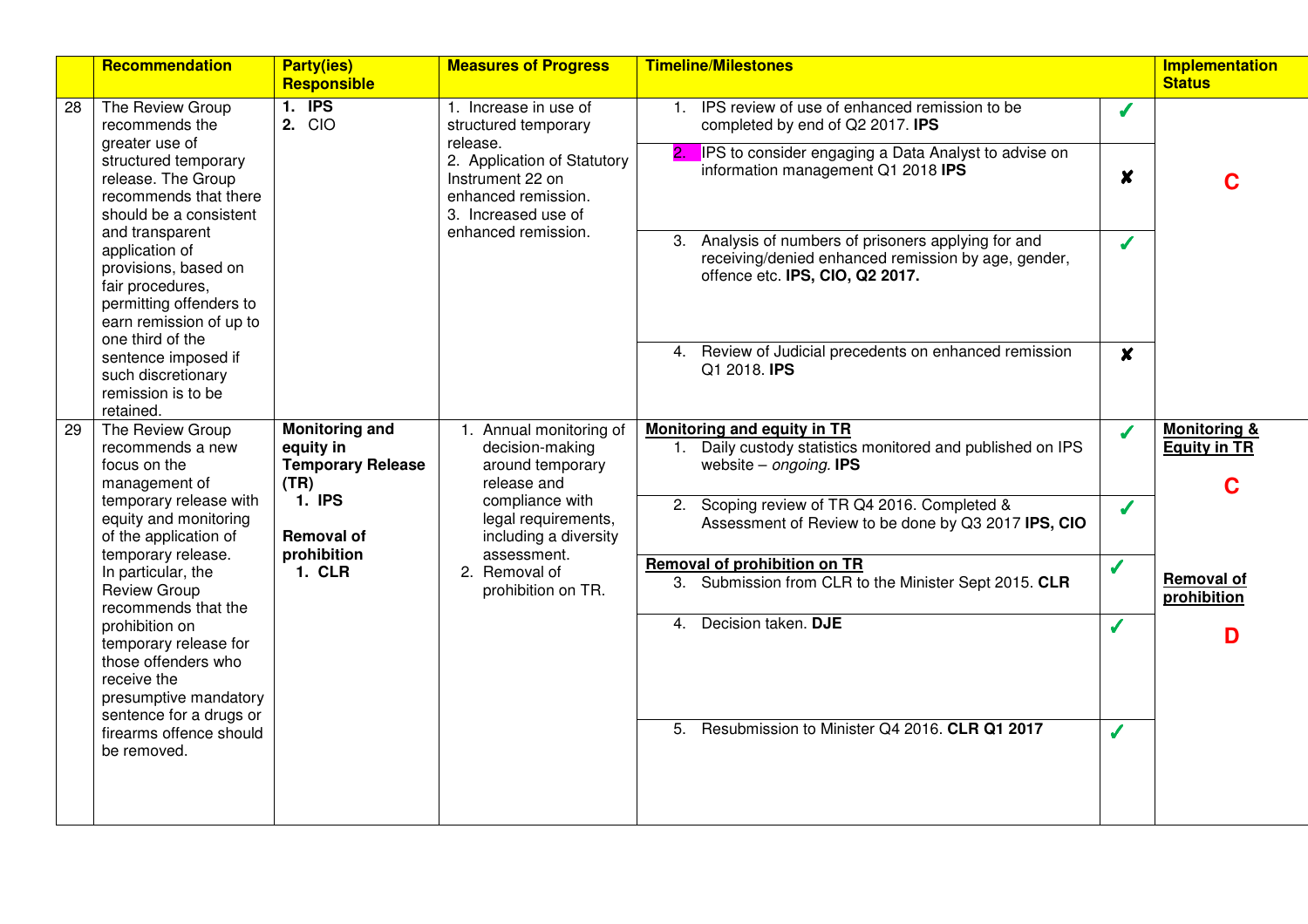|    | Recommendation                                                                                                                                   | <b>Party(ies)</b><br><b>Responsible</b>                 | <b>Measures of Progress</b>                                                  | <b>Timeline/Milestones</b>                                                                                                                                                                                                                                         |                  | <b>Implementation</b><br><b>Status</b> |
|----|--------------------------------------------------------------------------------------------------------------------------------------------------|---------------------------------------------------------|------------------------------------------------------------------------------|--------------------------------------------------------------------------------------------------------------------------------------------------------------------------------------------------------------------------------------------------------------------|------------------|----------------------------------------|
|    |                                                                                                                                                  |                                                         |                                                                              | 6. This issue will be reconsidered as part of the work<br>relating to the Parole Bill. (See Rec 34) CLR                                                                                                                                                            | $\boldsymbol{x}$ |                                        |
| 30 | The Review Group<br>recommends the                                                                                                               | 1. P <sub>S</sub><br>2. IPS                             | 1. Increase in number<br>of placements on CR                                 | 1. Monitor targets ongoing. PS                                                                                                                                                                                                                                     | J                |                                        |
|    | continuation and the<br>expansion of the                                                                                                         | in 2015/16.<br>2. Increase in number                    | 2. Target set for CR for January 2015. PS                                    | J                                                                                                                                                                                                                                                                  |                  |                                        |
|    | <b>Community Return</b><br>Programme and                                                                                                         |                                                         | of sites.<br>3. Annual assessment                                            | 3. Target set for CR for January 2016 by end 2015. PS                                                                                                                                                                                                              | J                | B                                      |
|    | <b>Community Support</b><br>Scheme.                                                                                                              | and review of<br>eligibility<br>4. Review of eligibilty | 4. Statistics reported on IPS and PS websites every month.<br>PS, IPS        | J                                                                                                                                                                                                                                                                  |                  |                                        |
|    |                                                                                                                                                  |                                                         | criteria                                                                     | 5. Target set for 2017, 250 CRS, 450 CSS Q1 2017 IPS                                                                                                                                                                                                               | J                |                                        |
|    |                                                                                                                                                  |                                                         | 6. Assessment and review of all those potentially eligible<br>Q2 2017 IPS/PS | $\boldsymbol{J}$                                                                                                                                                                                                                                                   |                  |                                        |
|    |                                                                                                                                                  |                                                         |                                                                              | 7. Review of criteria for eligibility to follow.Q1 2018 IPS/PS                                                                                                                                                                                                     | $\boldsymbol{x}$ |                                        |
|    |                                                                                                                                                  |                                                         |                                                                              | 8. Extension of sites suitable for community support<br>nationally. (expanded CSS to Castlerea). Q1 2017<br><b>IPS/PS</b>                                                                                                                                          | $\boldsymbol{J}$ |                                        |
|    |                                                                                                                                                  |                                                         |                                                                              | 9. Regular Assessment and review of eligibility and take up<br>for Community Support at PS/IPS oversight meetings.<br><b>IPS/PS</b>                                                                                                                                | J                |                                        |
| 31 | The Review Group<br>recommends that a<br>Parole Board should be<br>established on a<br>statutory footing with<br>the power to make<br>decisions. | <b>1. CLR</b><br>2. PPP                                 | Legislation passed.<br>1.<br>2. New Parole Board<br>established.             | Draft General Scheme on establishment of Parole Board<br>1.<br>on a statutory basis to be created Q1 2017.<br>Government agreed to focus on Parole Board Private<br>Members Bill and work in partnership with Deputy<br>O'Callaghan to achieve this objective. CLR | $\boldsymbol{J}$ | C                                      |
|    |                                                                                                                                                  |                                                         |                                                                              | Private Members' Bill has passed second stage. Parole<br>Board Bill agreed at Committee stage on 24 <sup>th</sup> May 2017.                                                                                                                                        | J                |                                        |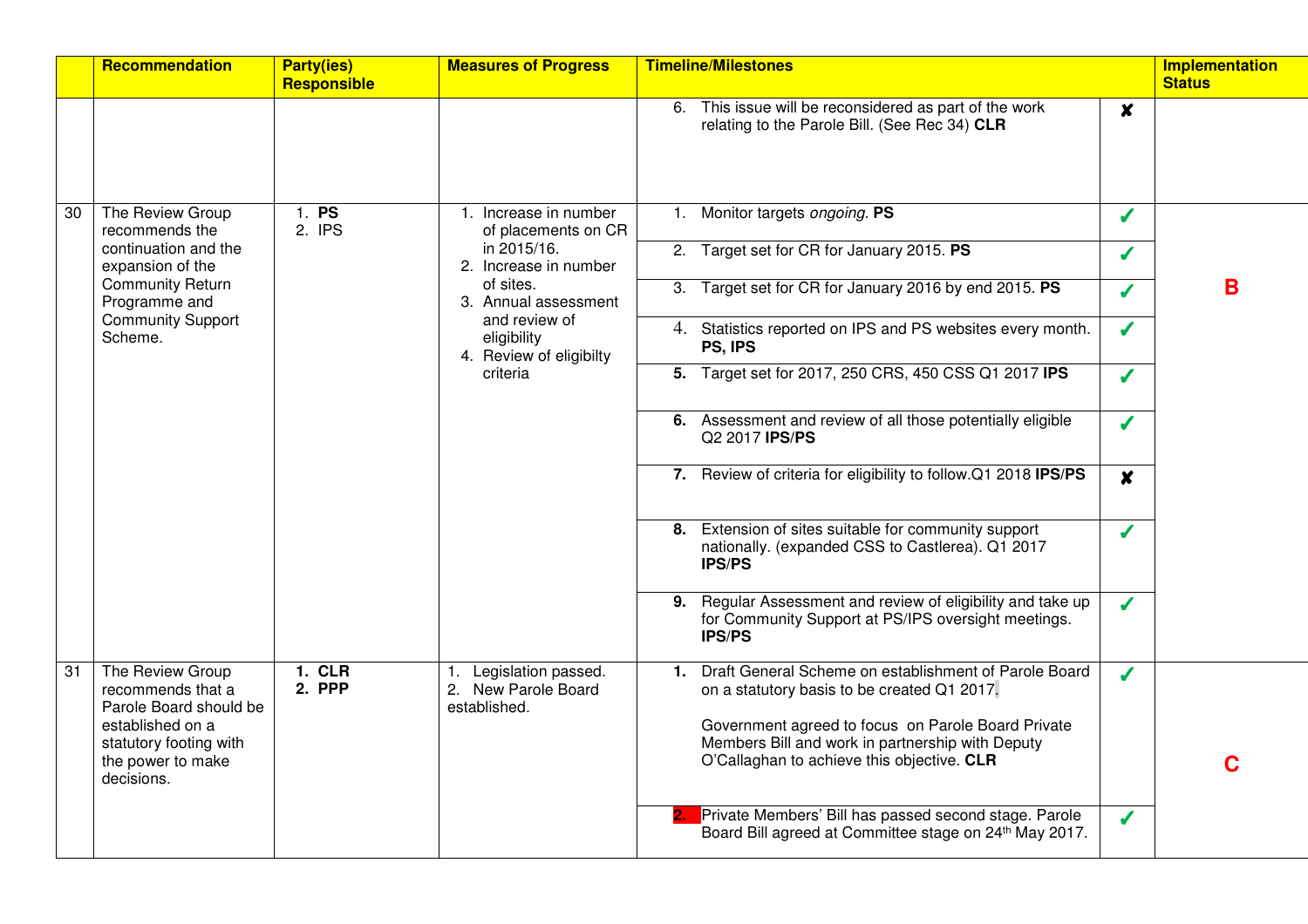| <b>Recommendation</b> | <b>Party(ies)</b><br><b>Responsible</b> | <b>Measures of Progress</b> | <b>Timeline/Milestones</b>                                                                      | <b>Implementation</b><br><b>Status</b> |
|-----------------------|-----------------------------------------|-----------------------------|-------------------------------------------------------------------------------------------------|----------------------------------------|
|                       |                                         |                             | The Bill will proceed according to the timetable agreed<br>by the Houses of the Oireachtas. CLR |                                        |
|                       |                                         |                             | 3. Parole Board in place to follow.                                                             |                                        |

#### **Chapter 8 – Sentencing Policy**

|    | <b>Recommendation</b>                                                                                                                                                                                                                                                                                                                                                                                                                                                  | <b>Party(ies)</b><br>Responsible                            | <b>Measures of Progress</b>                                                                                                                                                                           | <b>Timeline/Milestones</b>                                                                                                                                                                                                                                                                                                                                                                                                                                                                                                                                                                                                                                                                                                                                                                                                                                                                                                                                                                                                                                                                                                                                   |                                                                         | <b>Implementation</b><br><b>Status</b> |
|----|------------------------------------------------------------------------------------------------------------------------------------------------------------------------------------------------------------------------------------------------------------------------------------------------------------------------------------------------------------------------------------------------------------------------------------------------------------------------|-------------------------------------------------------------|-------------------------------------------------------------------------------------------------------------------------------------------------------------------------------------------------------|--------------------------------------------------------------------------------------------------------------------------------------------------------------------------------------------------------------------------------------------------------------------------------------------------------------------------------------------------------------------------------------------------------------------------------------------------------------------------------------------------------------------------------------------------------------------------------------------------------------------------------------------------------------------------------------------------------------------------------------------------------------------------------------------------------------------------------------------------------------------------------------------------------------------------------------------------------------------------------------------------------------------------------------------------------------------------------------------------------------------------------------------------------------|-------------------------------------------------------------------------|----------------------------------------|
|    |                                                                                                                                                                                                                                                                                                                                                                                                                                                                        |                                                             |                                                                                                                                                                                                       | The Bill will proceed according to the timetable agreed<br>by the Houses of the Oireachtas. CLR                                                                                                                                                                                                                                                                                                                                                                                                                                                                                                                                                                                                                                                                                                                                                                                                                                                                                                                                                                                                                                                              |                                                                         |                                        |
|    |                                                                                                                                                                                                                                                                                                                                                                                                                                                                        |                                                             |                                                                                                                                                                                                       | 3. Parole Board in place to follow.                                                                                                                                                                                                                                                                                                                                                                                                                                                                                                                                                                                                                                                                                                                                                                                                                                                                                                                                                                                                                                                                                                                          | $\boldsymbol{x}$                                                        |                                        |
|    | <b>Chapter 8 - Sentencing Policy</b><br>Recommendation                                                                                                                                                                                                                                                                                                                                                                                                                 | <b>Party(ies)</b>                                           | <b>Measure of progress</b>                                                                                                                                                                            | <b>Timeline and milestones</b>                                                                                                                                                                                                                                                                                                                                                                                                                                                                                                                                                                                                                                                                                                                                                                                                                                                                                                                                                                                                                                                                                                                               |                                                                         | <b>Implementation</b>                  |
| 32 | In order to use prisons<br>most justly and<br>effectively, we should<br>break with the idea that<br>prison is the only real<br>form of punishment.<br>The Group<br>recommends that<br>imprisonment be<br>regarded as a sanction<br>of last resort and that<br>this principle be<br>incorporated in statute.<br>The Group further<br>recommends that non-<br>custodial sanctions<br>should become the<br>default position in<br>dealing with less<br>serious offenders. | responsible<br>1. CLR<br>2. PPP<br>3. CP<br>4. PS<br>5. CIO | 1. Legislative<br>statement on<br>imprisonment as a<br>last resort in place.<br>2. Analysis of<br>sentencing trends<br>indicates move to<br>non custodial<br>sanctions for less<br>serious offenders. | 1. Letter from the Minister to Chief Justice issued 11 August<br>2015 requesting that the Chief Justice consider<br>recommendations which relate to sentencing and the<br>judiciary. CLR<br>2. Reply from Chief Justice received 1 December 2015<br>outlining that sentencing is continuously kept under<br>consideration by the Judiciary and is an issue addressed at<br>jurisdictional conferences.<br>3. Consideration of response from Chief Justice. CP<br>4. General Scheme of Criminal Justice (Sentencing &<br>Parole) Bill including broad principles of sentencing to<br>be revised & submitted to Government Q4 2016. CLR<br>Government agreed to focus on Parole Board Private<br>Members Bill and work in partnership with Deputy<br>O'Callaghan to achieve this objective.<br>Private Members' Bill has passed second stage. Parole<br>Board Bill agreed at Committee stage on 24th May 2017.<br>The Bill will proceed according to the timetable agreed<br>by the Houses of the Oireachtas.<br>5. Analysis of sentencing trends completed annually to follow.<br><b>CIO</b><br>6. Findings of analysis shared and implemented to follow. CIO | J<br>Í<br>J<br>$\boldsymbol{x}$<br>$\boldsymbol{x}$<br>$\boldsymbol{x}$ | <b>Status</b><br>D                     |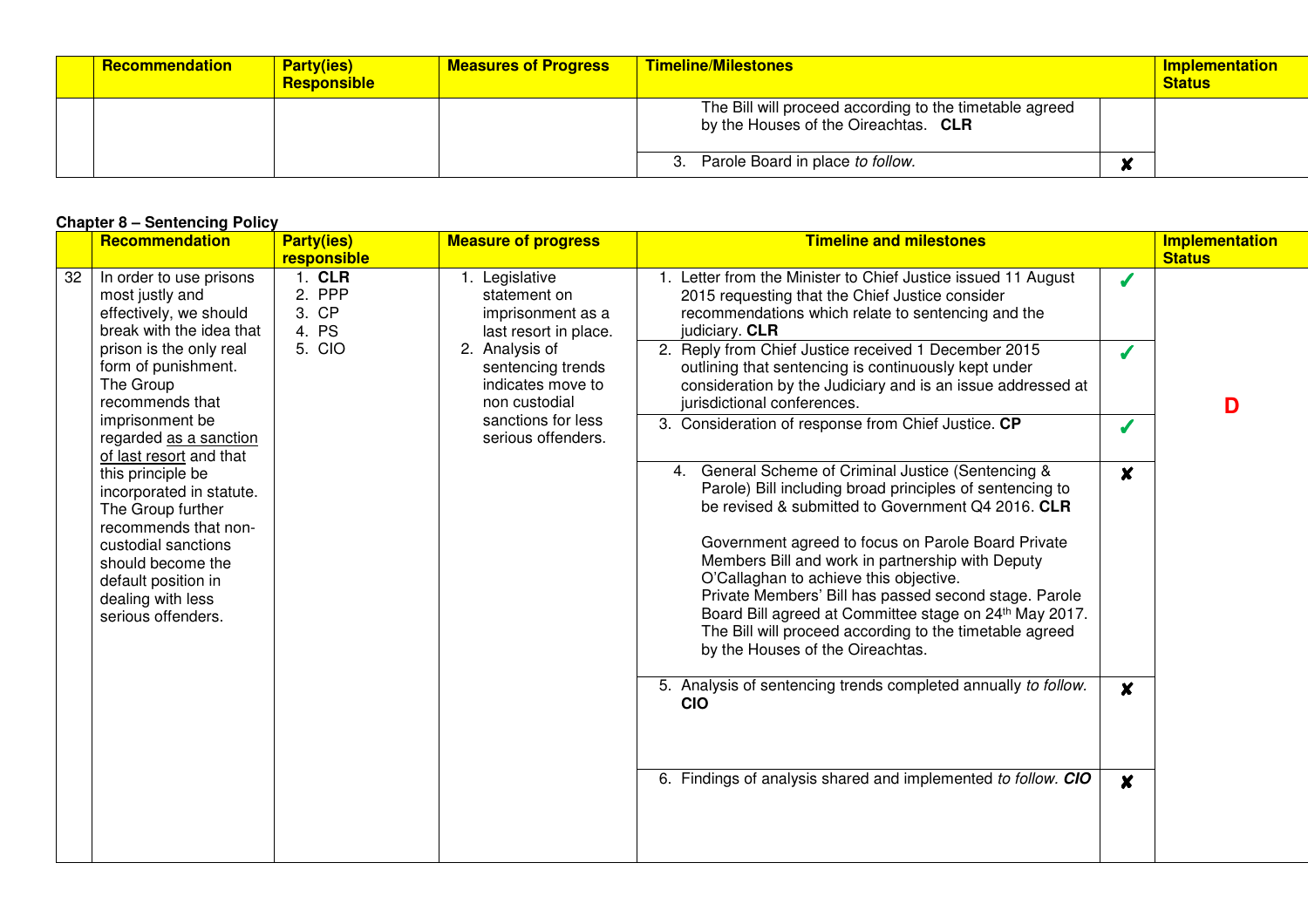|    | Recommendation                                                                                                                                       | <b>Party(ies)</b>    | <b>Measure of progress</b>                                    | <b>Timeline and milestones</b>                                                                                                                                                                                                                                                                                                                                                 | Implementation |
|----|------------------------------------------------------------------------------------------------------------------------------------------------------|----------------------|---------------------------------------------------------------|--------------------------------------------------------------------------------------------------------------------------------------------------------------------------------------------------------------------------------------------------------------------------------------------------------------------------------------------------------------------------------|----------------|
| 33 | The Review Group                                                                                                                                     | responsible<br>1. CP |                                                               | Letter from the Minister to Chief Justice issued 11                                                                                                                                                                                                                                                                                                                            | <b>Status</b>  |
|    | recommends that, In all<br>cases where a<br>custodial sentence is                                                                                    | 2. CLR<br>3. CS      | 1. Legislation passed.<br>2. Monitoring of<br>implementation. | Í<br>August 2015 requesting that the Chief Justice consider<br>recommendations which relate to sentencing and the<br>judiciary. PPP                                                                                                                                                                                                                                            |                |
|    | imposed by a court, the<br>court should set out its<br>reasons in writing for so<br>doing. This requirement<br>should be incorporated<br>in statute. |                      |                                                               | 2. Reply from Chief Justice received 1 December 2015<br>Í<br>outlining that this issue has already been addressed by<br>case law and European law and noting that the Digital<br>Audio Recording system in place in all Irish courts<br>records the proceedings and as such assists in<br>confirming the position in Court. CP                                                 |                |
|    |                                                                                                                                                      |                      |                                                               | 3. Draft General Scheme of Criminal Justice (Sentencing &<br>$\boldsymbol{x}$<br>Parole ) Bill including broad principles of sentencing, to<br>be revised & submitted to Minister and Government Q3<br>2016. CLR                                                                                                                                                               | D              |
|    |                                                                                                                                                      |                      |                                                               | Government agreed to focus on Parole Board Private<br>Members Bill and work in partnership with Deputy<br>O'Callaghan to achieve this objective.<br>Private Members' Bill has passed second stage. Parole<br>Board Bill agreed at Committee stage on 24 <sup>th</sup> May 2017.<br>The Bill will proceed according to the timetable agreed<br>by the Houses of the Oireachtas. |                |
|    |                                                                                                                                                      |                      |                                                               | 4. Ministerial approval to go to Government to publish<br>$\boldsymbol{x}$<br>General Scheme of Criminal Justice (Sentencing) Bill<br>Scheme to follow. CLR                                                                                                                                                                                                                    |                |
|    |                                                                                                                                                      |                      |                                                               | 5. Pre-legislative scrutiny of Scheme to follow. CLR<br>$\boldsymbol{x}$                                                                                                                                                                                                                                                                                                       |                |
|    |                                                                                                                                                      |                      |                                                               | 6. OPC to draft Bill to follow. CLR<br>$\boldsymbol{x}$                                                                                                                                                                                                                                                                                                                        |                |
|    |                                                                                                                                                      |                      |                                                               | 7. Government approval to publish Bill to follow. CLR<br>$\boldsymbol{x}$                                                                                                                                                                                                                                                                                                      |                |
|    |                                                                                                                                                      |                      |                                                               | 8. Publication of Bill to follow. CLR<br>$\boldsymbol{x}$                                                                                                                                                                                                                                                                                                                      |                |
|    |                                                                                                                                                      |                      |                                                               | 9. Implementation of Act monitored. CIO<br>X                                                                                                                                                                                                                                                                                                                                   |                |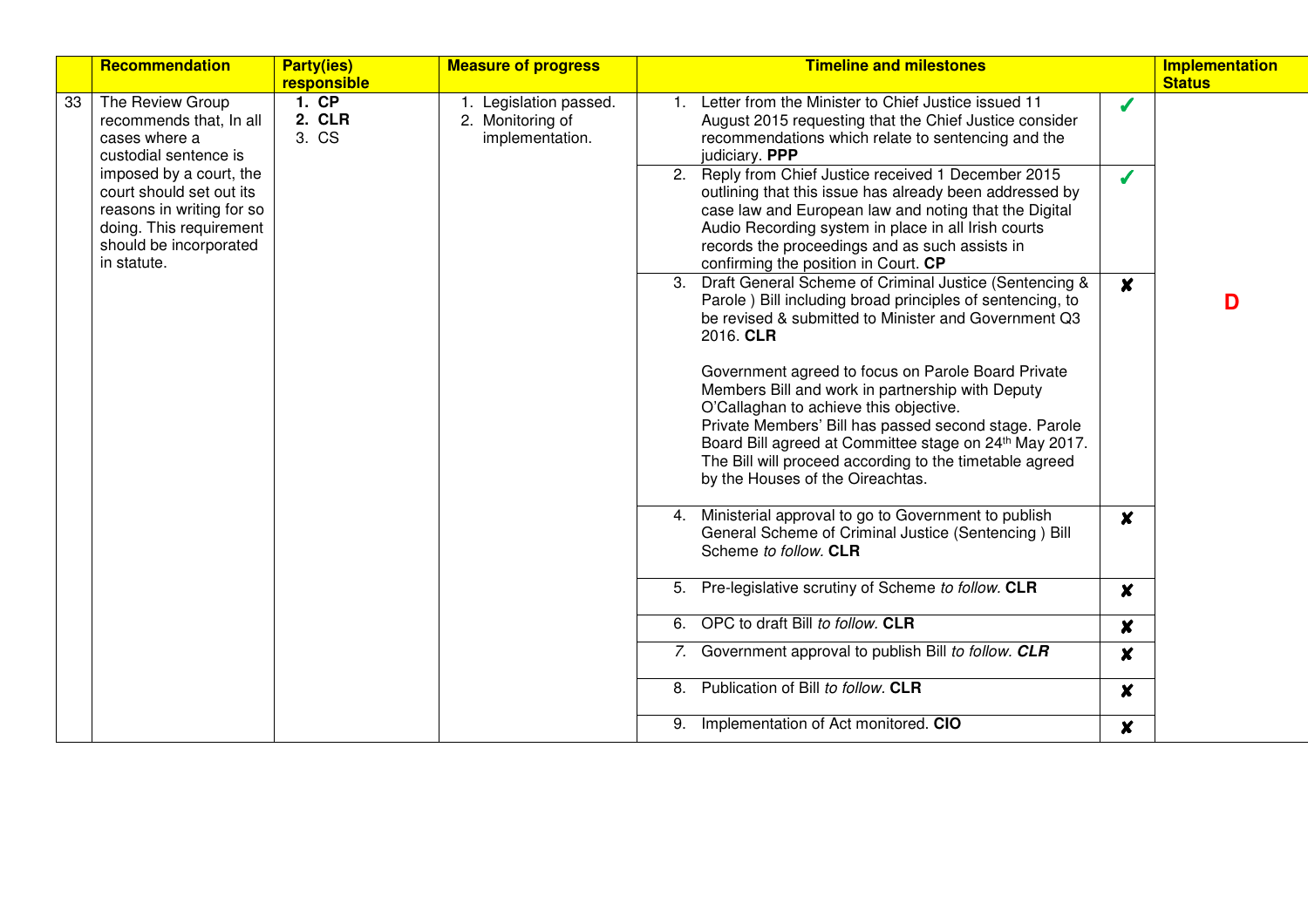|    | <b>Recommendation</b>                                                                                                                                                                                                                                                                                                                                                                           | <b>Party(ies)</b><br>responsible | <b>Measure of progress</b>                                                                                                                                                                                                          | <b>Timeline and milestones</b>                                                                                                                                                                                                  |                 | <b>Implementation</b><br><b>Status</b>                                                             |
|----|-------------------------------------------------------------------------------------------------------------------------------------------------------------------------------------------------------------------------------------------------------------------------------------------------------------------------------------------------------------------------------------------------|----------------------------------|-------------------------------------------------------------------------------------------------------------------------------------------------------------------------------------------------------------------------------------|---------------------------------------------------------------------------------------------------------------------------------------------------------------------------------------------------------------------------------|-----------------|----------------------------------------------------------------------------------------------------|
| 34 | The Review Group<br>recommends that no<br>further mandatory<br>sentences or<br>presumptive minimum<br>sentences should be<br>introduced. In addition,<br>the continuation of<br>existing presumptive<br>minimum sentences<br>and the threshold for<br>their application in<br>drugs and other<br>offences should be<br>reviewed in the context                                                  | 1. CLR/PPP<br>2. CP              | No further<br>mandatory or<br>presumptive<br>sentences<br>introduced.<br>2. Review of principle<br>behind use of<br>presumptive<br>minimum sentences.<br>3. Increase in €13,000<br>threshold.<br>4. Repeal of prohibition<br>on TR. | 1. Instigate review of principle behind use of presumptive<br>minimum sentences Q3 2015. CLR                                                                                                                                    | Í               | <b>Review of</b><br>presumptive<br>minimum<br>sentences<br>D<br><b>Review of</b><br>threshold<br>D |
|    | of the recent judgments<br>of the Court of Criminal<br>Appeal with a view to<br>determining if this type<br>of sentencing satisfies<br>the need for<br>proportionality in<br>sentencing and fulfils<br>the objective of<br>reducing crime. As an<br>initial step to comply<br>with the principle of<br>proportionality, the<br><b>Review Group</b><br>recommends an<br>increase in the value of |                                  |                                                                                                                                                                                                                                     | 2. Above review to be completed and submitted to Minister<br>Q1 2017. CLR<br>3. Review of threshold for the application of presumptive<br>minimum sentences Q1 2017. CLR<br>As of 1 November 2017, no new sentences introduced. | X<br>$\sqrt{2}$ | <b>Repeal of</b><br>prohibition on TR<br>D                                                         |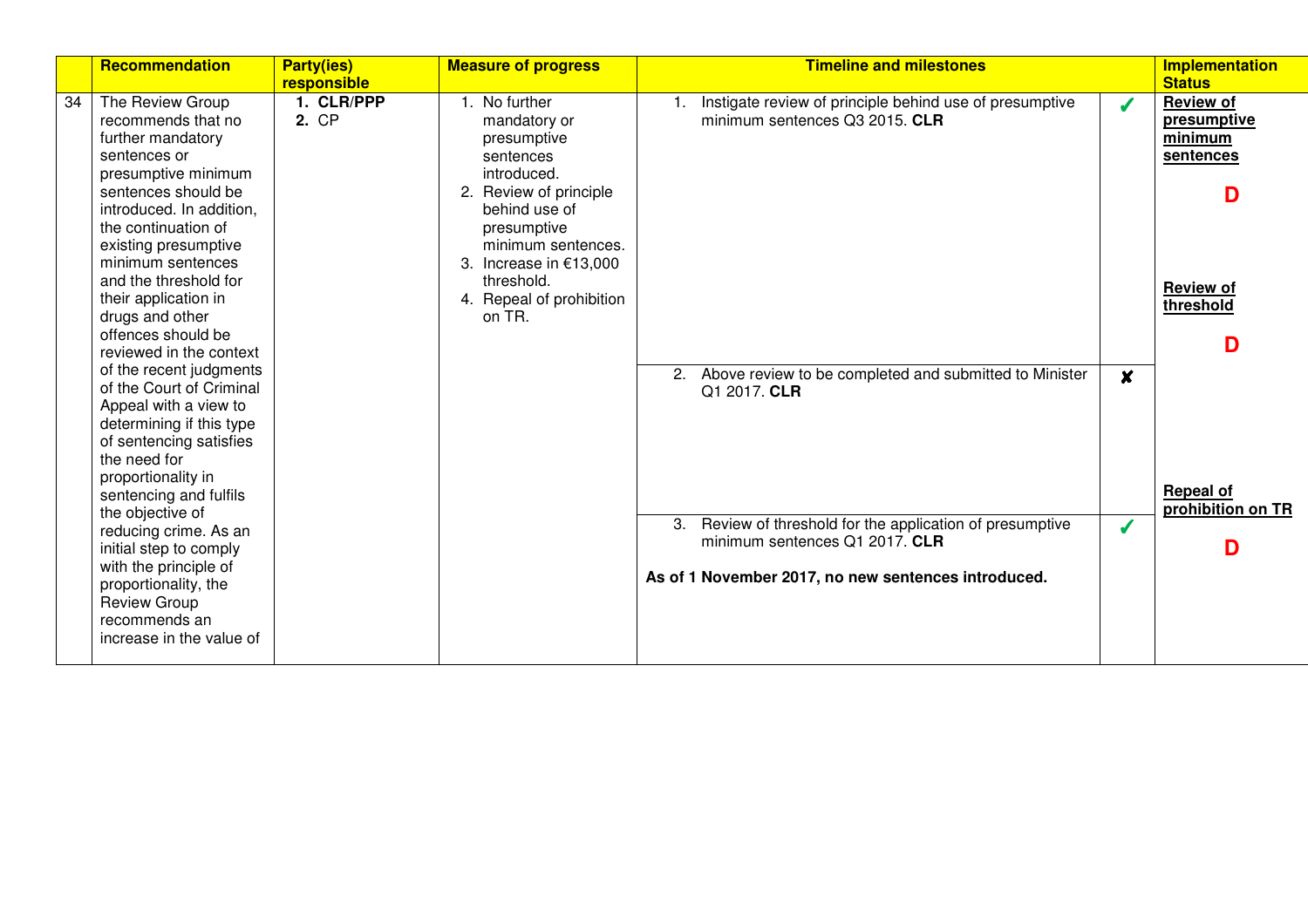|    | Recommendation                                                                                                                                                                                                                                                                                                                                        | <b>Party(ies)</b><br>responsible | <b>Measure of progress</b>                                                                                                              | <b>Timeline and milestones</b>                                                                                                                                                                                                                                                                                                                                                                                                                                                                                                                                                                                                                                                                                                                                                                                                                                                                                          | <b>Implementation</b><br><b>Status</b> |
|----|-------------------------------------------------------------------------------------------------------------------------------------------------------------------------------------------------------------------------------------------------------------------------------------------------------------------------------------------------------|----------------------------------|-----------------------------------------------------------------------------------------------------------------------------------------|-------------------------------------------------------------------------------------------------------------------------------------------------------------------------------------------------------------------------------------------------------------------------------------------------------------------------------------------------------------------------------------------------------------------------------------------------------------------------------------------------------------------------------------------------------------------------------------------------------------------------------------------------------------------------------------------------------------------------------------------------------------------------------------------------------------------------------------------------------------------------------------------------------------------------|----------------------------------------|
|    | drugs, currently<br>€13,000, possession of<br>which triggers the<br>presumptive minimum<br>sentence of 10 years to<br>a level commensurate<br>with that sentence.<br>The Review Group<br>further recommends<br>that the prohibition on<br>temporary release for<br>persons sentenced to<br>the presumptive<br>minimum sentence<br>should be repealed. |                                  |                                                                                                                                         | Repeal of prohibition on TR to be considered as part of<br>4.<br>$\boldsymbol{x}$<br>the consideration of Private Members Parole Board Bill.                                                                                                                                                                                                                                                                                                                                                                                                                                                                                                                                                                                                                                                                                                                                                                            |                                        |
| 35 | The Review Group<br>recommends that when<br>a court imposes a<br>custodial sentence that<br>court should where<br>possible incorporate an<br>incentive towards<br>rehabilitation in the<br>sentence.                                                                                                                                                  | 1.CP<br>2. CS<br>3. CLR          | Assessment of<br>1.<br>sentencing<br>trends/reasons for<br>custodial decisions<br>shows increase in<br>incentives to<br>rehabilitation. | Letter from the Minister to Chief Justice issued 11th<br>1.<br>J<br>August, 2015 requesting that the Chief Justice consider<br>recommendations which relate to sentencing and the<br>judiciary. PPP<br>Consideration of response from Chief Justice to follow.<br>2.<br>$\boldsymbol{J}$<br>CP<br>General Scheme of Criminal Justice (Sentencing and<br>3.<br>$\boldsymbol{x}$<br>Parole) Bill including broad principles of sentencing to<br>be submitted to Government Q4 2016. CLR<br>Government agreed to focus on Private Members Bill<br>and work in partnership with Deputy O'Callaghan to<br>achieve this objective.<br>Private Members' Bill has passed second stage. Parole<br>Board Bill agreed at Committee stage on 24th May 2017.<br>The Bill will proceed according to the timetable agreed<br>by the Houses of the Oireachtas.<br>4. Analysis of sentencing trends - to follow. CIO<br>$\boldsymbol{x}$ | D                                      |
| 36 | The Review Group is<br>strongly of the view that                                                                                                                                                                                                                                                                                                      | $1.$ CP<br>2. CS                 | Review sentencing<br>1.<br>information resource                                                                                         | 1. Letter from the Minister to Chief Justice issued 11 <sup>th</sup> August,<br>J<br>2015 requesting that the Chief Justice consider                                                                                                                                                                                                                                                                                                                                                                                                                                                                                                                                                                                                                                                                                                                                                                                    |                                        |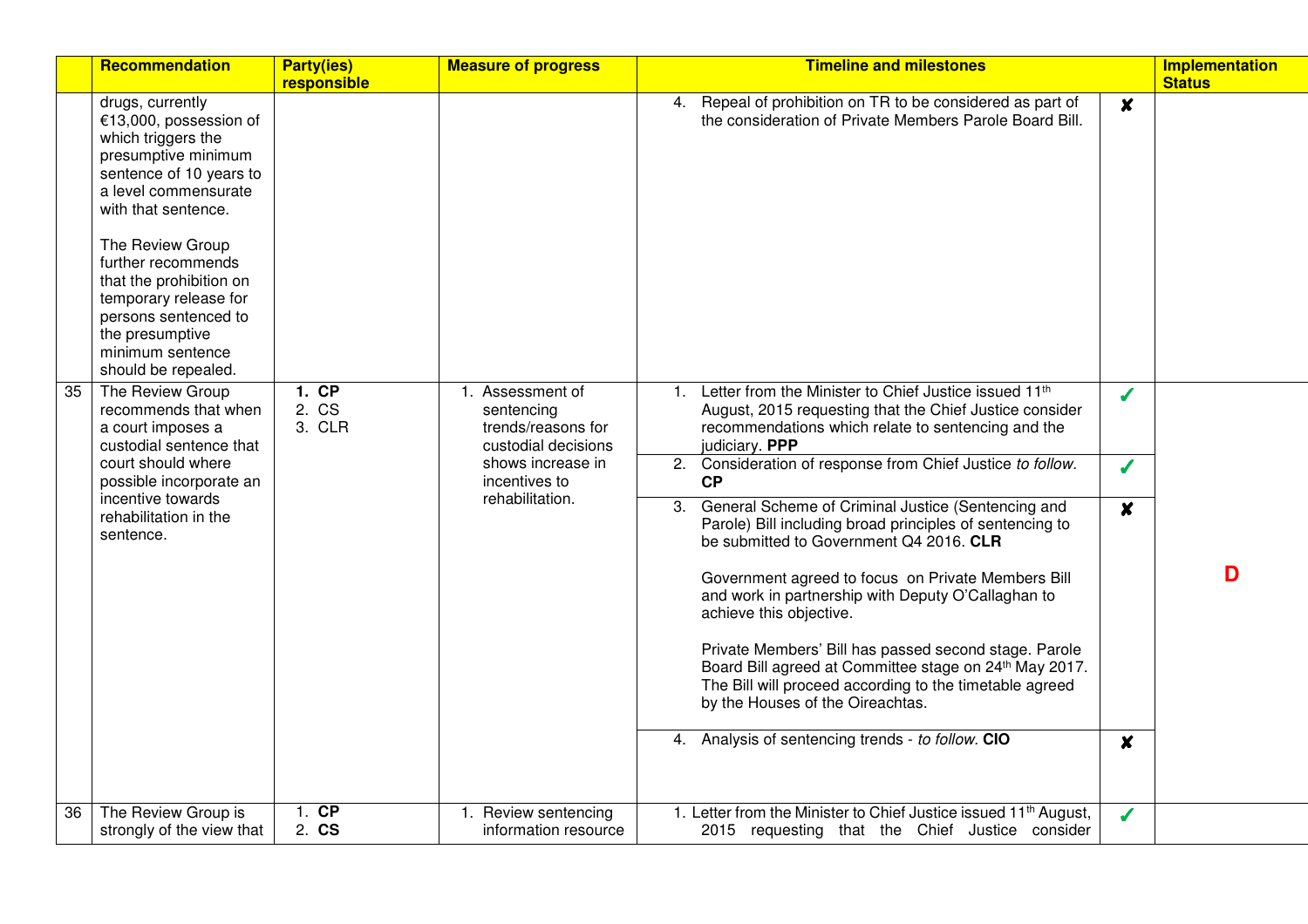|                 | Recommendation                                                                                                                                                         | <b>Party(ies)</b><br>responsible                                                                        | <b>Measure of progress</b>                                                                                                         | <b>Timeline and milestones</b>                                                                                                                                                                                                                                                                                                                     |                                      | Implementation<br><b>Status</b> |
|-----------------|------------------------------------------------------------------------------------------------------------------------------------------------------------------------|---------------------------------------------------------------------------------------------------------|------------------------------------------------------------------------------------------------------------------------------------|----------------------------------------------------------------------------------------------------------------------------------------------------------------------------------------------------------------------------------------------------------------------------------------------------------------------------------------------------|--------------------------------------|---------------------------------|
|                 | the availability of<br>information on<br>sentencing and<br>precedents needs to be<br>improved. In this<br>regard the Review<br>Group supports the                      | 3. Irish Sentencing<br>Committee<br>steering group<br><b>Next Steps:</b><br>Agencies to be<br>consulted | with steering group<br>and independent<br>researchers.<br>2. Review nature and<br>structure of data<br>collected and<br>published. | recommendations which relate to sentencing and the<br>judiciary. PPP<br>2. Reply from Chief Justice received 1 December 2015<br>conveying support of the Irish Sentencing Committee in<br>principle for this recommendation. PPP<br>3. Committee on Sentencing Information to go under<br>Committee structure of Judicial Council Bill Q3 2017. CP | $\boldsymbol{J}$<br>$\boldsymbol{J}$ | D                               |
|                 | valuable work<br>commenced by the<br>Judiciary through the<br>Irish Sentencing<br>Committee. The Group<br>also recommends that                                         | • Central<br><b>Statistics Office</b><br>(CSO)<br>• Irish Sentencing<br>Committee                       | 3. Information on<br>sentencing<br>outcomes available<br>on a continuing<br>basis.                                                 | 4. Judicial Council Bill including sentencing information to be<br>published Q2 2017 CP<br>5. Instigation of a review of sentencing information Q3 2017.<br>CP                                                                                                                                                                                     | $\boldsymbol{x}$<br>$\boldsymbol{x}$ |                                 |
|                 | the Central Statistics<br>Office, in consultation<br>with the Courts Service<br>and the Judiciary, be<br>requested to produce<br>information on<br>sentencing outcomes |                                                                                                         |                                                                                                                                    | 6. CP to support scope of existing data holding $-$ to follow.<br><b>CP</b>                                                                                                                                                                                                                                                                        | $\boldsymbol{x}$                     |                                 |
|                 | with a view to providing<br>public information and<br>informing policy<br>development.                                                                                 |                                                                                                         |                                                                                                                                    | 7. Redevelopment of sentencing information - to follow. CP                                                                                                                                                                                                                                                                                         | $\boldsymbol{x}$                     |                                 |
|                 |                                                                                                                                                                        |                                                                                                         |                                                                                                                                    | 8. CIO to work with Data analysts to build an end model of<br>the Criminal Justice system which will cover data drawn<br>from all systems in the Criminal Justice group including<br>prisoner data CIO                                                                                                                                             | $\boldsymbol{x}$                     |                                 |
| $\overline{37}$ | The Review Group<br>recommends that a<br>more structured<br>approach be taken to<br>sentencing. The                                                                    | $1.$ CP                                                                                                 | Evidence of increased<br>guidance given by the<br>superior courts on<br>sentencing.                                                | Letter from the Minister to Chief Justice issued 11th<br>$\mathbf{1}$ .<br>August, 2015 requesting that the Chief Justice consider<br>recommendations which relate to sentencing and the<br>judiciary. PPP                                                                                                                                         | $\boldsymbol{J}$                     |                                 |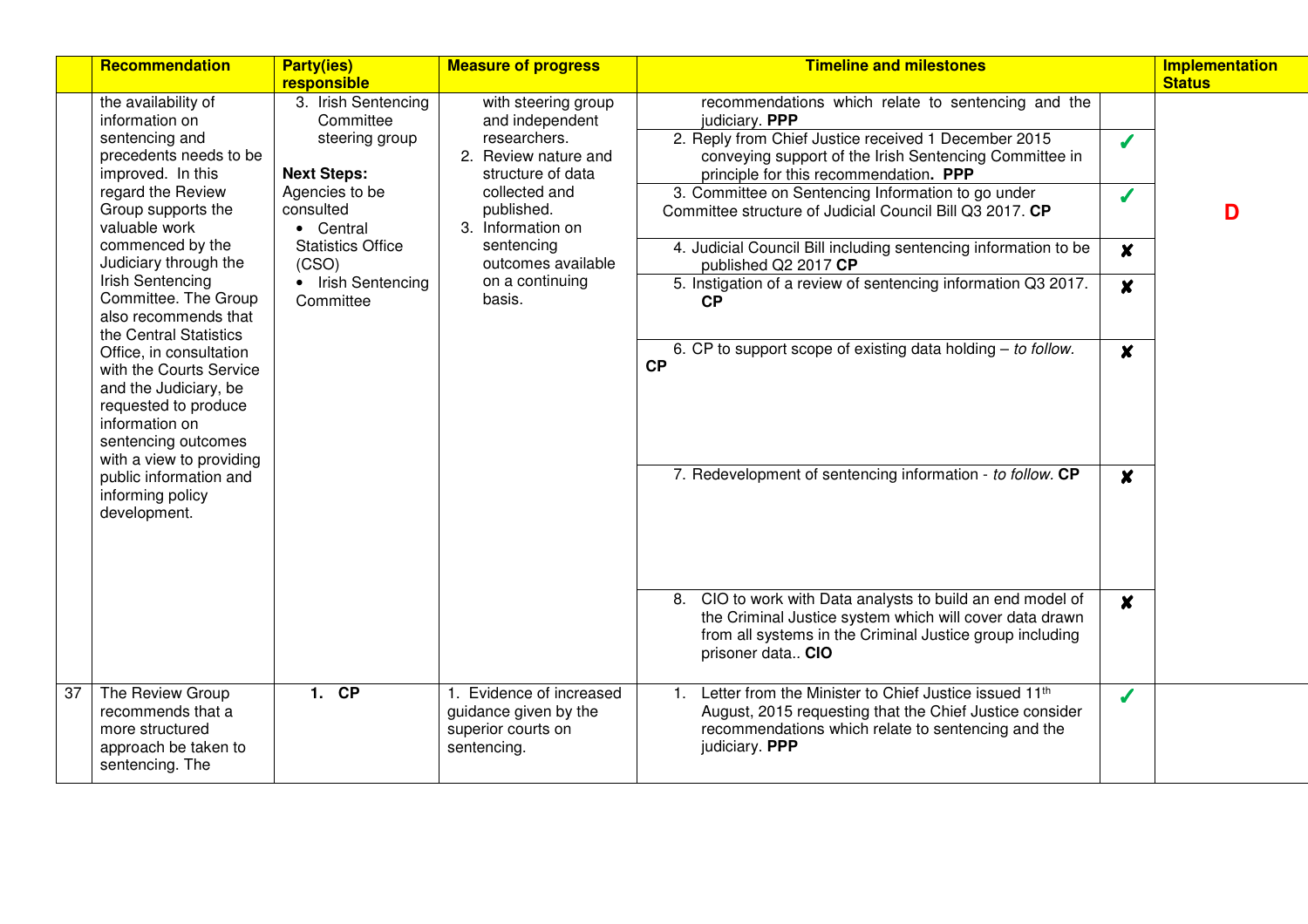|    | <b>Recommendation</b>                                                                                                                                                                                                                                                            | <b>Party(ies)</b><br>responsible | <b>Measure of progress</b>                                                                                                                            | <b>Timeline and milestones</b>                                                                                                                                                                                                                                                                                                                                                                                                                                                                                        |                  | <b>Implementation</b><br><b>Status</b> |
|----|----------------------------------------------------------------------------------------------------------------------------------------------------------------------------------------------------------------------------------------------------------------------------------|----------------------------------|-------------------------------------------------------------------------------------------------------------------------------------------------------|-----------------------------------------------------------------------------------------------------------------------------------------------------------------------------------------------------------------------------------------------------------------------------------------------------------------------------------------------------------------------------------------------------------------------------------------------------------------------------------------------------------------------|------------------|----------------------------------------|
|    | Judiciary should take<br>the lead role in this<br>area. The Group<br>welcomes the recent<br>judgments of the Court<br>of Criminal Appeal                                                                                                                                         |                                  | 2. Research and analysis<br>regarding sentencing<br>examines and tracks<br>consistency. Data<br>regarding sentencing to<br>be made readily available. | Reply from Chief Justice received 1 December 2015.<br>2.<br><b>PPP</b>                                                                                                                                                                                                                                                                                                                                                                                                                                                | J                |                                        |
|    | (DPP v Kieran Ryan)<br>which for the first time<br>has given guidance on<br>appropriate sentence<br>ranges. The Group<br>anticipates that this<br>development, combined                                                                                                          |                                  |                                                                                                                                                       | 3. Committee on Sentencing Information to go under<br>Committee structure of Judicial Council Bill Q3 2017. CP                                                                                                                                                                                                                                                                                                                                                                                                        | J                | D                                      |
|    | with the forthcoming<br>introduction of a<br>permanent Court of<br>Appeal, will over time<br>bring about much<br>greater consistency in<br>sentencing.                                                                                                                           |                                  |                                                                                                                                                       | Review of precedents issued by the Court of Appeal<br>4.<br>instigated Q3 2017. CP                                                                                                                                                                                                                                                                                                                                                                                                                                    | $\boldsymbol{x}$ |                                        |
| 38 | The Review Group<br>recommends that the<br>main principles and<br>purposes of sentencing<br>as set out in the<br>recommendations 1, 2<br>and 32 be set out in<br>statute.<br>Some members of the<br>Group were of the view<br>that the development of<br>detailed principles and | <b>1. CLR</b><br>2. CP           | 1. Principles and<br>purposes of<br>sentencing set out in<br>statute.<br>2. Review 3 years after<br>commencement of<br>legislation.                   | General Scheme of Criminal Justice (Sentencing and<br>1.<br>Parole) Bill including broad principles of sentencing to<br>be submitted to Government Q4 2016. CLR<br>Government agreed to focus on Private Members Bill and work<br>in partnership with Deputy O'Callaghan to achieve this objective.<br>Private Members' Bill has passed second stage. Parole Board<br>Bill agreed at Committee stage on 24th May 2017. The Bill will<br>proceed according to the timetable agreed by the Houses of the<br>Oireachtas. | J                | D                                      |
|    | guidelines in the<br>application of these<br>principles was a matter<br>primarily for the                                                                                                                                                                                        |                                  |                                                                                                                                                       | General Scheme to be submitted to Minister and<br>2.<br>Government Q3 2016. CLR                                                                                                                                                                                                                                                                                                                                                                                                                                       | $\boldsymbol{x}$ |                                        |
|    | judiciary while others<br>favoured more<br>comprehensive and<br>detailed legislation                                                                                                                                                                                             |                                  |                                                                                                                                                       | General Scheme to be submitted to Government to<br>3.<br>publish, to follow. CLR                                                                                                                                                                                                                                                                                                                                                                                                                                      | $\boldsymbol{x}$ |                                        |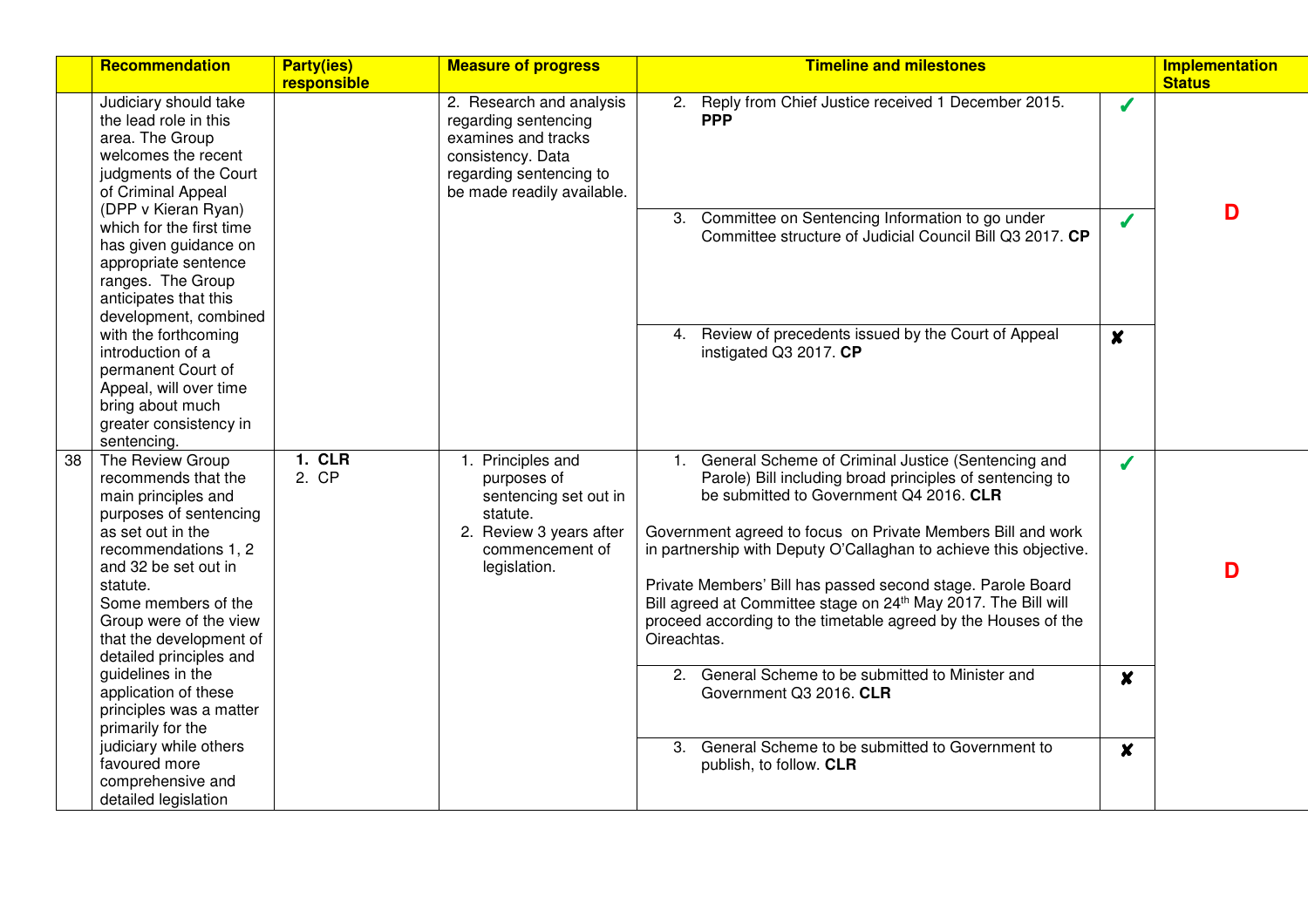| Recommendation                                                                                   | <b>Party(ies)</b><br>responsible | <b>Measure of progress</b> | <b>Timeline and milestones</b>                                                       | <b>Implementation</b><br><b>Status</b> |
|--------------------------------------------------------------------------------------------------|----------------------------------|----------------------------|--------------------------------------------------------------------------------------|----------------------------------------|
| identifying for example<br>relevant aggravating<br>and mitigating factors to<br>be considered in |                                  |                            | Pre-legislative scrutiny of Scheme to follow. CLR<br>4.<br>$\boldsymbol{\mathsf{x}}$ |                                        |
| sentencing. The Group<br>recommends that the<br>approach favoured at<br>this time should be      |                                  |                            | OPC to draft Bill to follow. CLR<br>5.<br>v                                          |                                        |
| reviewed after a period<br>of three years.                                                       |                                  |                            | Government approval to publish Bill to follow. CLR<br>6.<br>X                        |                                        |
|                                                                                                  |                                  |                            | Publication of Bill to follow. CLR<br>M<br>4.                                        |                                        |
|                                                                                                  |                                  |                            | Review of Act instigated – enactment plus 3 years to<br>8.<br>X<br>follow. CLR       |                                        |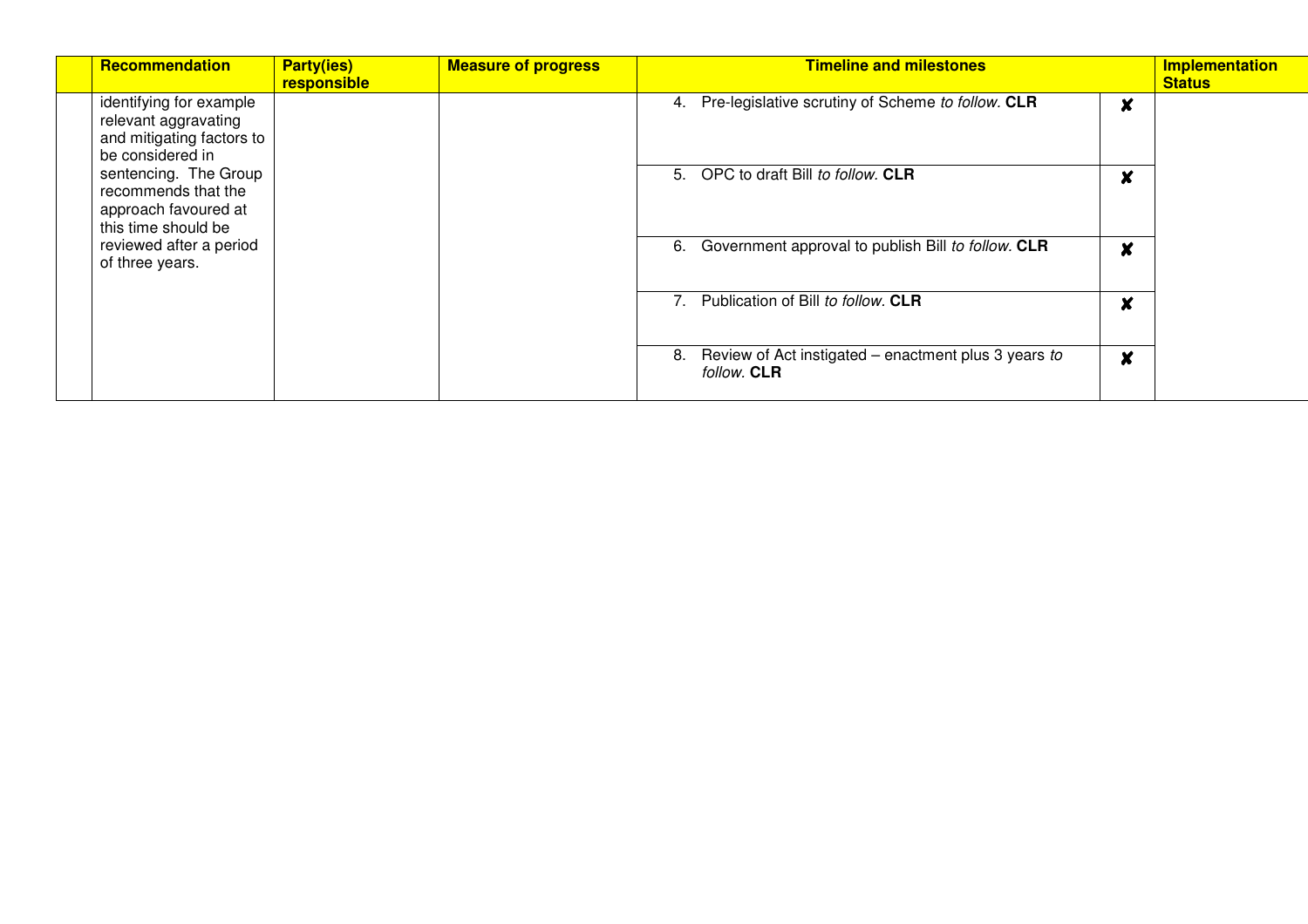|    | Chapter 9 – Achieving Change                                                                                                                                                                                          |                                                            |                                                                                                       |                                                                                                                                                                                                                                                                                                     |                                        |
|----|-----------------------------------------------------------------------------------------------------------------------------------------------------------------------------------------------------------------------|------------------------------------------------------------|-------------------------------------------------------------------------------------------------------|-----------------------------------------------------------------------------------------------------------------------------------------------------------------------------------------------------------------------------------------------------------------------------------------------------|----------------------------------------|
|    | Recommendation                                                                                                                                                                                                        | <b>Party(ies)</b><br>Responsible                           | <b>Measure of progress</b>                                                                            | <b>Timeline and milestones</b>                                                                                                                                                                                                                                                                      | <b>Implementation</b><br><b>Status</b> |
| 39 | The Review Group<br>recommends an<br>increased focus on                                                                                                                                                               | 1. PS<br>2. CP<br>3. IPS                                   | 1. Inter-agency<br>agreement on data<br>collection,                                                   | Proposal paper brought to Management Board by V.<br>$\mathbf{1}$ .<br>Í<br>Geiran on 7 <sup>th</sup> July and agreed. PS                                                                                                                                                                            |                                        |
|    | effective data<br>management. The<br>Department of Justice<br>and the criminal justice<br>agencies should                                                                                                             | 4. PS<br>Next Steps- other<br>agencies to be<br>consulted: | management<br>sharing and<br>publication.<br>2. Consultation with<br>CSO and                          | 2. Meeting of agencies on data issues held October 2015.<br>J<br><b>PS</b>                                                                                                                                                                                                                          |                                        |
|    | develop a shared<br>agreement outlining<br>how data is to be                                                                                                                                                          | CSO<br>Academic                                            | researchers.                                                                                          | 3. Meeting with CSO and researchers takes place Q2<br>Í<br>2016. PS                                                                                                                                                                                                                                 | D                                      |
|    | collected, managed<br>researchers<br>and published by all<br>AGS<br>criminal justice<br><b>CS</b><br>agencies and access to<br><b>IYJS</b><br>this data should be<br><b>DPP</b><br>provided to<br>researchers, within |                                                            |                                                                                                       | Proposals to go to Management Board Q1 2017 from<br>4.<br>Í<br><b>CIO</b>                                                                                                                                                                                                                           |                                        |
|    |                                                                                                                                                                                                                       |                                                            | 5. DJE to meet with CSO regarding strengthening of data<br>$\boldsymbol{x}$<br>capability Q1 2017 CIO |                                                                                                                                                                                                                                                                                                     |                                        |
|    | appropriate limits.                                                                                                                                                                                                   |                                                            |                                                                                                       | Criminal Justice Strategic Committee established in<br>J<br>2015 to drive enhanced co-operation and reform across<br>the criminal justice system. The Committee has met 5<br>times to date, most recently in April 2017. The<br>Committee will continue meeting three to four times<br>annually. CD |                                        |
|    |                                                                                                                                                                                                                       |                                                            |                                                                                                       | 7. Agreement in principle completed to share data at 24<br>J<br>April 2017 meeting. CD                                                                                                                                                                                                              |                                        |
|    |                                                                                                                                                                                                                       |                                                            |                                                                                                       | 8. Protocols - to follow.<br>$\boldsymbol{x}$                                                                                                                                                                                                                                                       |                                        |
|    |                                                                                                                                                                                                                       |                                                            |                                                                                                       | 9. Review of impact of agreement - to follow.<br>$\boldsymbol{x}$                                                                                                                                                                                                                                   |                                        |
| 40 | The Review Group<br>strongly recommends<br>that all future policy                                                                                                                                                     | <b>PPP</b><br>1.<br>2.<br><b>CLR</b>                       | 1. Inclusion of this<br>position in Departmental<br><b>Strategy Statement.</b>                        | 1. Submit paper to Management Board by Q4 2016. PPP<br>✔                                                                                                                                                                                                                                            | C                                      |
|    | decisions in the area of<br>criminal justice should<br>be pre-assessed with a                                                                                                                                         |                                                            | 2. Requirement for<br>regulatory impact to<br>include analysis of effect                              | 2. Obtain agreement from Management Board on how to<br>Í<br>proceed Q1 2017. PPP                                                                                                                                                                                                                    |                                        |
|    | view to determining,<br>where possible,                                                                                                                                                                               |                                                            | on prisoner numbers and<br>other forms of sanctions.                                                  | 3. Subject to above, mechanism for assessing impacts<br>Í<br>created $-$ Q2 2017. PPP                                                                                                                                                                                                               |                                        |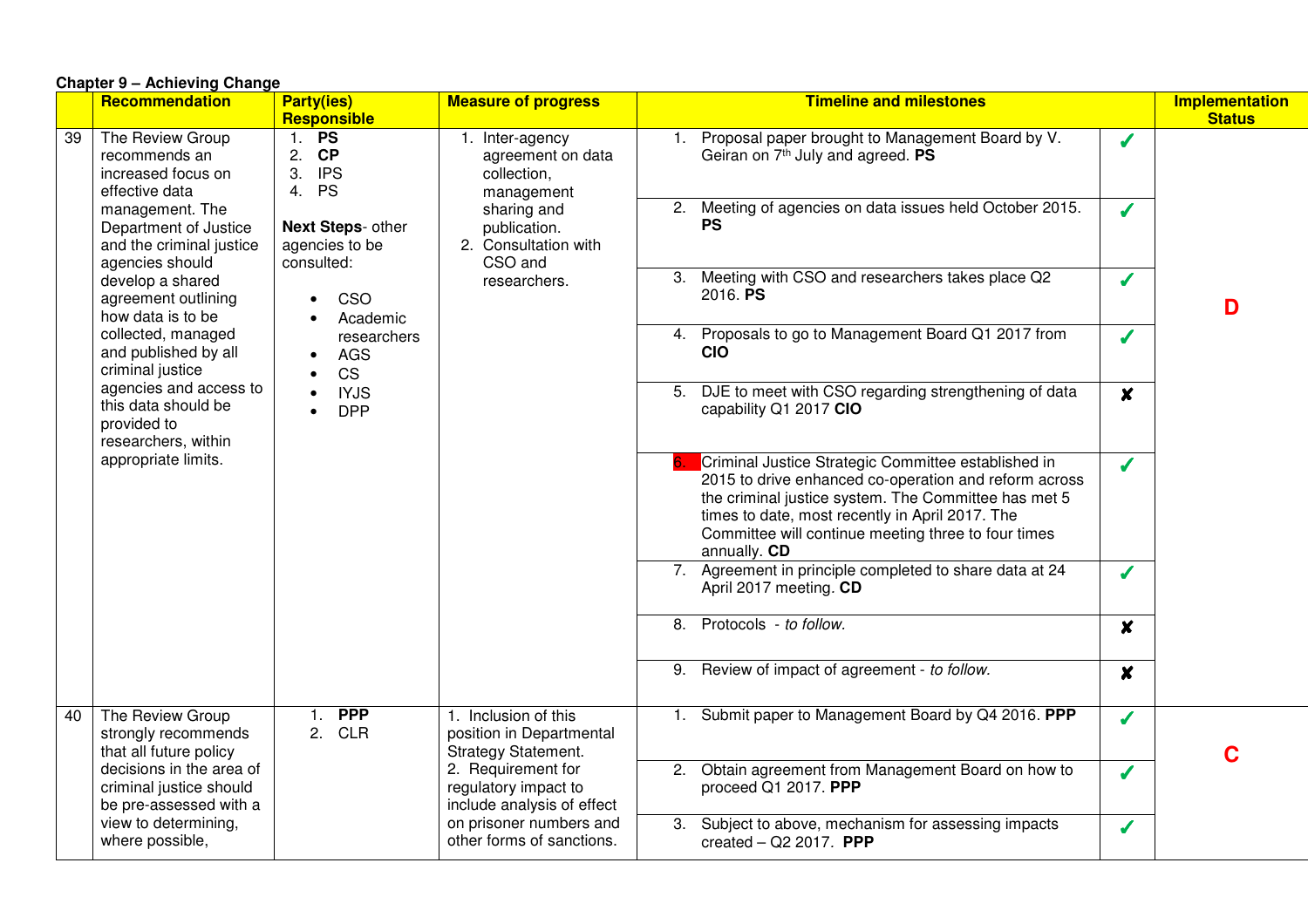|    | Recommendation                                                                                                                                                                                                                                                                                                                                                                                                                                                                                          | <b>Party(ies)</b><br>Responsible                                                                                                                                      | <b>Measure of progress</b>                                                                                                                                                                            | <b>Timeline and milestones</b>                                                                                                                                                                                                                                                                                                                                                                                                                                                                                                                                                                                                                                                                                                                                                                                                                                                                                                                                                                                      | <b>Implementation</b><br><b>Status</b> |
|----|---------------------------------------------------------------------------------------------------------------------------------------------------------------------------------------------------------------------------------------------------------------------------------------------------------------------------------------------------------------------------------------------------------------------------------------------------------------------------------------------------------|-----------------------------------------------------------------------------------------------------------------------------------------------------------------------|-------------------------------------------------------------------------------------------------------------------------------------------------------------------------------------------------------|---------------------------------------------------------------------------------------------------------------------------------------------------------------------------------------------------------------------------------------------------------------------------------------------------------------------------------------------------------------------------------------------------------------------------------------------------------------------------------------------------------------------------------------------------------------------------------------------------------------------------------------------------------------------------------------------------------------------------------------------------------------------------------------------------------------------------------------------------------------------------------------------------------------------------------------------------------------------------------------------------------------------|----------------------------------------|
|    | impacts on prisoner<br>numbers and numbers<br>to be subject to other<br>forms of sanction.                                                                                                                                                                                                                                                                                                                                                                                                              |                                                                                                                                                                       | 3. All policies pre-<br>assessed.                                                                                                                                                                     | 4. No. of policy decisions assessments requested. PPP<br>$\boldsymbol{x}$<br>No. of policy decision assessments completed -to follow.<br>5.<br>$\boldsymbol{x}$<br><b>PPP</b>                                                                                                                                                                                                                                                                                                                                                                                                                                                                                                                                                                                                                                                                                                                                                                                                                                       |                                        |
| 41 | The Review Group<br>recognises that crime is<br>a question of social as<br>well as penal policy -<br>all Government<br>Departments and<br>agencies consider the<br>question of crime<br>prevention when<br>formulating policy. In<br>this regard, the Review<br>Group recommends<br>that the Department of<br>Justice and Equality<br>joins with all<br>Government<br>Departments and<br>agencies to facilitate<br>and support research in<br>order to assist in the<br>formulation of penal<br>policy. | 1. PPP<br>2. IPS<br>3. PS<br>Next Steps- other<br>agencies to be<br>consulted:<br>D/Health<br>D/Education<br>D/Social<br>Protection<br>D/E,C&LG<br><b>IYJS</b><br>AGS | 1. Non justice<br>Departments and<br>agencies refer to<br>and consider crime<br>prevention outcomes<br>when formulating<br>policy.<br>2. Inter-Departmental<br>and inter-agency<br>meetings convened. | On 20 January 2016 Acting Secretary General wrote to<br>$\mathbf{1}$ .<br>Í<br>the main Departments concerned to invite them to<br>participate in interdepartmental/agency group and to<br>seek their views at the same time on this &<br>recommendation No. 3. Acting Secretary General<br>2. Workshop on Interagency and Interdepartmental Co-<br>J<br>Operation held on 8 February 2016. PPP<br>3. Paper submitted to Management Board on nature of<br>Í<br>inter-Departmental, inter-agency groups Q2 2016. PPP<br>Chairperson appointed in July 2016 and 17 nominations<br>4.<br>for interdepartmental/agency group received September<br>2016. Interagency Group established. Q3 2016.<br>Schedule of meetings of inter-agency group laid out Q4<br>2016. 1st meeting took place on 10 October 2016, 2nd<br>J<br>meeting on 16 November 2016 at which it was agreed<br>that group will meet thereafter on a quarterly basis. PPP<br>5. Terms of reference to be agreed at meeting on 18 May<br>J<br>2017. PPP | C                                      |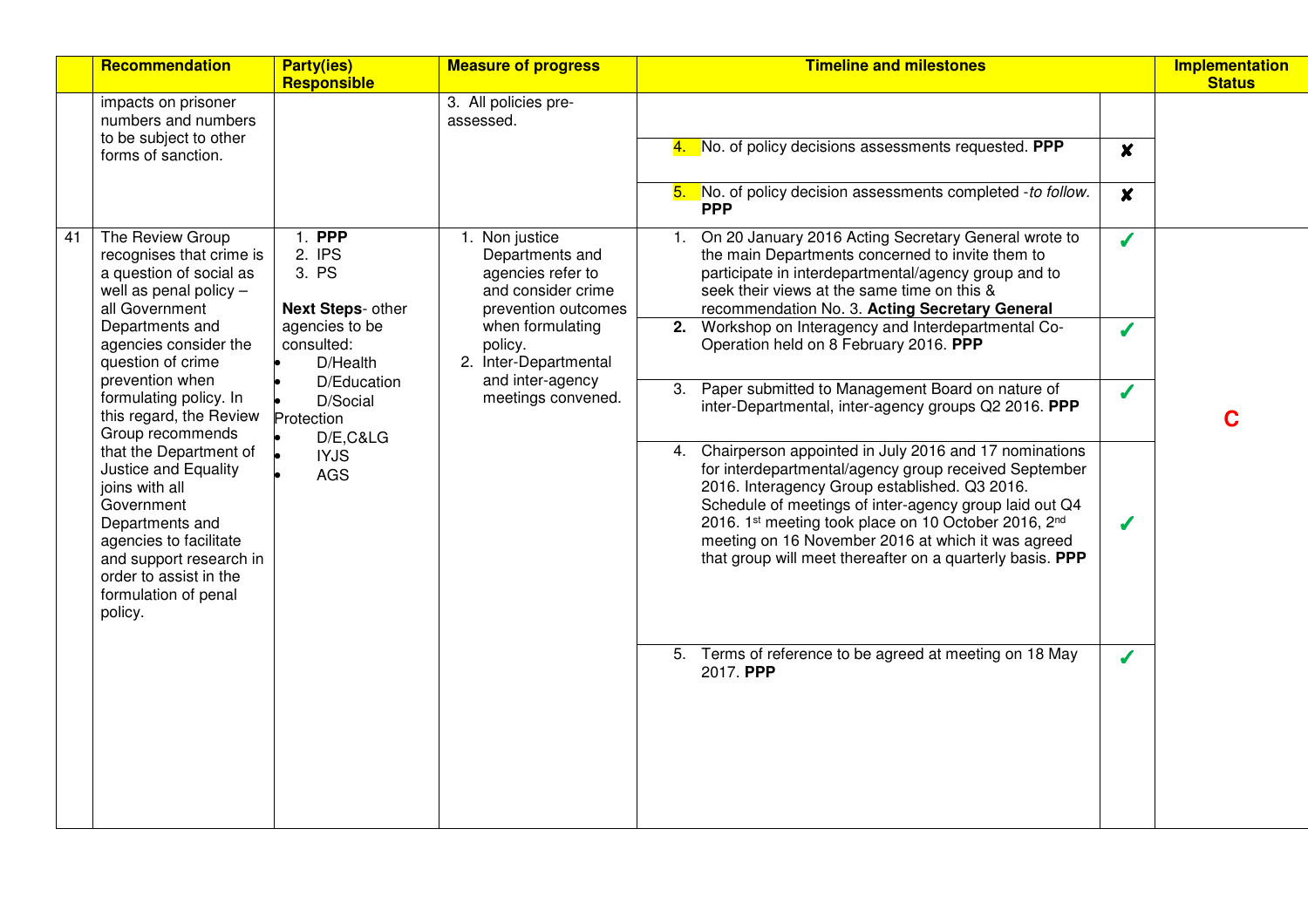|    | <b>Recommendation</b>                                                                                                             | <b>Party(ies)</b><br><b>Responsible</b>           | <b>Measure of progress</b>                                       | <b>Timeline and milestones</b>                                                                                                                                                                                                                              | <b>Implementation</b><br><b>Status</b> |
|----|-----------------------------------------------------------------------------------------------------------------------------------|---------------------------------------------------|------------------------------------------------------------------|-------------------------------------------------------------------------------------------------------------------------------------------------------------------------------------------------------------------------------------------------------------|----------------------------------------|
|    |                                                                                                                                   |                                                   |                                                                  | 6. Work Programme to be agreed at meeting on 6 Dec<br>$\boldsymbol{x}$<br>2017. PPP                                                                                                                                                                         |                                        |
|    |                                                                                                                                   |                                                   |                                                                  | 7. Annual Report on progress to be submitted to Minister.<br>$\boldsymbol{x}$<br>Q1 2018 PPP                                                                                                                                                                |                                        |
| 42 | The Review Group<br>recommends that the<br>Minister for Justice and<br>Equality establish a                                       | <b>1. PPP</b>                                     | 1. Decision reached on<br>membership of<br>Consultative Council. | Paper on establishment of Consultative Council brought<br>1.<br>Í<br>to Management Board July 2015. PPP                                                                                                                                                     | C                                      |
|    | <b>Consultative Council to</b><br>advise on issues<br>relating to penal policy.<br>This Committee should<br>consult with relevant |                                                   | 2. Consultative Council<br>established.                          | Submission subsequently prepared for the Acting Sec<br>2.<br>J<br>General and Minister on 8th July 2015. Meeting held with<br>Minister on 17th July 2015 to discuss membership of the<br>Consultative Council. To be resubmitted to Tanaiste Q2<br>2017 PPP |                                        |
|    | $partners - at$<br>Government, local<br>authority and non-<br>governmental level, as                                              |                                                   |                                                                  | 3. Paper drafted for the Minister regarding chair of the<br>J<br>Council, Chair formally accepted appointment 3 Nov<br>2015. PPP                                                                                                                            |                                        |
|    | appropriate - on issues<br>as they arise or are<br>referred to them.                                                              |                                                   |                                                                  | Invitations to members to issue. Q2 2017 PPP<br>4.<br>Í                                                                                                                                                                                                     |                                        |
|    |                                                                                                                                   |                                                   |                                                                  | 5. First meeting of Consultative Council Q4 2017 PPP<br>$\boldsymbol{x}$                                                                                                                                                                                    |                                        |
| 43 | The Review Group<br>recommends the<br>Minister establish a                                                                        | 1. Implementation<br>and Oversight<br>Group (IOG) | 1. IOG underway.<br>2. Six monthly reports<br>published.         | 1. First meeting of IOG held on 15 May 2015. IOG<br>Í                                                                                                                                                                                                       |                                        |
|    | mechanism to ensure<br>the implementation of<br>actions arising from this                                                         |                                                   |                                                                  | 2. Second meeting of IOG held 16 October 2015. IOG<br>J                                                                                                                                                                                                     |                                        |
|    | report which would<br>report to the Minister on<br>a six monthly basis on                                                         |                                                   |                                                                  | First report of IOG presented to Minister on 24<br>3.<br>J<br>November 2015. IOG                                                                                                                                                                            | B                                      |
|    | such implementation.<br>These reports should<br>be published.                                                                     |                                                   |                                                                  | Second report of IOG presented to Minister May 2016.<br>4.<br>s<br><b>IOG</b>                                                                                                                                                                               |                                        |
|    |                                                                                                                                   |                                                   |                                                                  | 5. First & Second Six monthly reports published. Q4 2016<br>J<br><b>IOG</b>                                                                                                                                                                                 |                                        |
|    |                                                                                                                                   |                                                   |                                                                  | 6. Third report published Q2 2017. PPP<br>Í                                                                                                                                                                                                                 |                                        |